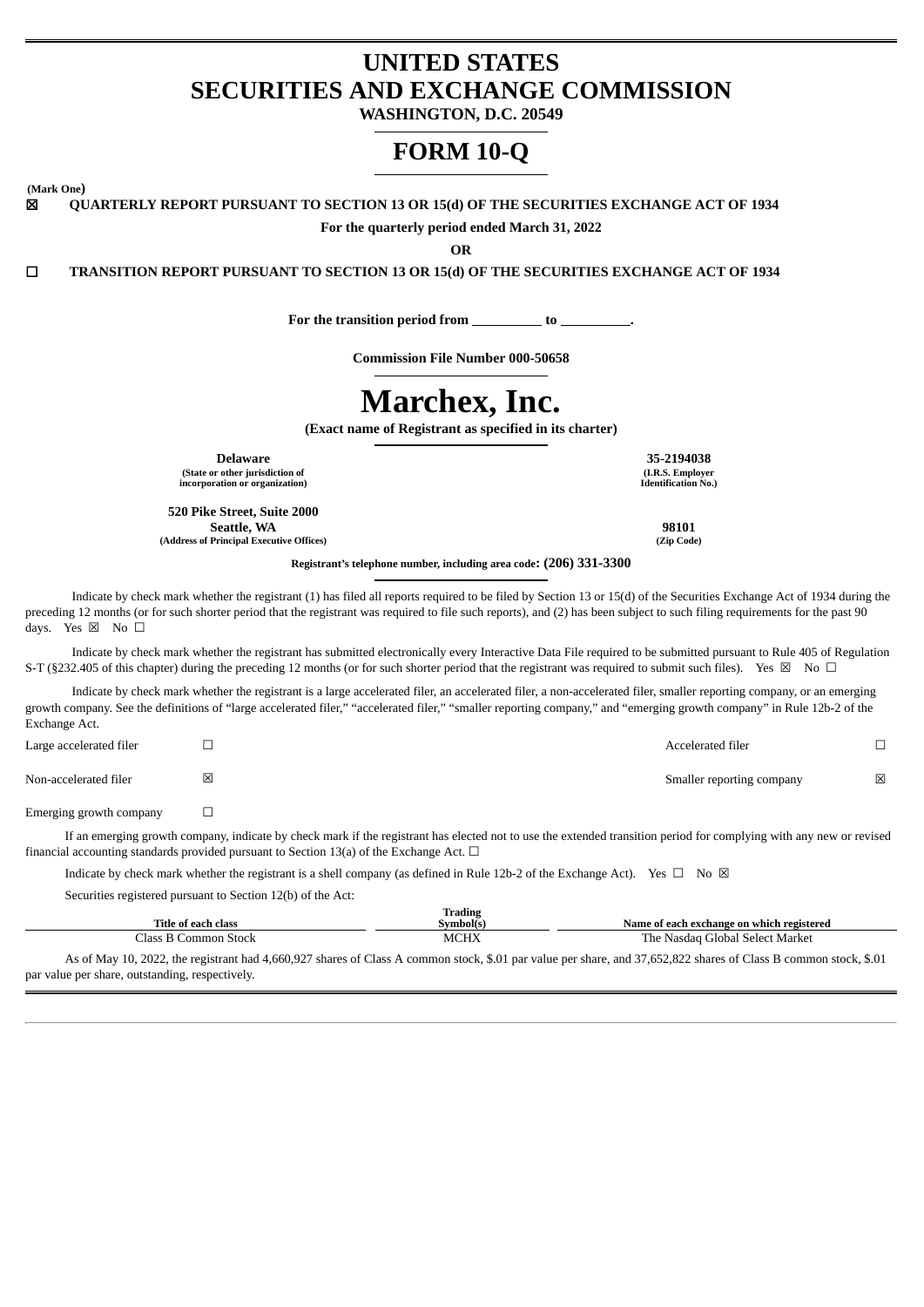# **Marchex, Inc.**

# **Form 10-Q**

# **Table of Contents**

|                  |                                                                                              | Page |
|------------------|----------------------------------------------------------------------------------------------|------|
| PART I.          | <b>FINANCIAL INFORMATION</b>                                                                 |      |
| Item 1.          | <b>Condensed Consolidated Financial Statements (unaudited)</b>                               |      |
|                  | <b>Condensed Consolidated Balance Sheets</b>                                                 |      |
|                  | <b>Condensed Consolidated Statements of Operations</b>                                       |      |
|                  | <b>Condensed Consolidated Statements of Stockholders' Equity</b>                             |      |
|                  | <b>Condensed Consolidated Statements of Cash Flows</b>                                       | 4    |
|                  | <b>Notes to Condensed Consolidated Financial Statements</b>                                  |      |
| Item 2.          | <b>Management's Discussion and Analysis of Financial Condition and Results of Operations</b> | 14   |
| Item 3.          | <b>Quantitative and Qualitative Disclosures about Market Risk</b>                            | 24   |
| Item 4.          | <b>Controls and Procedures</b>                                                               | 25   |
| PART II.         | <b>OTHER INFORMATION</b>                                                                     | 26   |
| Item 1.          | <b>Legal Proceedings</b>                                                                     | 26   |
| Item 1A.         | <b>Risk Factors</b>                                                                          | 26   |
| Item 2.          | <b>Unregistered Sales of Equity Securities and Use of Proceeds</b>                           | 39   |
| Item 4.          | <b>Mine Safety Disclosures</b>                                                               | 39   |
| Item 6.          | <b>Exhibits</b>                                                                              | 40   |
| <b>Signature</b> |                                                                                              | 41   |
|                  |                                                                                              |      |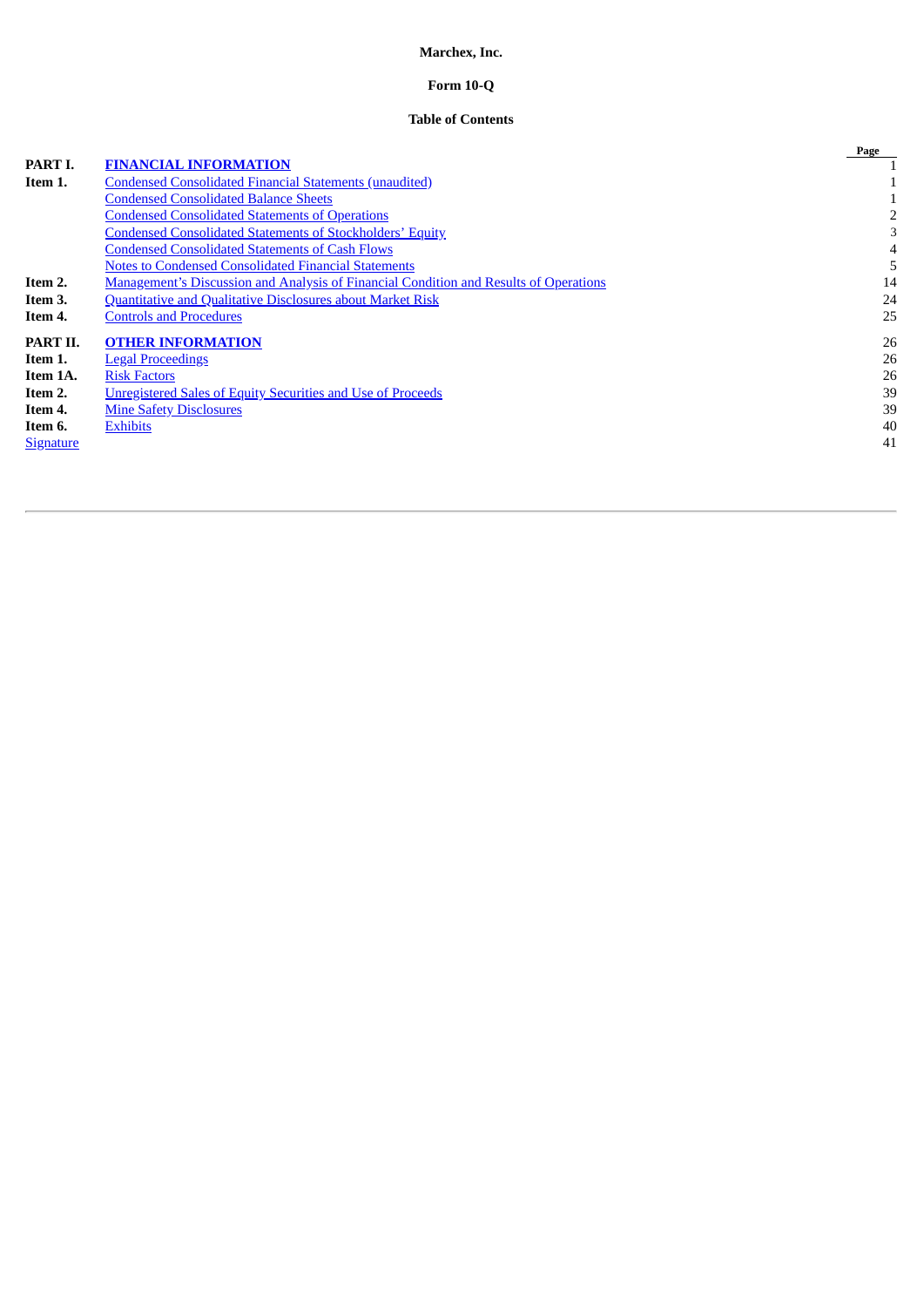# **PART I—FINANCIAL INFORMATION**

# <span id="page-2-2"></span><span id="page-2-1"></span><span id="page-2-0"></span>**Item 1. Condensed Consolidated Financial Statements**

# **MARCHEX, INC. AND SUBSIDIARIES Condensed Consolidated Balance Sheets (in thousands) (unaudited)**

|                                                                                                                                                                                            | December 31,<br>2021 |    | March 31,<br>2022 |  |
|--------------------------------------------------------------------------------------------------------------------------------------------------------------------------------------------|----------------------|----|-------------------|--|
| <b>Assets</b>                                                                                                                                                                              |                      |    |                   |  |
| Current assets:                                                                                                                                                                            |                      |    |                   |  |
| Cash and cash equivalents                                                                                                                                                                  | \$<br>27,086         | \$ | 24,555            |  |
| Accounts receivable, net                                                                                                                                                                   | 8,021                |    | 8,946             |  |
| Prepaid expenses and other current assets                                                                                                                                                  | 2,407                |    | 3,454             |  |
| Total current assets                                                                                                                                                                       | 37,514               |    | 36,955            |  |
| Property and equipment, net                                                                                                                                                                | 2,817                |    | 3,702             |  |
| Right-of-use lease asset                                                                                                                                                                   | 2,238                |    | 1,869             |  |
| Other assets, net                                                                                                                                                                          | 986                  |    | 1,000             |  |
| Goodwill                                                                                                                                                                                   | 17,558               |    | 17,558            |  |
| Intangible assets from acquisitions, net                                                                                                                                                   | 4,714                |    | 4,183             |  |
| <b>Total assets</b>                                                                                                                                                                        | \$<br>65,827         | \$ | 65,267            |  |
| Liabilities and Stockholders' Equity                                                                                                                                                       |                      |    |                   |  |
| Current liabilities:                                                                                                                                                                       |                      |    |                   |  |
| Accounts payable                                                                                                                                                                           | \$<br>1,363          | \$ | 2,375             |  |
| Accrued benefits and payroll                                                                                                                                                               | 3,631                |    | 3,628             |  |
| Other accrued expenses and current liabilities                                                                                                                                             | 3,869                |    | 3,912             |  |
| Deferred revenue and deposits                                                                                                                                                              | 2,016                |    | 1,685             |  |
| Lease liability, current                                                                                                                                                                   | 1,794                |    | 2,311             |  |
| Total current liabilities                                                                                                                                                                  | 12,673               |    | 13,911            |  |
| Deferred tax liabilities                                                                                                                                                                   | 186                  |    | 199               |  |
| Lease liability non-current                                                                                                                                                                | 1,466                |    | 526               |  |
| <b>Total liabilities</b>                                                                                                                                                                   | 14,325               |    | 14,636            |  |
| Commitments and contingencies - See Note 10                                                                                                                                                |                      |    |                   |  |
| Stockholders' equity:                                                                                                                                                                      |                      |    |                   |  |
| Common stock, \$0.01 par value, Authorized 137,500 shares                                                                                                                                  |                      |    |                   |  |
| Class A: 12,500 shares authorized; 4,661 shares issued and                                                                                                                                 |                      |    |                   |  |
| outstanding at December 31, 2021 and March 31, 2022                                                                                                                                        | 49                   |    | 49                |  |
| Class B: 125,000 shares authorized; 37,391 shares issued and<br>outstanding at December 31, 2021, including 965 shares<br>of restricted stock; and 37,653 shares issued and outstanding at |                      |    |                   |  |
| March 31, 2022, including 1,141 shares of restricted stock                                                                                                                                 | 374                  |    | 377               |  |
| Additional paid-in capital                                                                                                                                                                 | 354,155              |    | 354,863           |  |
| Accumulated deficit                                                                                                                                                                        | (303,076)            |    | (304, 658)        |  |
| Total stockholders' equity                                                                                                                                                                 | 51,502               |    | 50,631            |  |
| Total liabilities and stockholders' equity                                                                                                                                                 | \$<br>65,827         | \$ | 65,267            |  |

See accompanying Notes to the Condensed Consolidated Financial Statements.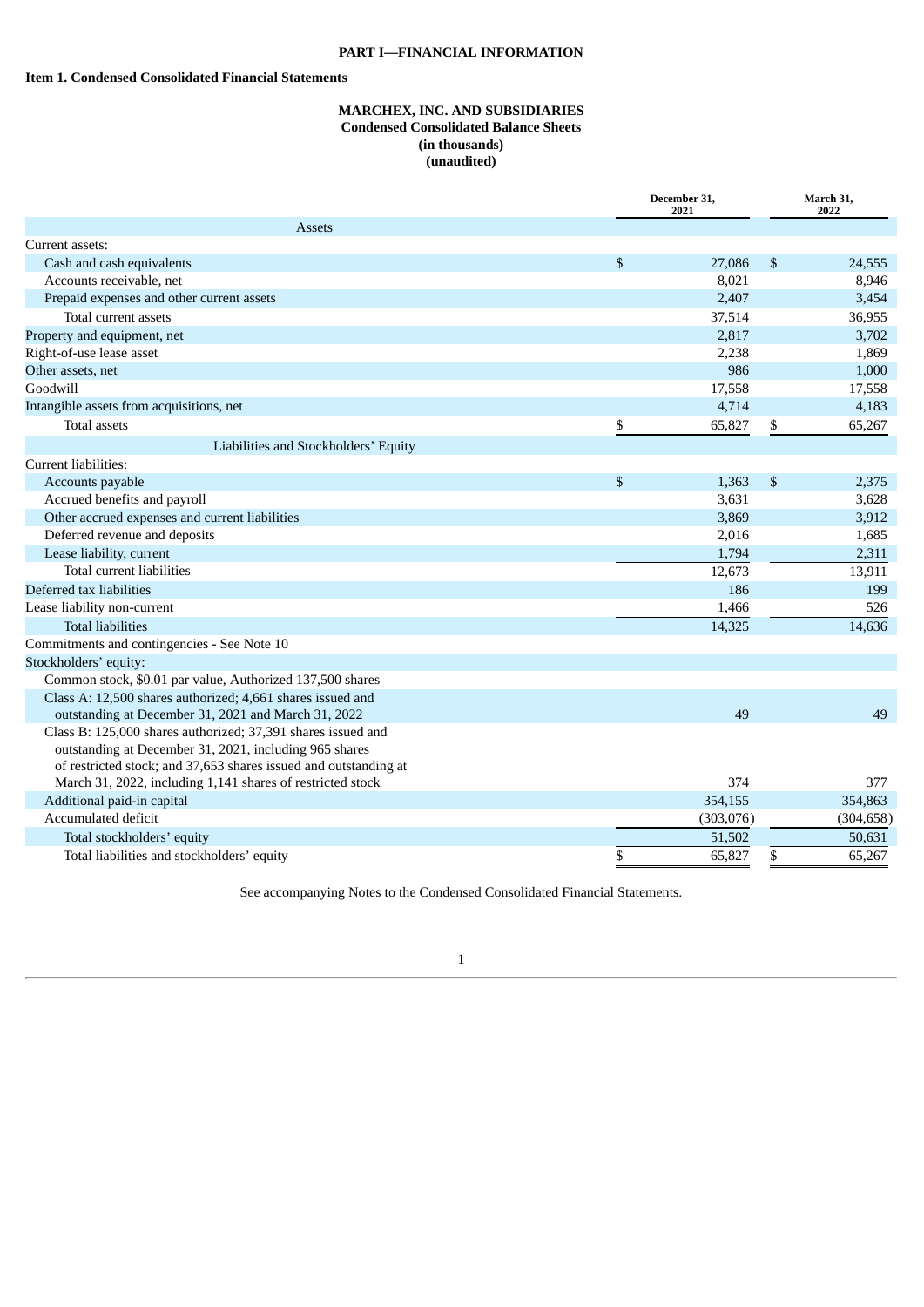# **MARCHEX, INC. AND SUBSIDIARIES Condensed Consolidated Statements of Operations (in thousands, except per share amounts) (unaudited)**

<span id="page-3-0"></span>

|                                                                   | <b>Three Months Ended</b><br>March 31, |          |    |          |
|-------------------------------------------------------------------|----------------------------------------|----------|----|----------|
|                                                                   |                                        | 2021     |    | 2022     |
| Revenue                                                           | $\mathbb{S}$                           | 12,980   | \$ | 13,171   |
| Expenses:                                                         |                                        |          |    |          |
| Service $costs(1)(3)$                                             |                                        | 5,422    |    | 4,935    |
| Sales and marketing $(1)(3)$                                      |                                        | 3,637    |    | 3,165    |
| Product development(1)(3)                                         |                                        | 5,322    |    | 3,460    |
| General and administrative $(1)(3)$                               |                                        | 2,620    |    | 2,606    |
| Amortization of intangible assets from acquisitions(2)            |                                        | 1,181    |    | 531      |
| Acquisition and disposition-related costs                         |                                        | 45       |    | .5       |
| Total operating expenses                                          |                                        | 18,227   |    | 14,702   |
| Loss from operations                                              |                                        | (5,247)  |    | (1,531)  |
| Interest income and other, net                                    |                                        | (12)     |    | (21)     |
| Income (loss) before provision for income taxes                   |                                        | (5,259)  |    | (1, 552) |
| Income tax expense (benefit)                                      |                                        | 73       |    | 30       |
| Net income (loss) applicable to common stockholders               | \$                                     | (5, 332) | \$ | (1,582)  |
| Basic and diluted net income (loss) per Class A and Class B share |                                        |          |    |          |
| applicable to common stockholders                                 | \$                                     | (0.12)   | \$ | (0.04)   |
| Shares used to calculate basic net income (loss) per share        |                                        |          |    |          |
| applicable to common stockholders:                                |                                        |          |    |          |
| Class A                                                           |                                        | 4,661    |    | 4,661    |
| Class B                                                           |                                        | 39,087   |    | 38,666   |
| Shares used to calculate diluted net income (loss) per share      |                                        |          |    |          |
| applicable to common stockholders:                                |                                        |          |    |          |
| Class A                                                           |                                        | 4,661    |    | 4,661    |
| Class B                                                           |                                        | 43,748   |    | 43,327   |
| (1) Excludes amortization of intangibles from acquisitions        |                                        |          |    |          |
| (2) Components of amortization of intangibles from acquisitions   |                                        |          |    |          |
| Service costs                                                     |                                        | 623      |    | 117      |
| Sales and marketing                                               |                                        | 530      |    | 414      |
| General and administrative                                        |                                        | 28       |    |          |
| Total                                                             | \$                                     | 1,181    | \$ | 531      |
| (3) Components of related party support services fee recovery     |                                        |          |    |          |
| Service costs                                                     | $\mathbb{S}$                           | 763      | \$ | 781      |
| Sales and marketing                                               |                                        | 60       |    | 231      |
| Product development                                               |                                        | 275      |    | 517      |
| General and administrative                                        |                                        | 133      |    | 503      |
| Total                                                             | \$                                     | 1,231    | \$ | 2,032    |
|                                                                   |                                        |          |    |          |

See accompanying Notes to the Condensed Consolidated Financial Statements.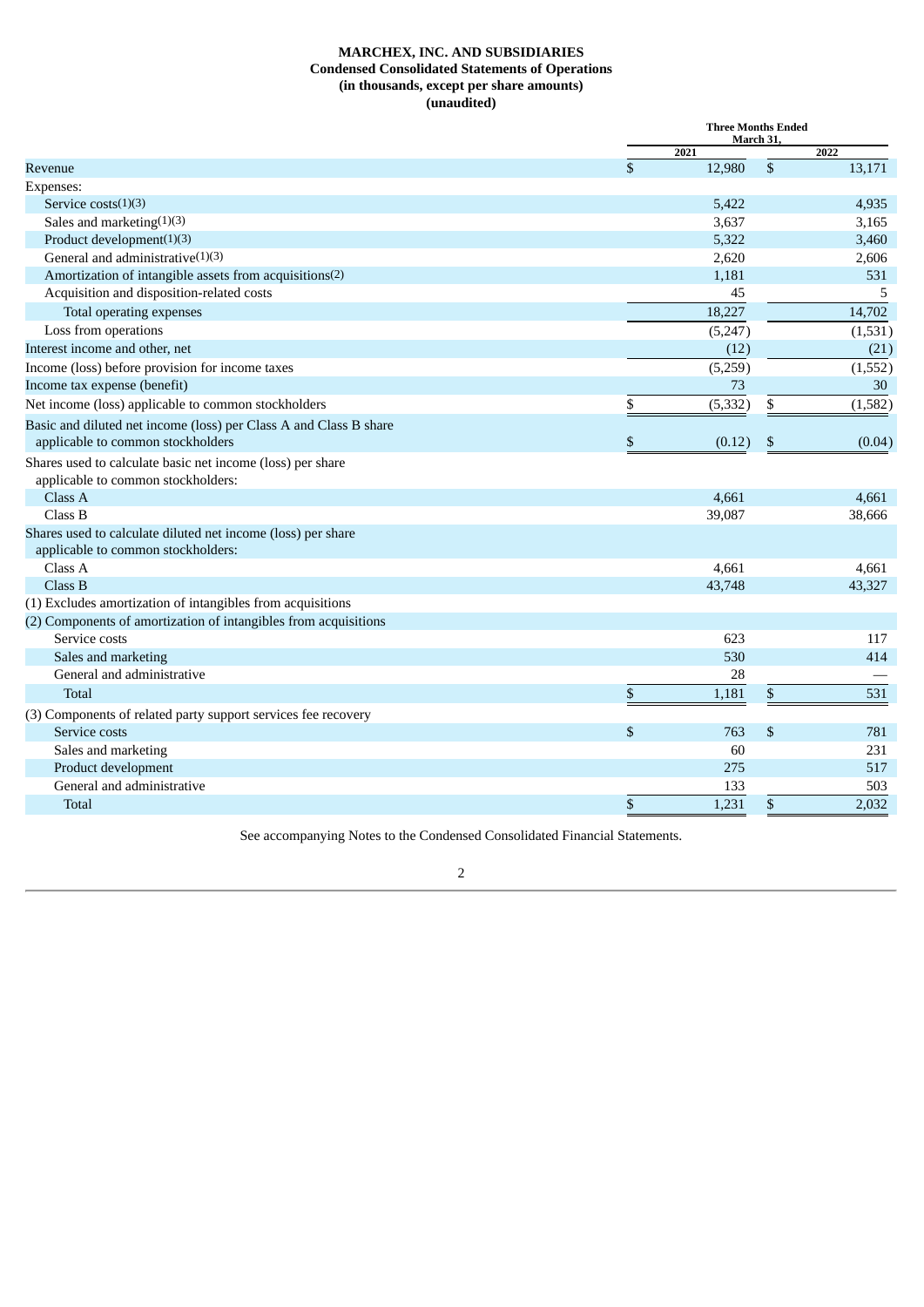# **MARCHEX, INC. AND SUBSIDIARIES Condensed Consolidated Statements of Stockholders' Equity (in thousands) (unaudited)**

<span id="page-4-0"></span>

|                                                                                                                                                  | <b>Class A</b><br>common stock<br><b>Shares</b> | <b>Amount</b> | <b>Class B</b><br>common stock<br><b>Shares</b> | Amount | <b>Shares</b> | <b>Treasury stock</b><br><b>Amount</b> | <b>Additional</b><br>paid-in<br>capital | Accumulated<br>deficit | <b>Total</b><br>stockholders'<br>equity |
|--------------------------------------------------------------------------------------------------------------------------------------------------|-------------------------------------------------|---------------|-------------------------------------------------|--------|---------------|----------------------------------------|-----------------------------------------|------------------------|-----------------------------------------|
| Balances at December 31, 2020                                                                                                                    | 4,661                                           | 49            | 36,462                                          | 365    |               |                                        | 350,960                                 | (298, 686)             | 52,688                                  |
| Issuance of common stock upon exercise<br>of options, issuance and vesting of<br>restricted stock and under employee<br>stock purchase plan, net |                                                 |               | 223                                             | 2      |               |                                        | 30                                      |                        | 32                                      |
| Stock compensation from options and<br>restricted stock, net of forfeitures                                                                      |                                                 |               |                                                 |        |               |                                        | 744                                     |                        | 744                                     |
| Net loss                                                                                                                                         |                                                 |               |                                                 |        |               |                                        |                                         | (5, 332)               | (5, 332)                                |
| Balances at March 31, 2021                                                                                                                       | 4,661                                           | 49<br>\$.     | 36,685                                          | 367    |               |                                        | 351,734                                 | (304, 018)             | 48,132                                  |
|                                                                                                                                                  | <b>Class A</b><br>common stock<br><b>Shares</b> | <b>Amount</b> | <b>Class B</b><br>common stock<br><b>Shares</b> | Amount | <b>Shares</b> | <b>Treasury stock</b><br><b>Amount</b> | <b>Additional</b><br>paid-in<br>capital | Accumulated<br>deficit | <b>Total</b><br>stockholders'<br>equity |
| Balances at December 31, 2021                                                                                                                    | 4,661                                           | 49            | 37,391                                          | 374    | (23           |                                        | 354,155                                 | (303,076)              | 51,502                                  |
| Issuance of common stock upon exercise<br>of options, issuance and vesting of<br>restricted stock and under employee<br>stock purchase plan, net |                                                 |               | 285                                             | 3      |               |                                        | 13                                      |                        | 16                                      |
| Retirements of restricted stock                                                                                                                  |                                                 |               | (23)                                            |        | 23            |                                        |                                         |                        |                                         |
| Stock compensation from options and<br>restricted stock, net of forfeitures<br>Net loss                                                          |                                                 |               |                                                 |        |               |                                        | 695                                     | (1,582)                | 695<br>(1,582)                          |
| Balances at March 31, 2022                                                                                                                       | .661                                            | 49            | 37,653                                          | 377    |               |                                        | 354,863                                 | (304, 658)             | 50,631                                  |

See accompanying Notes to the Condensed Consolidated Financial Statements.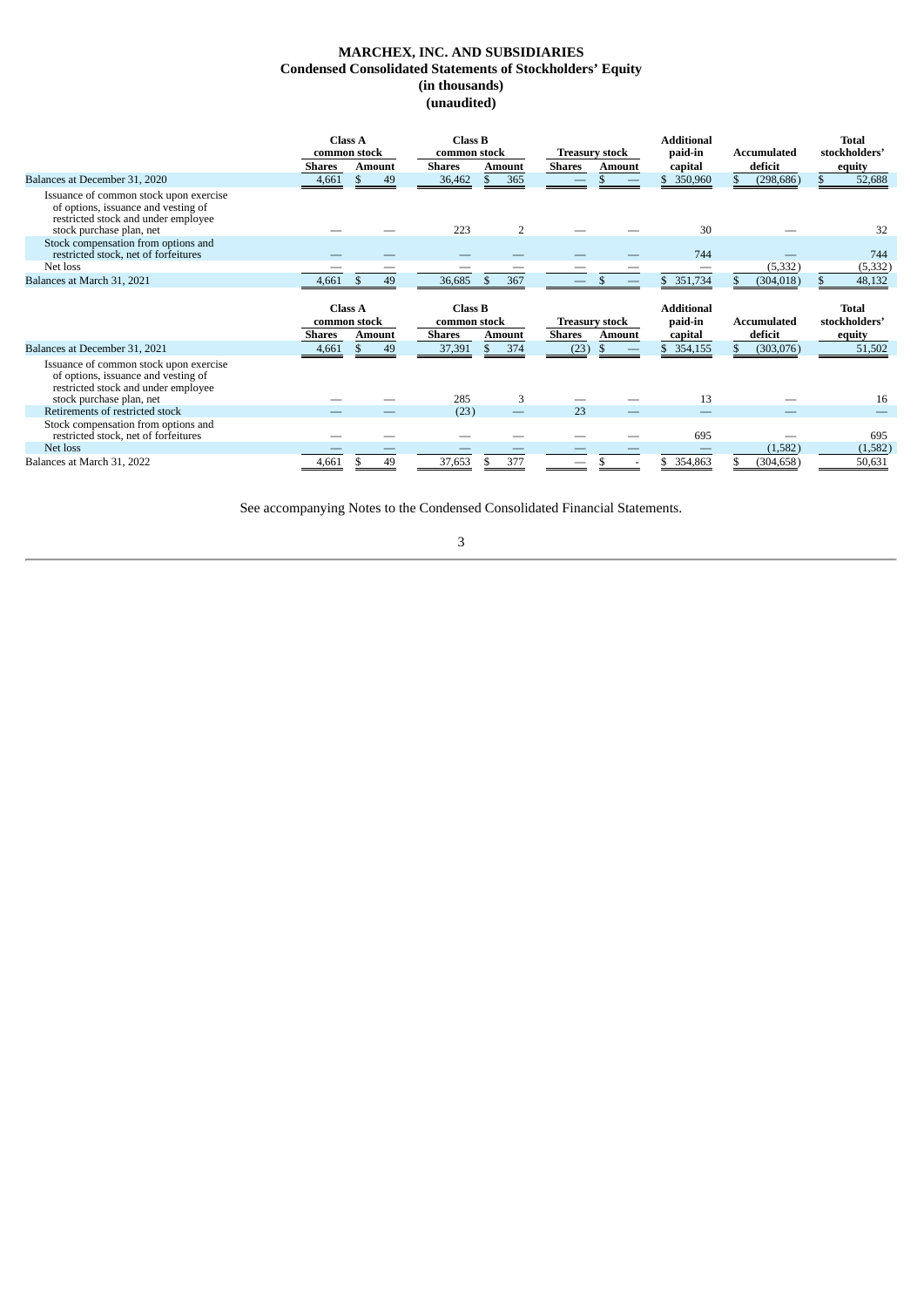# **MARCHEX, INC. AND SUBSIDIARIES Condensed Consolidated Statements of Cash Flows (in thousands) (unaudited)**

<span id="page-5-0"></span>

|                                                                                 | March 31,      |    |          |  |
|---------------------------------------------------------------------------------|----------------|----|----------|--|
|                                                                                 | 2021           |    | 2022     |  |
| Cash flows from operating activities:                                           |                |    |          |  |
| Net loss applicable to common shareholders                                      | \$<br>(5, 332) | \$ | (1,582)  |  |
| Adjustments to reconcile net loss to net cash provided by operating activities: |                |    |          |  |
| Amortization and depreciation                                                   | 1,608          |    | 983      |  |
| Allowance for doubtful accounts and advertiser credits                          | 27             |    | 328      |  |
| Stock-based compensation                                                        | 744            |    | 695      |  |
| Deferred income taxes                                                           | 63             |    | 47       |  |
| Change in certain assets and liabilities:                                       |                |    |          |  |
| Accounts receivable, net                                                        | (564)          |    | (1,254)  |  |
| Prepaid expenses, other current assets and other assets                         | (394)          |    | (727)    |  |
| Accounts payable                                                                | (675)          |    | 512      |  |
| Accrued expenses and other current liabilities                                  | (1,007)        |    | (77)     |  |
| Deferred revenue and deposits                                                   | (85)           |    | (331)    |  |
| Net cash used in operating activities                                           | (5,615)        |    | (1,406)  |  |
| <b>Investing Activities:</b>                                                    |                |    |          |  |
| Purchases of property and equipment                                             | (100)          |    | (1,141)  |  |
| Net cash used in investing activities                                           | (100)          |    | (1, 141) |  |
| <b>Financing Activities:</b>                                                    |                |    |          |  |
| Proceeds from exercises of stock options, issuance and vesting of restricted    |                |    |          |  |
| stock and employee stock purchase plan, net                                     | 33             |    | 16       |  |
| Net cash provided by financing activities                                       | 33             |    | 16       |  |
| Net decrease in cash and cash equivalents                                       | (5,682)        |    | (2, 531) |  |
| Cash and cash equivalents at beginning of period                                | 33,851         |    | 27,086   |  |
| Cash and cash equivalents at end of period                                      | \$<br>28,169   | \$ | 24,555   |  |
| Supplemental disclosures of cash inflows within operating activities:           |                |    |          |  |
| Foreign government paycheck assistance and rent subsidies                       | \$<br>150      | \$ |          |  |
| Supplemental disclosure of cash flow and non-cash information:                  |                |    |          |  |
| Cash paid for operating leases                                                  | \$<br>471      | \$ | 498      |  |

See accompanying Notes to the Condensed Consolidated Financial Statements.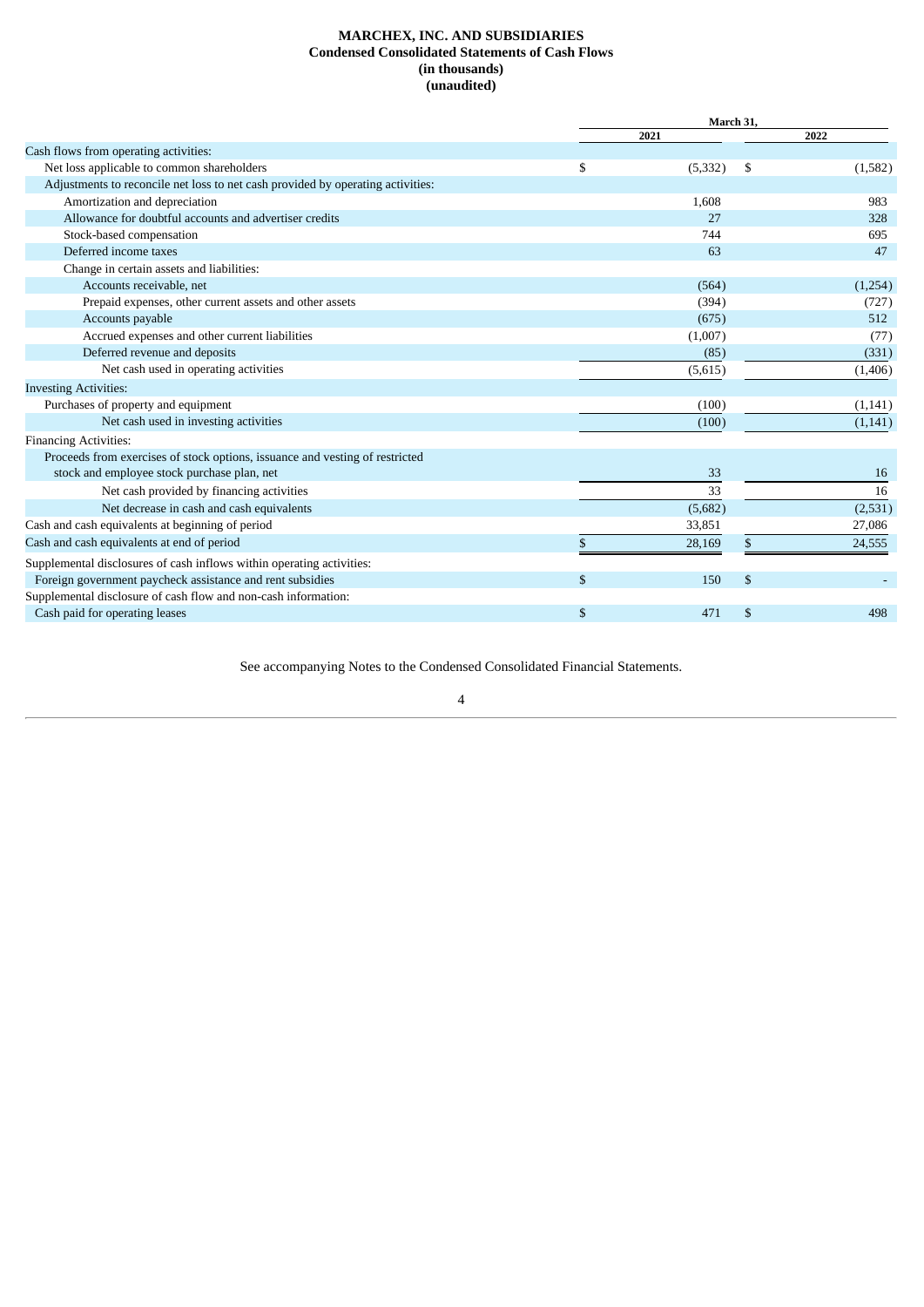# **MARCHEX, INC. AND SUBSIDIARIES Notes to Condensed Consolidated Financial Statements (unaudited)**

# <span id="page-6-0"></span>(**1) Description of Business and Basis of Presentation**

#### *Description of Business*

Marchex, Inc. (the "Company") was incorporated in the state of Delaware on January 17, 2003. The Company is a conversational analytics and solutions company that helps businesses connect, drive, measure, and convert callers into customers, and connects the voice of the customer to their business. We deliver data insights and incorporate artificial intelligence (AI)-powered functionality that drives insights and solutions to help companies find, engage and support their customers across voice and text-based communication channels.

#### *Basis of Presentation*

The accompanying unaudited Condensed Consolidated Financial Statements have been prepared in accordance with accounting principles generally accepted in the United States ("U.S. GAAP") and pursuant to the rules and regulations of the Securities and Exchange Commission ("SEC"). Certain information and note disclosures normally included in annual financial statements prepared in accordance with U.S. GAAP have been condensed or omitted pursuant to those rules and regulations, although the Company believes that the disclosures made are adequate to make the information not misleading.

The preparation of our unaudited Condensed Consolidated Financial Statements requires management to make estimates and assumptions that affect the amounts of assets and liabilities and disclosures of contingent assets and liabilities at the date of the financial statements and the reported amounts of revenue and expenses during the reporting period. The Company has used estimates related to several financial statement amounts, including revenues, allowance for doubtful accounts, allowance for advertiser credits, useful lives for property and equipment and intangible assets, valuation of intangible assets, the fair value of stock option awards, the impairment of goodwill and the valuation allowance for deferred tax assets. The inputs into our judgments and estimates consider the economic implications of COVID-19 on our critical and significant accounting estimates. Actual results could differ from those estimates.

Operating results for the three months ended March 31, 2022 are not necessarily indicative of the results that may be expected for the year ending December 31, 2022, or for any other period. The interim financial information is unaudited, and reflects all normal adjustments that are, in our opinion, necessary to provide a fair statement of results for the interim periods presented. The balance sheet at December 31, 2021 has been derived from the audited Consolidated Financial Statements at that date. This report should be read in conjunction with the Consolidated Financial Statements in our 2021 Form 10-K where we include additional information about our policies and the methods and assumptions used in our estimates.

Our Company consolidates all entities that we control by ownership of a majority voting interest. All inter-company transactions and balances have been eliminated in consolidation. Certain reclassifications have been made to the Condensed Consolidated Financial Statements in the prior periods to conform to the current period presentation.

Assets, liabilities and operations of foreign subsidiaries are recorded based on the functional currency of the entity. For a majority of our foreign operations, the functional currency is the U.S. dollar. Assets and liabilities denominated in other than the functional currency are remeasured each month with the remeasurement gain or loss recorded in other income and expense in the Condensed Consolidated Statements of Operations.

# *Recent Accounting Pronouncements Not Yet Effective*

To date, there have been no recent accounting pronouncements not yet effective that are expected to have a material impact on our Condensed Consolidated Financial Statements.

#### **(2) Revenue Recognition**

We generate the majority of our revenues from core analytics and solutions services. Customers typically receive the benefit of the Company's services as they are performed and substantially all the Company's revenue is recognized over time as the services are performed.

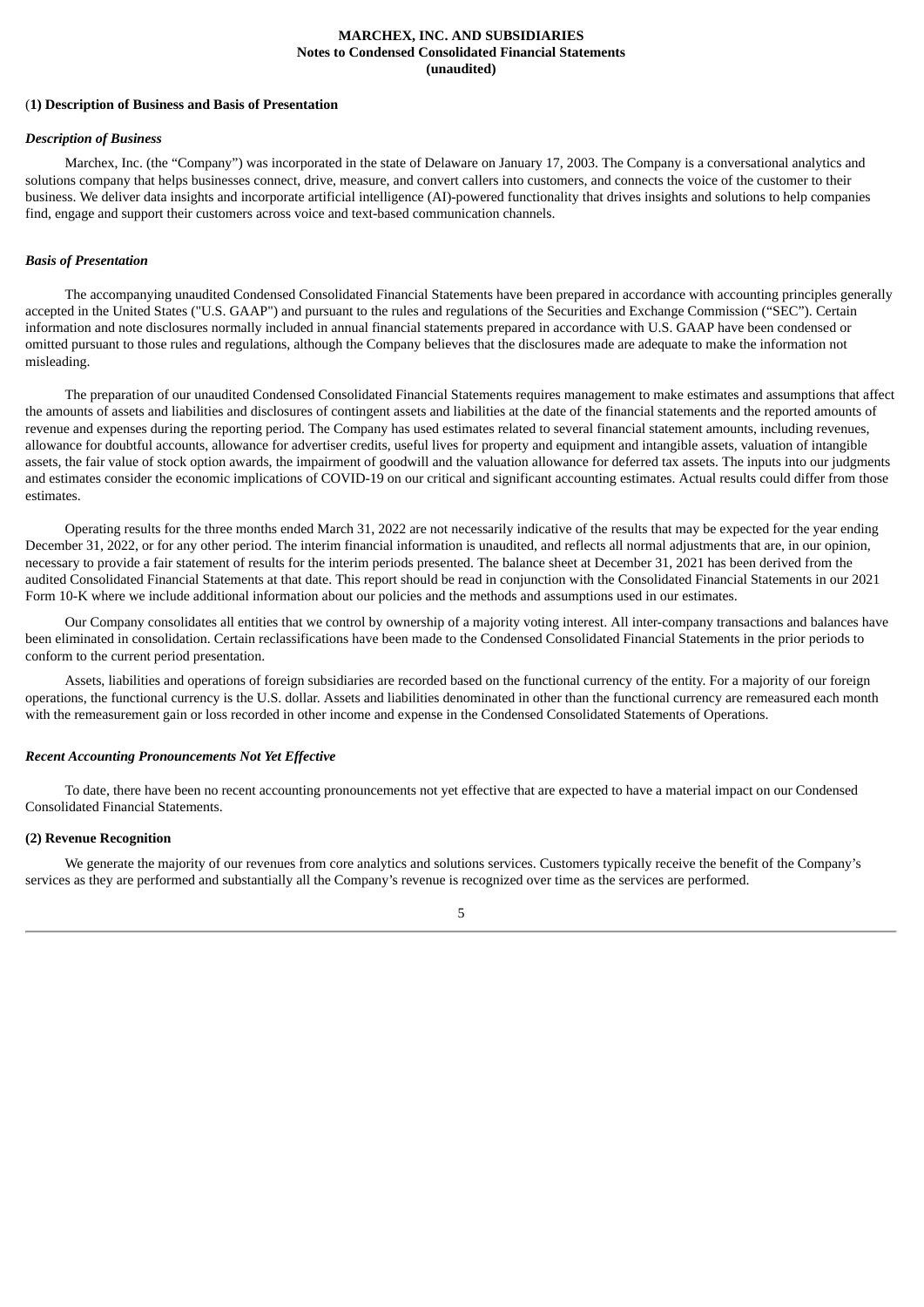Revenue is recognized when a customer obtains control of services in an amount that reflects the consideration the Company expects to receive in exchange for those services. The Company measures revenue based on the consideration specified in the customer arrangement, and revenue is recognized when the performance obligations in the customer arrangement are satisfied. A performance obligation is a promise in a contract to transfer a distinct service or product to the customer. The transaction price of a contract is allocated to each distinct performance obligation and recognized as revenue when or as the customer receives the benefit of the performance obligation.

The Company's call analytics technology platform provides data and insights that can measure the performance of mobile, online and offline advertising for customers and small business resellers. The Company generates revenue from the Company's call analytics technology platform when advertisers pay the Company a fee for each call/text or call/text related data element they receive from calls or texts or for each phone number tracked based on a pre-negotiated rate. Revenue is recognized as services are provided over time, which is generally measured by the delivery of each call/text or call/text related data element or each phone number tracked.

The majority of the Company's customers are invoiced on a monthly basis following the month of the delivery of services and are required to make payments under standard credit terms. Collection on the related receivables may vary from reported information based upon third-party refinement of the estimated and reported amounts owed that occurs subsequent to period ends. The Company establishes an allowance for advertiser credits, which is included in *Other accrued expenses and current liabilities* in the balance sheet, using its best estimate of the amount of expected future reductions in advertisers' payment obligations related to delivered services based on analysis of historical credits. The balance associated with the allowance for advertiser credits in the Company's Condensed Consolidated Balance Sheet was \$157,000 and \$219,000 as of December 31, 2021 and March 31, 2022, respectively. Customer payments received in advance of revenue recognition are also contract liabilities and are recorded as deferred revenue. The deferred revenue balance in the Company's Condensed Consolidated Balance Sheet as of December 31, 2021 and March 31, 2022 was \$2.0 million and \$1.7 million, respectively. During the three months ended March 31, 2022 and 2021, revenue recognized that was included in the contract liabilities balances at the beginning of the period was \$424,000 and \$749,000, respectively.

The majority of the Company's total revenue is derived from contracts that include consideration that is variable in nature. The variable elements of these contracts primarily include the number of transactions (for example, the number qualified phone calls). For contracts with an effective term greater than one year, the Company applies the standard's practical expedient that permits the exclusion of disclosure of the value of unsatisfied performance obligations for these contracts as the Company's right to consideration corresponds directly to the value provided to the customer for services completed to date and all future variable consideration is allocated to wholly unsatisfied performance obligations. A term for purposes of these contracts has been estimated at 24 months. In addition, the Company applies the standard's optional exemption to disclose information about performance obligations for contracts that have original expected terms of one year or less.

For arrangements that include multiple performance obligations, the transaction price from the arrangement is allocated to each respective performance obligation based on its relative standalone selling price and recognized when revenue recognition criteria for each performance obligation are met. The standalone selling price for each performance obligation is established based on the sales price at which the Company would sell a promised good or service separately to a customer or the estimated standalone selling price.

The Company's incremental direct costs of obtaining a contract, which consist primarily of sales commissions, are generally deferred and amortized to sales and marketing expense over the estimated life of the relevant customer relationship of approximately 24 months and are subject to being monitored every period to reflect any significant change in assumptions. In addition, the deferred contract cost asset is assessed for impairment on a periodic basis. The Company's contract acquisition costs are included in other assets, net in the balance sheet. The Company is applying the standard's practical expedient permitting expensing of costs to obtain a contract when the expected amortization period is one year or less, which typically results in expensing commissions paid to acquire certain contracts. As of December 31, 2021 and March 31, 2022, the Company had \$128,000 and \$81,000 of net deferred contract costs, respectively, and the accumulated amortization associated with these costs was \$1.2 million and \$1.3 million for the periods ended December 31, 2021 and March 31, 2022, respectively.

# **(3) Segment Reporting and Geographic Information**

Operating segments are revenue-producing components of the enterprise for which separate financial information is produced internally for the Company's management. For the three months ended March 31, 2022 and 2021, the Company operated in a single segment comprised of its core analytics and solutions services.

Long-lived assets by geographical region are based on the location of the legal entity that owns the assets. As of December 31, 2021 and March 31, 2022, no significant long-lived assets were held by entities outside of the United States.

Revenues from customers by geographical areas are tracked on the basis of the location of the customer. The majority of the Company's revenue and accounts receivable are derived from domestic sales to customers.

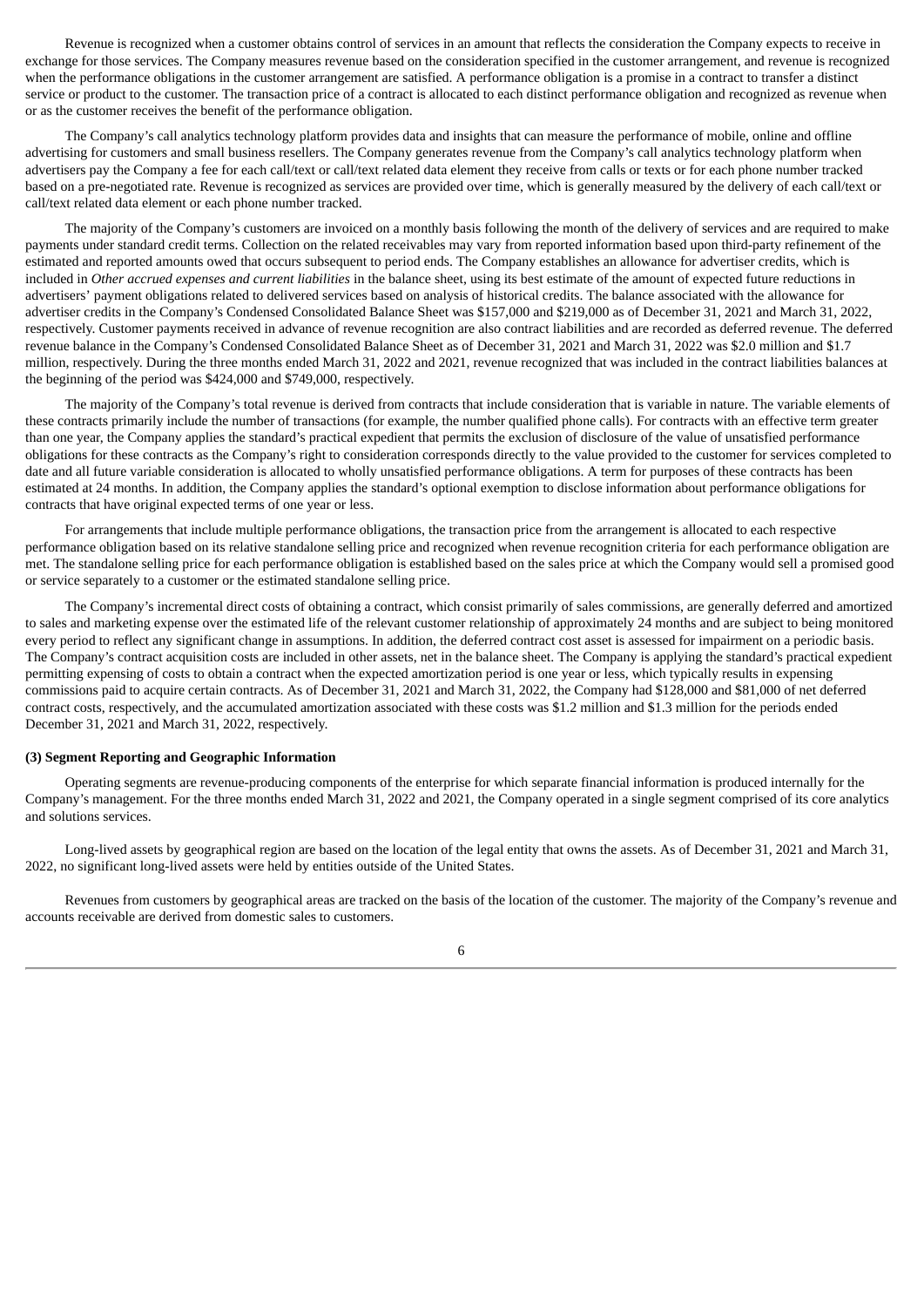Revenues by geographic region are as follows (in percentages):

|                      | Three Months Ended March 31, |      |  |  |
|----------------------|------------------------------|------|--|--|
|                      | 2021                         | 2022 |  |  |
| <b>United States</b> | 98%                          | 99%  |  |  |
| Canada               | 2%                           | 1%   |  |  |
| <b>Total</b>         | 100%                         | 100% |  |  |

#### **(4) Concentrations**

The Company maintains substantially all of its cash and cash equivalents with two high credit quality financial institutions and are all considered at Level 1 fair value with observable inputs that reflect quoted prices for identical assets or liabilities in active markets.

There were no customers that represented more than 10% of consolidated revenue for the three months ended December 31, 2021 and March 31, 2022.

The Company has one customer that represents more than 10% of consolidated accounts receivable. The outstanding receivable balance for this customer is as follows (in percentages):

| $\sim$<br>Jecember | al arc'                      |
|--------------------|------------------------------|
| ר∩ר<br>40Z         | $\sim$ $\sim$ $\sim$<br>LULL |
| $1\%$              | 170/<br>%<br>$\pm$           |

## **(5) Fair Value of Financial Instruments**

The Company had the following financial instruments as of December 31, 2021 and March 31, 2022: cash and cash equivalents, accounts receivable, and accounts payable and accrued liabilities. The carrying value of these financial instruments approximates their fair value based on the liquidity of these financial instruments and their short-term nature. Further, these financial instruments are considered at Level 1 fair value with observable inputs that reflect quoted prices for identical assets or liabilities in active markets.

The following table provides information about the fair value of our cash and cash equivalents balance as of December 31, 2021 and March 31, 2022 (in thousands):

|                                 | December 31, |  | March 31, |  |
|---------------------------------|--------------|--|-----------|--|
|                                 | 2021         |  | 2022      |  |
| Level 1 Assets:                 |              |  |           |  |
| Cash                            | 10,725       |  | 13,193    |  |
| Money market funds              | 16,361       |  | 11,362    |  |
| Total cash and cash equivalents | 27,086       |  | 24,555    |  |

#### **(6) Stockholder's Equity**

#### *Common Stock*

In November 2014, the Company's board of directors authorized a share repurchase program (the "2014 Repurchase Program"), which supersedes and replaces any prior repurchase programs. Under the 2014 Repurchase Program, the Company is authorized to repurchase up to 3 million shares of the Company's Class B common stock in the aggregate through open market and privately negotiated transactions, at such times and in such amounts as the Company deems appropriate. Repurchases may also be made under a Rule 10b5-1 plan, which would permit shares to be repurchased when the Company might otherwise be precluded from doing so under insider trading laws. The timing and actual number of shares repurchased will depend on a variety of factors including price, corporate and regulatory requirements, capital availability, and other market conditions. The 2014 Repurchase Program does not have an expiration date and may be expanded, limited or terminated at any time without prior notice. During the three months ended March 31, 2022 and 2021, the Company did not repurchase any Class B common stock.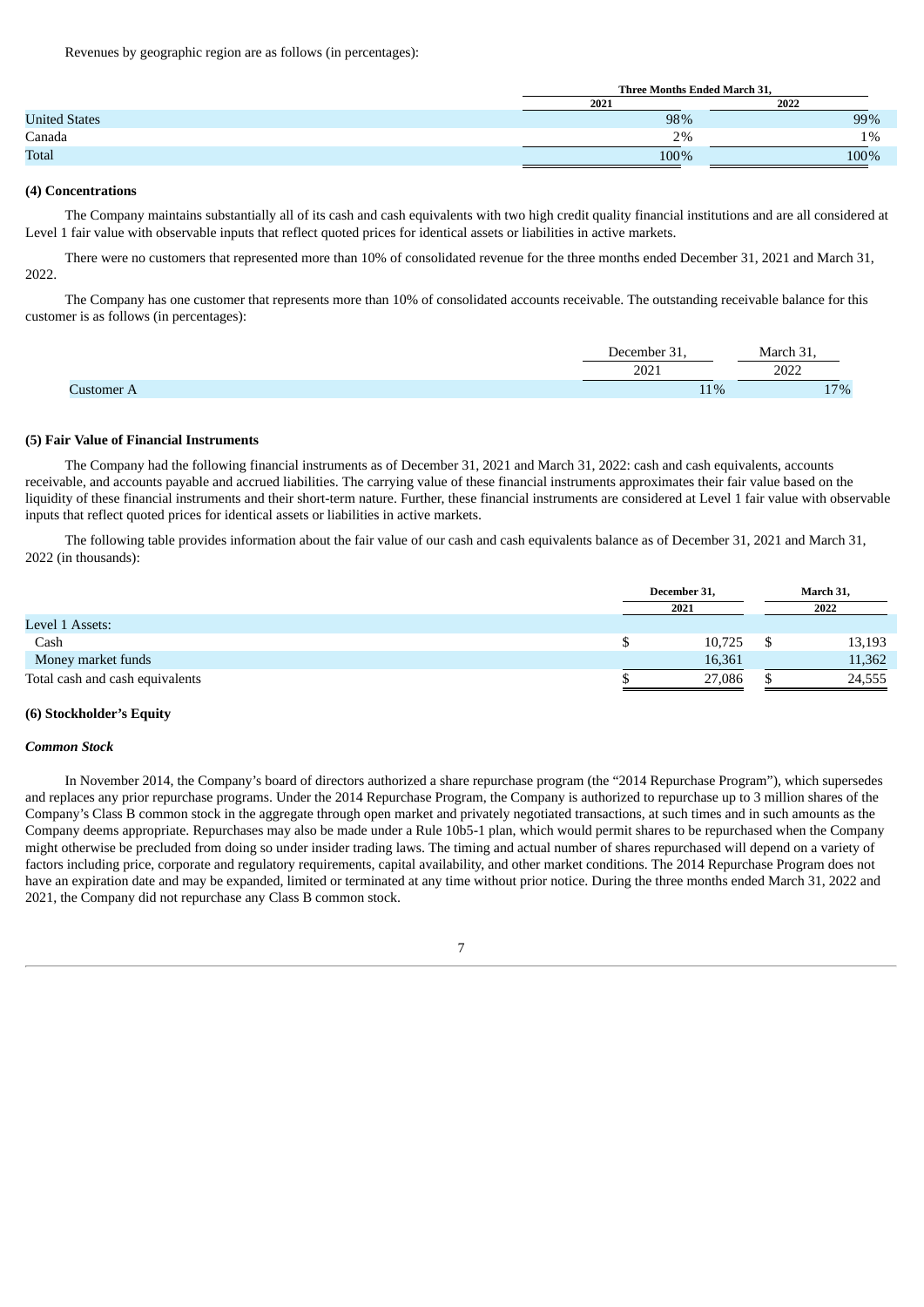## *Stock-based Compensation Plans*

The Company grants stock-based awards, including stock options, restricted stock awards, and restricted stock units. The Company measures stockbased compensation cost at the grant date based on the fair value of the award and recognizes it as expense over the vesting or service period, as applicable, of the stock-based award using the straight-line method. The Company accounts for forfeitures as they occur.

Stock-based compensation expense was included in the following operating expense categories as follows (in thousands):

|                                | <b>Three Months Ended</b><br>March 31, |     |  |      |  |
|--------------------------------|----------------------------------------|-----|--|------|--|
|                                | 2021                                   |     |  | 2022 |  |
| Service costs                  |                                        | O   |  | 34   |  |
| Sales and marketing            |                                        | 229 |  | 191  |  |
| Product development            |                                        | 97  |  | 82   |  |
| General and administrative     |                                        | 410 |  | 388  |  |
| Total stock-based compensation |                                        | 744 |  | 695  |  |

The Company uses the Black-Scholes option pricing model to estimate the per share fair value of stock option grants with time-based vesting. The Black-Scholes model relies on a number of key assumptions to calculate estimated fair values. For the three months ended March 31, 2021 and 2022 the expected life of each award granted was determined based on historical experience with similar awards, giving consideration to contractual terms, anticipated exercise patterns, vesting schedules and expirations. Expected volatility is based on historical volatility levels of the Company's Class B common stock and the expected volatility of companies in similar industries that have similar vesting and contractual terms. The risk-free interest rate is based on the implied yield currently available on U.S. Treasury issues with terms approximately equal to the expected life of the option.

The following weighted average assumptions were used in determining the fair value of time-vested stock option grants for the periods presented:

|                          | Three Months Ended March 31. |              |  |
|--------------------------|------------------------------|--------------|--|
|                          | 2021                         | 2022         |  |
| Expected life (in years) | $4.0 - 6.25$                 | $4.0 - 6.25$ |  |
| Risk-free interest rate  | $0.64\% - 1.16\%$            | 2.41%-2.44%  |  |
| Expected volatility      | 50%-56%                      | 51%-60%      |  |

Stock option activity during the three months ended March 31, 2022 is summarized as follows:

|                              | <b>Shares</b><br>(in thousands) |   | <b>Weighted average</b><br>exercise price | <b>Weighted average</b><br>remaining<br>contractual term<br>(in years) |
|------------------------------|---------------------------------|---|-------------------------------------------|------------------------------------------------------------------------|
| Balance at December 31, 2021 | 3,601                           | D | 3.43                                      | 6.46                                                                   |
| Options granted              | 254                             |   | 2.56                                      |                                                                        |
| Options forfeited            | (49)                            |   | 3.41                                      |                                                                        |
| Options expired              | (122)                           |   | 3.38                                      |                                                                        |
| Options exercised            | (2)                             |   | 1.66                                      |                                                                        |
| Balance at March 31, 2022    | 3,682                           | D | 3.37                                      | 6.65                                                                   |

Restricted stock awards and restricted stock unit activity during the three months ended March 31, 2022 is summarized as follows:

|                                       | Shares/<br><b>Units</b><br>(in thousands) | <b>Weighted average</b><br>grant date<br>fair value |
|---------------------------------------|-------------------------------------------|-----------------------------------------------------|
| Unvested balance at December 31, 2021 | 1,518                                     | 2.80                                                |
| Granted                               | 251                                       | 2.55                                                |
| Vested                                | (102)                                     | 2.73                                                |
| Forfeited                             | (15)                                      | 3.66                                                |
| Unvested balance at March 31, 2022    | 1.652                                     | 2.76                                                |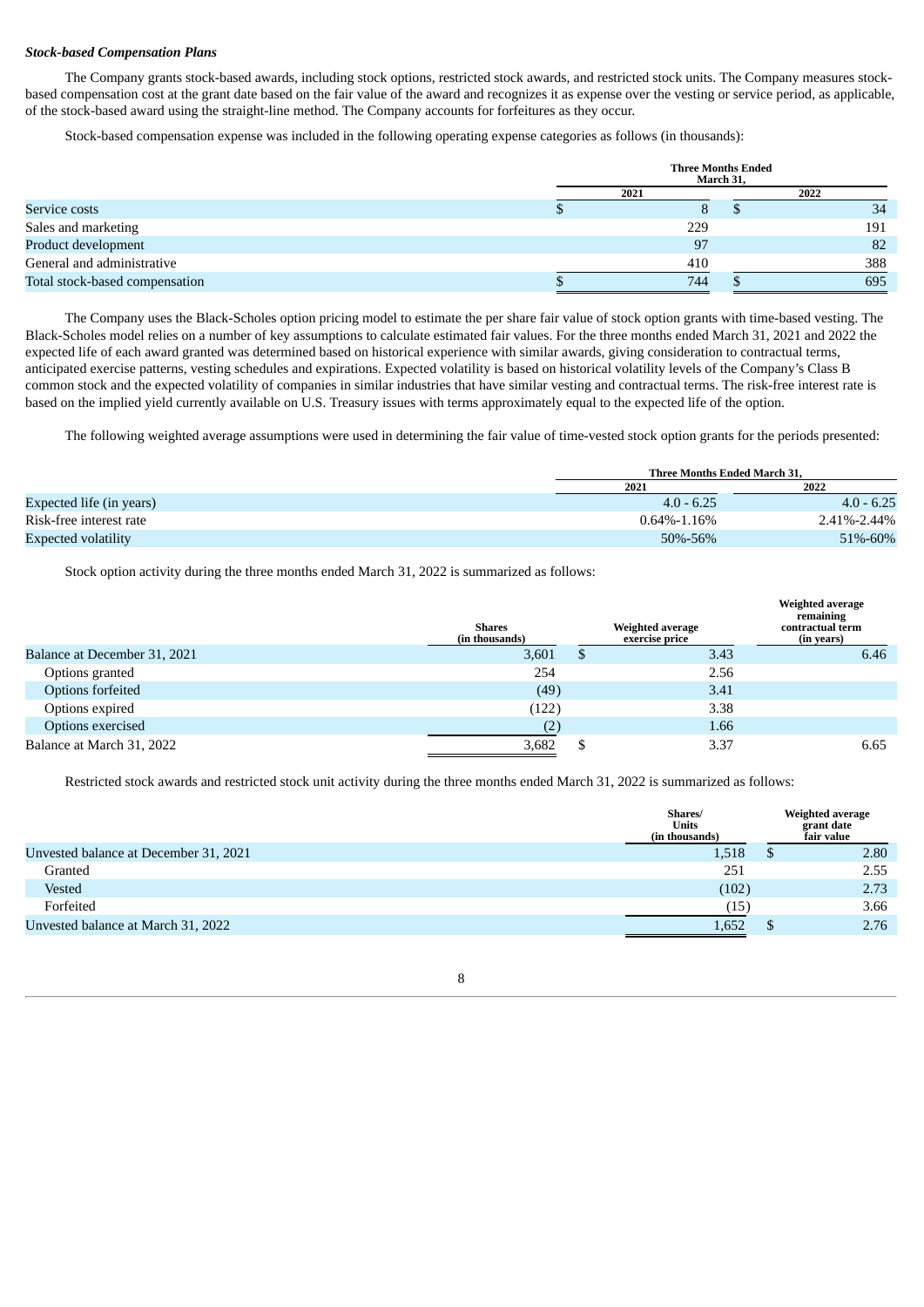# **(7) Net Income (Loss) Per Share**

The Company computes net income (loss) per share of Class A and Class B common stock using the two-class method. Under the provisions of the two-class method, basic net income (loss) per share is computed by dividing net income (loss) applicable to common stockholders by the weighted average number of common shares outstanding during the year. Diluted net income (loss) per share is computed by dividing net income (loss) applicable to common stockholders by the weighted average number of common and dilutive common equivalent shares outstanding during the period. The computation of the diluted net income (loss) per share of Class B common stock assumes the conversion of Class A common stock to Class B common stock, while the diluted net income (loss) per share of Class A common stock does not assume the conversion of those shares.

In accordance with the two-class method, the undistributed earnings (losses) for each year are allocated based on the contractual participation rights of the Class A and Class B common shares and the restricted shares as if the earnings for the year had been distributed. Considering the terms of the Company's charter which provides that, if and when dividends are declared on the Company's common stock in accordance with Delaware General Corporation Law, equivalent dividends shall be paid with respect to the shares of Class A common stock and Class B common stock and that both classes of common stock have identical dividend rights and would share equally in the Company's net assets in the event of liquidation, the Company has allocated undistributed earnings (losses) on a proportionate basis.

Instruments granted in unvested share-based payment awards that contain nonforfeitable rights to dividends or dividend equivalents, whether paid or unpaid, are participating securities prior to vesting. As such, the Company's restricted stock awards are considered participating securities for purposes of calculating earnings per share.

The following tables present the computation of basic net loss per share applicable to common stockholders for the periods ended (in thousands, except per share amounts):

|                                                                     | <b>Three Months Ended March 31.</b> |  |                |      |                |  |          |  |
|---------------------------------------------------------------------|-------------------------------------|--|----------------|------|----------------|--|----------|--|
|                                                                     | 2021                                |  |                | 2022 |                |  |          |  |
|                                                                     | <b>Class A</b>                      |  | <b>Class B</b> |      | <b>Class A</b> |  | Class B  |  |
| Basic net income (loss) per share:                                  |                                     |  |                |      |                |  |          |  |
| Numerator:                                                          |                                     |  |                |      |                |  |          |  |
| Net income (loss) applicable to common stockholders                 | (568)                               |  | (4,764)        |      | (170)          |  | (1, 412) |  |
| Denominator:                                                        |                                     |  |                |      |                |  |          |  |
| Weighted average number of shares outstanding used to calculate     |                                     |  |                |      |                |  |          |  |
| basic net income (loss) per share                                   | 4,661                               |  | 39,087         |      | 4,661          |  | 38,666   |  |
| Basic net income (loss) per share applicable to common stockholders | (0.12)                              |  | (0.12)         |      | (0.04)         |  | (0.04)   |  |

The following tables present the computation of diluted net loss per share applicable to common stockholders for the periods ended (in thousands, except per share amounts):

|                                                                       | <b>Three Months Ended March 31.</b> |                |   |                |    |                |  |                |
|-----------------------------------------------------------------------|-------------------------------------|----------------|---|----------------|----|----------------|--|----------------|
|                                                                       | 2021                                |                |   | 2022           |    |                |  |                |
|                                                                       |                                     | <b>Class A</b> |   | <b>Class B</b> |    | <b>Class A</b> |  | <b>Class B</b> |
| Diluted net income (loss) per share                                   |                                     |                |   |                |    |                |  |                |
| Numerator:                                                            |                                     |                |   |                |    |                |  |                |
| Net loss applicable to common stockholders                            | \$                                  | (568)          | S | (4,764)        | -S | $(170)$ \$     |  | (1, 412)       |
| Reallocation of net income (loss) for Class A shares as a result of   |                                     |                |   |                |    |                |  |                |
| conversion of Class A to Class B shares                               |                                     |                |   | (568)          |    |                |  | (170)          |
| Diluted net income (loss) applicable to common stockholders           |                                     | (568)          |   | (5, 332)       |    | (170)          |  | (1,582)        |
| Denominator:                                                          |                                     |                |   |                |    |                |  |                |
| Weighted average number of shares outstanding used to calculate       |                                     |                |   |                |    |                |  |                |
| basic net income (loss) per share                                     |                                     | 4.661          |   | 39,087         |    | 4.661          |  | 38,666         |
| Conversion of Class A to Class B common shares outstanding            |                                     |                |   | 4,661          |    |                |  | 4,661          |
| Weighted average number of shares outstanding used to calculate       |                                     |                |   |                |    |                |  |                |
| diluted net income (loss) per share                                   |                                     | 4,661          |   | 43,748         |    | 4,661          |  | 43,327         |
| Diluted net income (loss) per share applicable to common stockholders |                                     | (0.12)         |   | (0.12)         |    | (0.04)         |  | (0.04)         |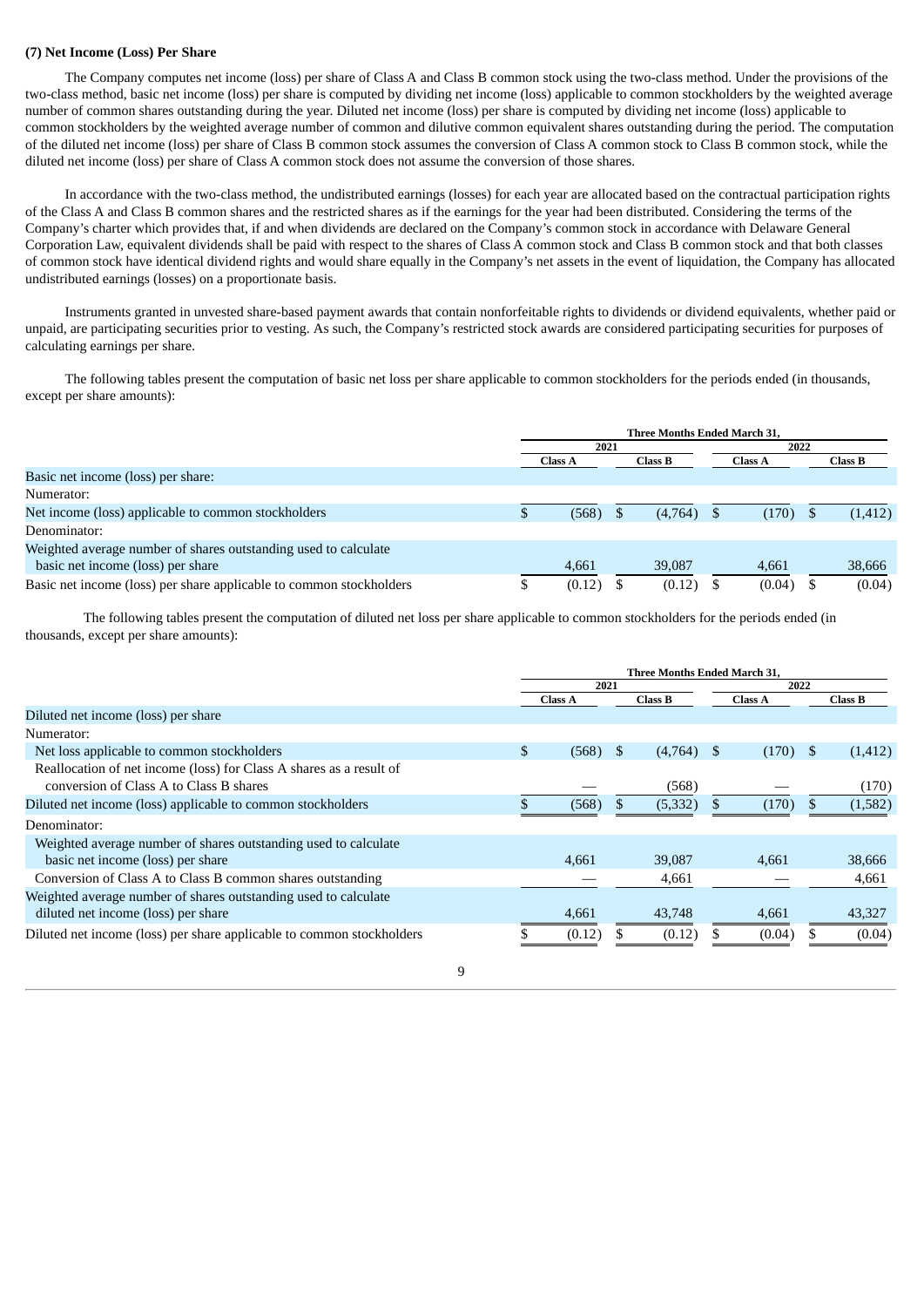For the three months ended March 31, 2021 and March 31, 2022, the computation of diluted net loss per share excludes the following because their effect would be anti-dilutive (in thousands):

- As of March 31, 2021 and 2022, outstanding options to acquire 3,634 and 3,684 shares, respectively of Class B common stock.
- As of March 31, 2021 and 2022, 1,148 and 1,141 shares of unvested Class B restricted common shares, respectively.
- As of March 31, 2021 and 2022, 399 and 511 restricted stock units, respectively.

# **(8) Supplemental Financial Statement Information**

# *Property and Equipment*

Property and equipment consisted of the following (in thousands):

|                                                 | December 31, |          | March 31, |
|-------------------------------------------------|--------------|----------|-----------|
|                                                 | 2021         |          | 2022      |
| Computer and other related equipment            | 13,373       | <b>S</b> | 14,536    |
| Purchased and internally developed software     | 2,483        |          | 2,893     |
| Furniture and fixtures                          | 1,271        |          | 1,271     |
| Leasehold improvements                          | 1,732        |          | 1,732     |
| Construction in progress                        | 769          |          | 404       |
|                                                 | 19.628       | S.       | 20,836    |
| Less: Accumulated depreciation and amortization | (16, 811)    |          | (17, 134) |
| Property and equipment, net                     | 2,817        |          | 3,702     |

We capitalize certain software development costs incurred in connection with developing or obtaining computer software for internal use when both the preliminary project stage is completed and it is probable that the software will be used as intended. Capitalized software costs include (i) external direct costs of materials and services utilized in developing computer software, (ii) compensation and related benefits for employees who are directly associated with the software projects. Capitalized software costs are amortized on a straight-line basis when placed into service over the estimated useful life of the software, generally averaging three years. We capitalized software development costs of \$261,000 for the three months ended March 31, 2022.

Depreciation and amortization expense related to property and equipment was approximately \$359,000 and \$317,000 for the three months ended March 31, 2021 and 2022, respectively.

# **(9) Leases**

The Company has an operating lease for office space for its corporate headquarters in Seattle, Washington. It also has operating leases for office space in Mississauga, Canada and Wichita, Kansas. The Company leases its office facilities under operating lease agreements in accordance with ASC 842 and recognizes rent expense on a straight-line basis over the lease term with any lease incentives amortized as a reduction of rent expense over the lease term.

The Company's lease agreement with respect to office space in Seattle, Washington, as amended, expires on March 31, 2025. The Company has the option to terminate the lease in March 2023, subject to satisfaction of certain conditions, including a payment of a termination fee of approximately \$671,000. In addition, as part of the agreement, the lessor paid towards the cost of certain leasehold improvements ("landlord contribution") of which the Company could use approximately \$180,000 of unused landlord contribution as a credit against any payment obligation under the lease. In the second quarter of 2019, the Company requested the \$180,000 landlord contribution from the lessor as a reimbursement towards certain leasehold improvements and received those funds in the third quarter of 2019. In the first quarter of 2018, the lessor paid \$373,000 towards certain leasehold improvements which the Company accounted for as a lease incentive and is amortizing as a reduction of rent expense over the lease term. Additionally, in April 2018, the lessor refunded the previously provided security deposit and the Company provided a letter of credit to the lessor in the amount of \$575,000, which will be reduced by \$100,000 annually starting in April 2019. Additionally, in the third quarter of 2020, the Company concluded that exercising its option to terminate this office lease in March 2023 had met the reasonably certain threshold and as such, the Company remeasured its ROU asset and liability associated with this lease as of September 30, 2020 based on the expected termination fee payment of approximately \$671,000 and a lease termination date of March 2023. The remaining lease obligation is classified within lease liability, current on our Condensed Consolidated Balance Sheet.

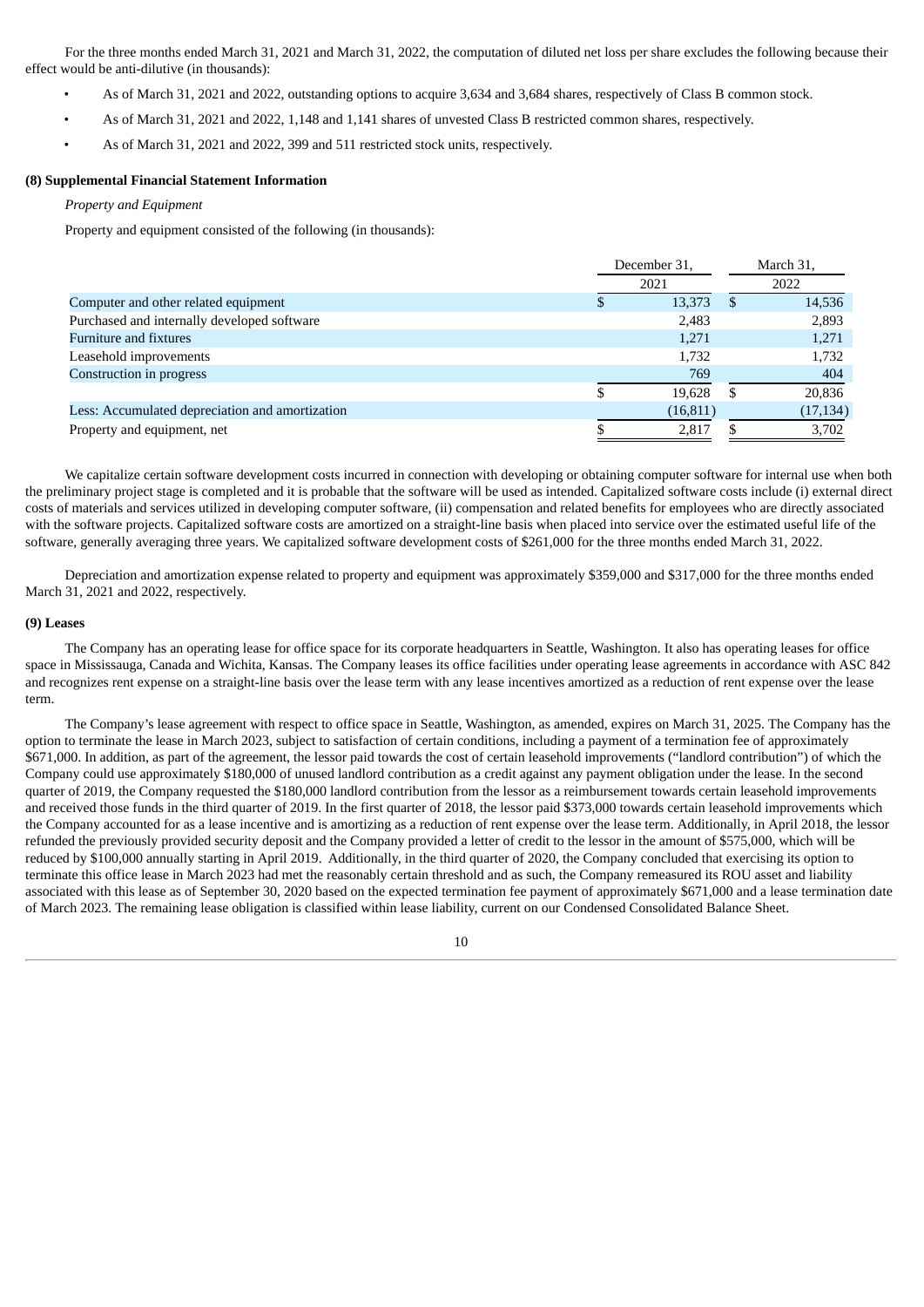The Company's lease agreement with respect to office space in Mississauga, Canada commenced in November 2016, with a lease term of 60 months, expiring on November 30, 2021. During the third quarter of 2021, the Company entered into a lease extension to extend the lease on a month-tomonth basis upon expiration of the current lease. We have elected to apply the short-term lease exemption.

The Company commenced a new lease for an office space in Wichita, Kansas in June 2020 which continues for a period of 66 months, which we have determined as our expected lease term, and an option to extend the term for two additional periods of three years each. The Company has the option to terminate the lease pursuant to certain terms as specified in the lease without any termination fees if notice is provided.

Lease cost recognized in the Company's Condensed Consolidated Statements of Operations and other information is summarized as follows (in thousands):

|                                                          | Three Months Ended March 31, |  |           |  |  |  |
|----------------------------------------------------------|------------------------------|--|-----------|--|--|--|
|                                                          | 2021                         |  | 2022      |  |  |  |
| Operating lease cost                                     | 471                          |  | 443       |  |  |  |
| Short-term operating lease cost                          |                              |  | 40        |  |  |  |
| Total operating lease cost                               | 471                          |  | 483       |  |  |  |
| Other information:                                       |                              |  |           |  |  |  |
| Weighted-average remaining lease term - operating leases | 2.6 years                    |  | 1.7 years |  |  |  |
| Weighted-average discount rate - operating leases (1)    | 4.8%                         |  | 4.8%      |  |  |  |

(1) The discount rate used to compute the present value of total lease liabilities as of March 31, 2022 was based on the Company's estimated incremental borrowing rate of similar secured borrowings available to the Company as of the commencement date of lease.

As of March 31, 2022, the Company's operating lease liabilities were as follows (in thousands):

|                                                      | Total   |
|------------------------------------------------------|---------|
| Gross future operating lease payments                | 2,953   |
| Less: imputed interest                               | (116)   |
| Present value of total operating lease liabilities   | 2,837   |
| Less: current portion of operating lease liabilities | (2,311) |
| Total long-term operating lease liabilities          | 526     |

# **(10) Commitments, Contingencies, and Taxes**

## *Commitments*

The Company has commitments for future payments primarily related to office facilities leases and other contractual obligations. The Company leases its office facilities under operating lease agreements in accordance with ASC 842 and recognizes rent expense on a straight-line basis over the lease term with any lease incentive amortized as a reduction of rent expense over the lease term. Other contractual obligations primarily relate to minimum contractual payments due to outside service providers. Future minimum payments are approximately as follows (in thousands):

|                        | <b>Facilities and</b><br>other<br>operating<br>leases (1) | Other<br>contractual<br>obligations |       | <b>Total</b> |
|------------------------|-----------------------------------------------------------|-------------------------------------|-------|--------------|
| 2022                   | 1,409                                                     |                                     | 826   | 2,235        |
| 2023                   | 1,161                                                     |                                     | 514   | 1,675        |
| 2024                   | 209                                                       |                                     | 104   | 313          |
| 2025                   | 174                                                       |                                     |       | 174          |
| Total minimum payments | 2,953                                                     |                                     | 1,444 | 4,397        |

(1) For additional information regarding the Company's operating leases, see *Note 9,* Leases of the Notes to the Condensed Financial Statements.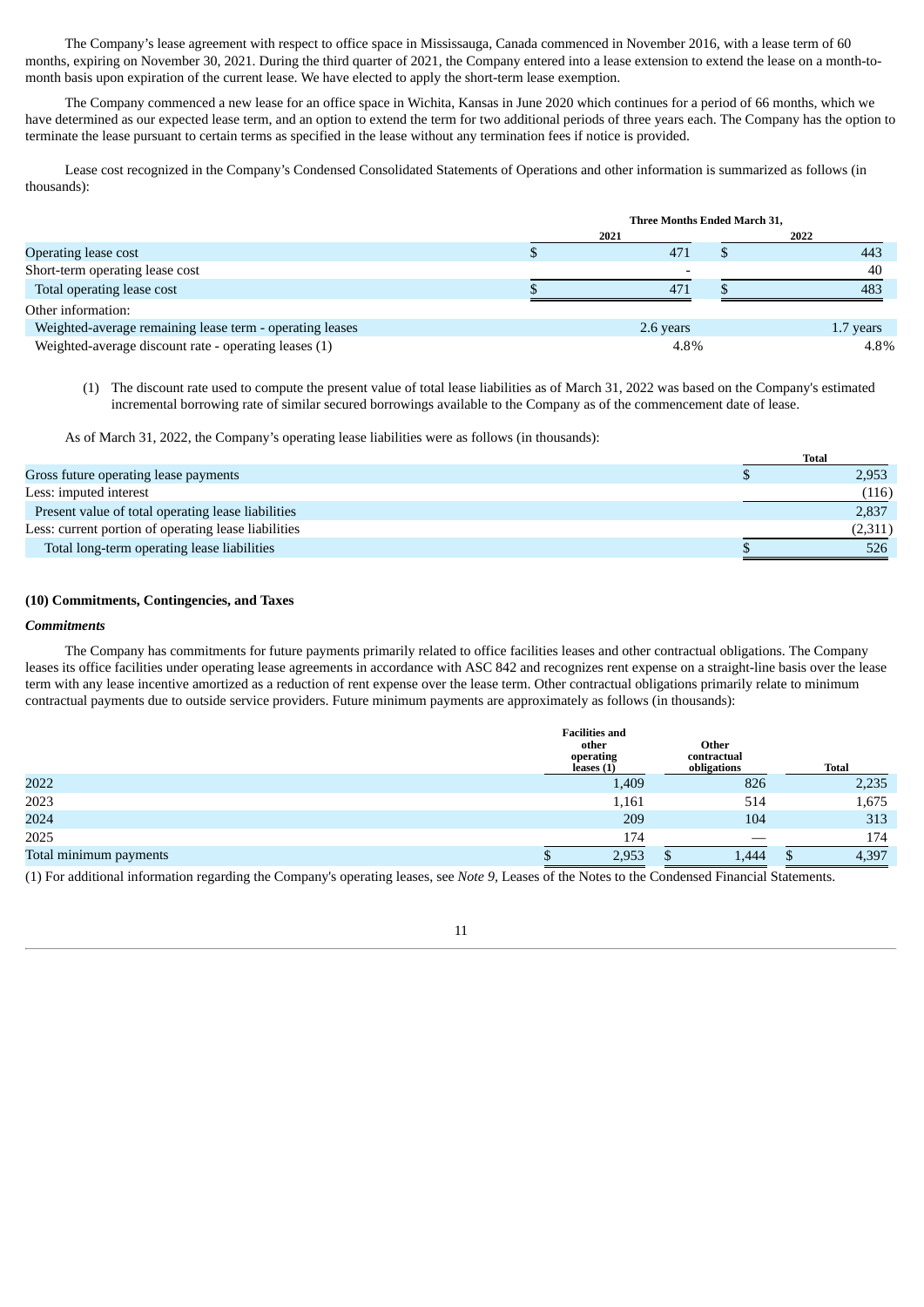#### *Contingencies*

The Company from time to time is a party to disputes and legal and administrative proceedings arising from the ordinary course of business. In some agreements to which the Company is a party, the Company has agreed to indemnification provisions of varying scope and terms with advertisers, vendors and other parties with respect to certain matters, including, but not limited to, losses arising out of the Company's breach of agreements or representations and warranties made by the Company, services to be provided by the Company and intellectual property infringement claims made by third parties. As a result of these provisions, the Company may from time to time provide certain levels of financial support to its contract parties to seek to minimize the impact of any associated litigation in which they may be involved. The Company has also entered into purchase arrangements that included earnout arrangements based on targeted financial goals that are subject to review and escrow provisions wherein a portion of consideration was placed into escrow in order to secure indemnification obligations. The escrow amounts are included as part of the purchase price consideration and if there is any excess escrow amount above identified indemnification obligations, the excess may be released. In the event any indemnification obligations are identified, the economic consideration may be reduced accordingly.

To date, there have been no known events or circumstances that have resulted in any material costs related to these indemnification provisions, additional earnout consideration, and no liabilities therefore have been recorded in the accompanying Condensed Consolidated Financial Statements. However, the maximum potential amount of the future payments we could be required to make under these provisions could be material.

While any litigation contains an element of uncertainty, the Company is not aware of any legal proceedings or claims which are pending that the Company believes, based on current knowledge, will have, individually or taken together, a material adverse effect on the Company's financial condition, results of operations or liquidity.

#### *Taxes*

The Company determined that it is not more likely than not that its deferred tax assets will be realized and accordingly recorded 100% valuation allowance against these deferred tax assets as of December 31, 2021 and March 31, 2022. In assessing whether it is more likely than not that the Company's deferred tax assets will be realized, factors considered included: historical taxable income, historical trends related to advertiser usage rates, projected revenues and expenses, macroeconomic conditions, issues facing the industry, existing contracts, the Company's ability to project future results and any appreciation of its other assets. The ultimate realization of deferred tax assets depends on the generation of future taxable income during the periods in which those temporary differences are deductible. The Company considered the future reversal of deferred tax liabilities, carryback potential, projected taxable income, and tax planning strategies as well as its history of taxable income or losses in the relevant jurisdictions in making this assessment. Based on the level of historical taxable losses and the uncertainty of projections for future taxable income over the periods for which the deferred tax assets are deductible, the Company concluded that it is not more likely than not that the gross deferred tax assets will be realized.

From time to time, various state, federal and other jurisdictional tax authorities undertake audits of the Company and its filings. In evaluating the exposure associated with various tax filing positions, the Company on occasion accrues charges for uncertain positions. Resolution of uncertain tax positions will impact the Company's effective tax rate when settled. The Company does not have any significant interest or penalty accruals. The provision for income taxes includes the impact of contingency provisions and changes to contingencies that are considered appropriate. The Company files U.S. federal, certain U.S. states, and certain foreign tax returns. Generally, U.S. federal, U.S. state, and foreign tax returns filed for years after 2012 are within the statute of limitations and are under examination or may be subject to examination.

#### **(11) Identifiable Intangible Assets from Acquisitions**

Identifiable intangible assets from acquisitions consisted of the following (in thousands):

|                                                       | As of December 31, 2021 |                                 |  |                             |  |            |  |                               |
|-------------------------------------------------------|-------------------------|---------------------------------|--|-----------------------------|--|------------|--|-------------------------------|
|                                                       |                         | <b>Gross Carrying</b><br>Amount |  | Accumulated<br>Amortization |  | Impairment |  | <b>Net Carrying</b><br>Amount |
| Customer relationships                                |                         | 13,018                          |  | (6,679)                     |  | (3,430)    |  | 2,909                         |
| Technologies                                          |                         | 9,369                           |  | (6,905)                     |  | (1,062)    |  | 1,402                         |
| Non-compete agreements                                |                         | 3,409                           |  | (2,660)                     |  | (346)      |  | 403                           |
| Tradenames                                            |                         | 734                             |  | (613)                       |  | (121)      |  | $\overline{\phantom{a}}$      |
| Total identifiable intangible assets from acquisition |                         | 26,530                          |  | (16, 857)                   |  | (4,959)    |  | 4.714                         |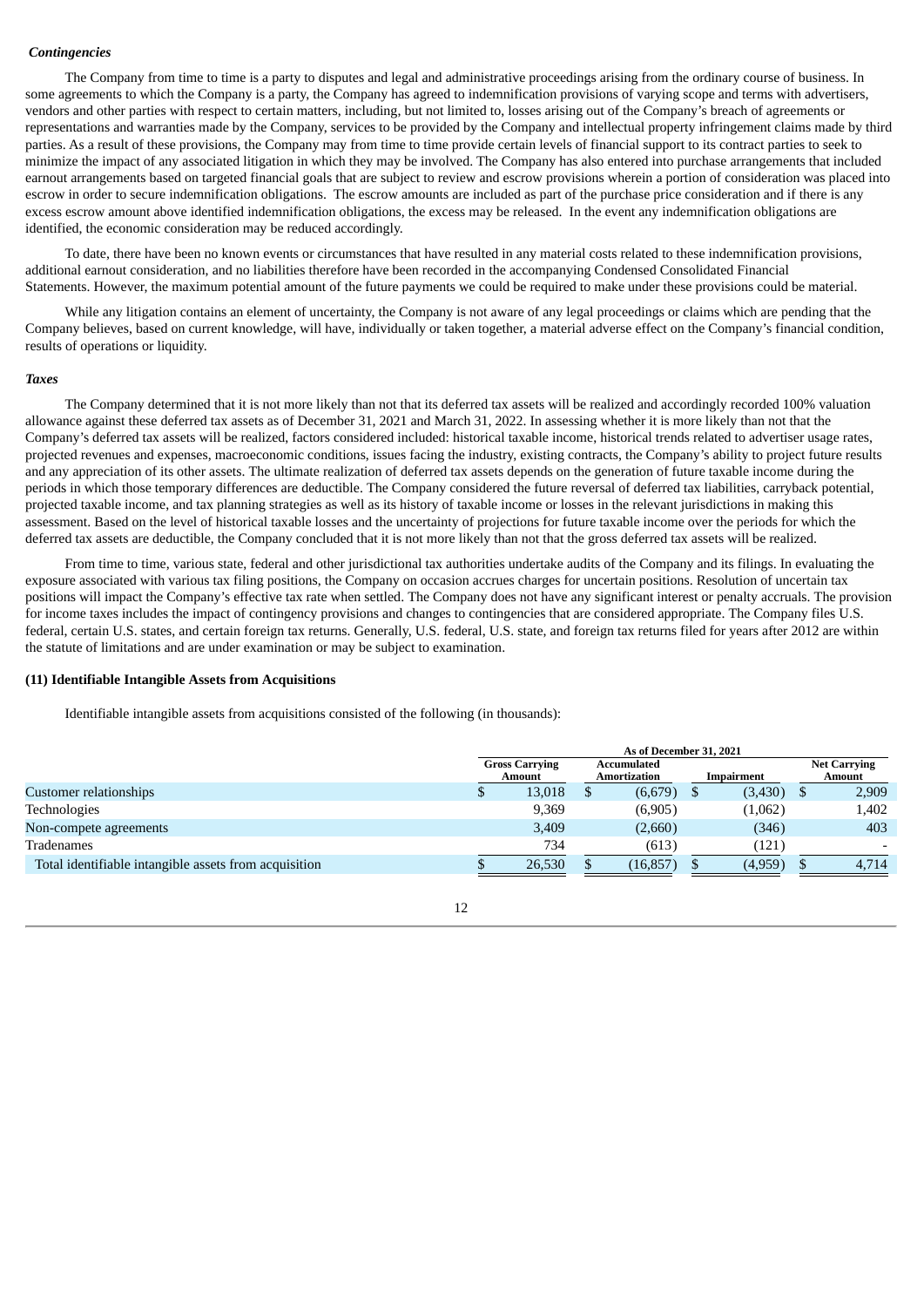|                                                       | As of March 31,2022             |  |                             |  |            |  |                               |  |
|-------------------------------------------------------|---------------------------------|--|-----------------------------|--|------------|--|-------------------------------|--|
|                                                       | <b>Gross Carrying</b><br>Amount |  | Accumulated<br>Amortization |  | Impairment |  | <b>Net Carrying</b><br>Amount |  |
| Customer relationships                                | 13,018                          |  | (7,059)                     |  | (3,430)    |  | 2,529                         |  |
| Technologies                                          | 9,369                           |  | (7,022)                     |  | (1,062)    |  | 1,285                         |  |
| Non-compete agreements                                | 3,409                           |  | (2,694)                     |  | (346)      |  | 369                           |  |
| Tradenames                                            | 734                             |  | (613)                       |  | (121)      |  |                               |  |
| Total identifiable intangible assets from acquisition | 26,530                          |  | (17, 388)                   |  | (4,959)    |  | 4,183                         |  |

Amortizable intangible assets are amortized on a straight-line basis over their useful lives. Customer relationships, acquired technologies, tradenames, and non-compete agreements have a weighted average useful life from date of purchase of 5 years, 3-5 years, 2 years, 1-3 years, respectively. Based upon the current amount of acquired identifiable intangible assets subject to amortization, the estimated remaining amortization expense for the next three years is as follows: \$1.6 million in 2022, \$2.0 million in 2023, and \$602,000 in 2024.

# **(12) Support Service Fees**

In connection with our October 2020 divestiture, the Company entered into an administrative support services agreement with the related party purchaser pursuant to which the Company will provide services to the related party purchaser for a support service fee. The Company recognized \$2.0 million and \$1.2 million for the three months ended March 31, 2022 and 2021, respectively, in support service fees. The support service fees are included in the Company's Condensed Consolidated Statements of Operations, net of the related expenses, within *Service costs*, *Sales and marketing*, *Product development*, and *General and administrative*. As of March 31, 2022, the net amount due from the purchaser of \$746,000 is included in the Company's Condensed Consolidated Balance Sheet within *Prepaid expenses and other current assets*.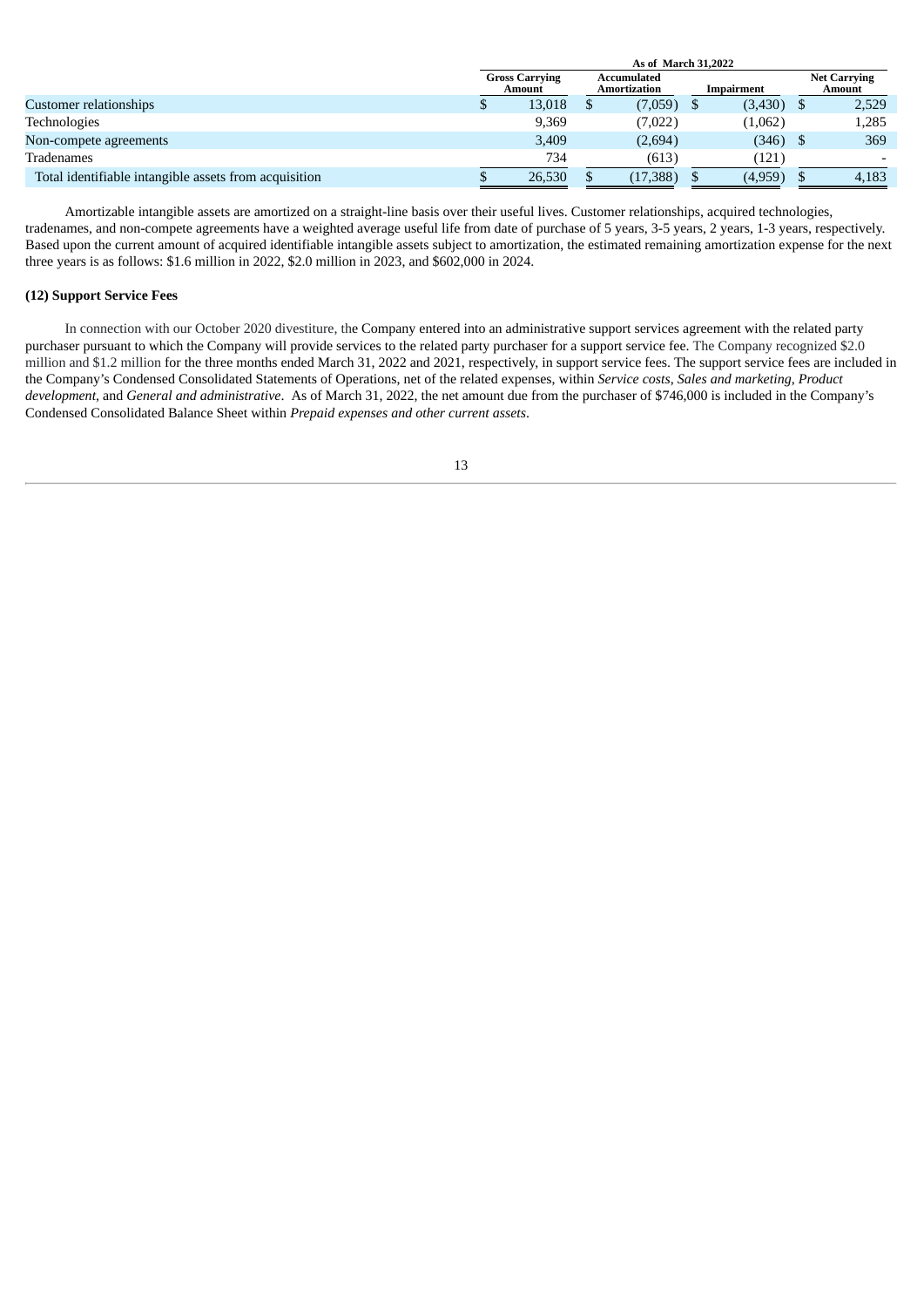#### <span id="page-15-0"></span>**Item 2. Management's Discussion and Analysis of Financial Condition and Results of Operations**

This Quarterly Report on Form 10-Q contains forward-looking statements within the meaning of Section 27A of the Securities Act of 1933, as amended, and Section 21E of the Securities Exchange Act of 1934, as amended. We use words such as "believes," "intends," "expects," "anticipates," "plans," "may," "will" and similar expressions to identify forward-looking statements. All forward-looking statements, including, but not limited to, statements regarding our future operating results, financial position, prospects, acquisitions, dispositions, and business strategy, expectations regarding our growth and the growth of the industry in which we operate, and plans and objectives of management for future operations, are inherently uncertain as they are based on our expectations and assumptions concerning future events. We may not actually achieve the plans, intentions or expectations disclosed in our forward-looking statements we make. There are a number of important factors that could cause the actual results of Marchex to differ materially from those indicated by such forward-looking statements. Any or all of our forward-looking statements in this report may turn out to be inaccurate. We have based these forward-looking statements largely on our current expectations and projections about future events and financial trends that we believe may affect our financial condition, results of operations, business strategy and financial needs. They may be affected by inaccurate assumptions we might make or by known or unknown risks and uncertainties, including but not limited to the risks, uncertainties and assumptions described in this report, in Part II, Item 1A. under the caption "Risk Factors" and elsewhere in this report and in our Annual Report on Form 10-K for the year ended December 31, 2021, as amended, and those described from time to time in our future reports filed with the SEC. In light of these risks, uncertainties and assumptions, the forward-looking events and circumstances discussed in this report may not occur as contemplated and actual results could differ materially from those anticipated or implied by the forward-looking statements. In addition, the global economic climate and additional or unforeseen effects from the COVID-19 pandemic may amplify many of these risks. All forward-looking statements in this report are made as of the date hereof, based on information available to *us as of the date hereof, and we assume no obligation to update any forward-looking statement.*

The following discussion and analysis provides information that we believe is relevant to an assessment and understanding of our results of operation and financial condition. You should read this analysis in conjunction with the attached condensed consolidated financial statements and related notes thereto, and with our audited consolidated financial statements and the notes thereto, included in our Annual Report on Form 10-K for the year *ended December 31, 2021.*

#### **Overview**

References herein to "we," "us" or "our" refer to Marchex, Inc. and its wholly-owned subsidiaries unless the context specifically states or implies otherwise.

Marchex's conversation intelligence platform, that incorporates AI functionality to help with sales engagement and marketing solutions, helps businesses turn strategic insights into the actions that can drive their most valued sales outcomes. Our multichannel voice and text capabilities help enable sales and marketing teams to deliver the buying experiences that improves their customer experiences. Marchex provides its' conversation intelligence solutions for market-leading companies in numerous industries, including several of the world's most innovative and successful brands.

We have a set of tools for enterprises that depend on phone calls, texts and other communication channels to help convert prospects into customers, to deliver compelling customer experiences during the sales process and maximize returns. Our mission is to empower performance improvements for our customers to grow by giving them real-time insights into the conversations they are having with their customers across phone, text and other communication channels. Marchex leverages proprietary data and conversational insights to deliver artificial intelligence-powered functionality that drives solutions and helps enable brands to personalize customer interactions in order to accelerate sales and grow their business.

# Our primary product offerings are:

• *Marchex Call Analytics.* Marchex Call Analytics is an analytics platform for enterprises that depend on inbound phone calls to drive sales, appointments and reservations. Businesses use this platform to understand which marketing channels, advertisements, search keywords, or other digital marketing advertising formats are driving calls to their business, allowing them to optimize their advertising expenditures across media channels. Marchex Call Analytics also includes technology that extracts data and insights about what is happening during a call and measures the outcome of the calls and return on investment. The platform also includes technology that can block robocalls, telemarketers and spam calls to help save businesses time and expense. Marchex Call Analytics data can integrate directly into third-party marketer workflows such as Salesforce, Eloqua, Adobe, Google, Kenshoo, Marin Software, Facebook and Instagram, in addition to other marketing dashboards and tools. Customers pay us a fee for each call/text or call/text related data element they receive from calls or texts, or for each phone number tracked based on pre-negotiated rates.

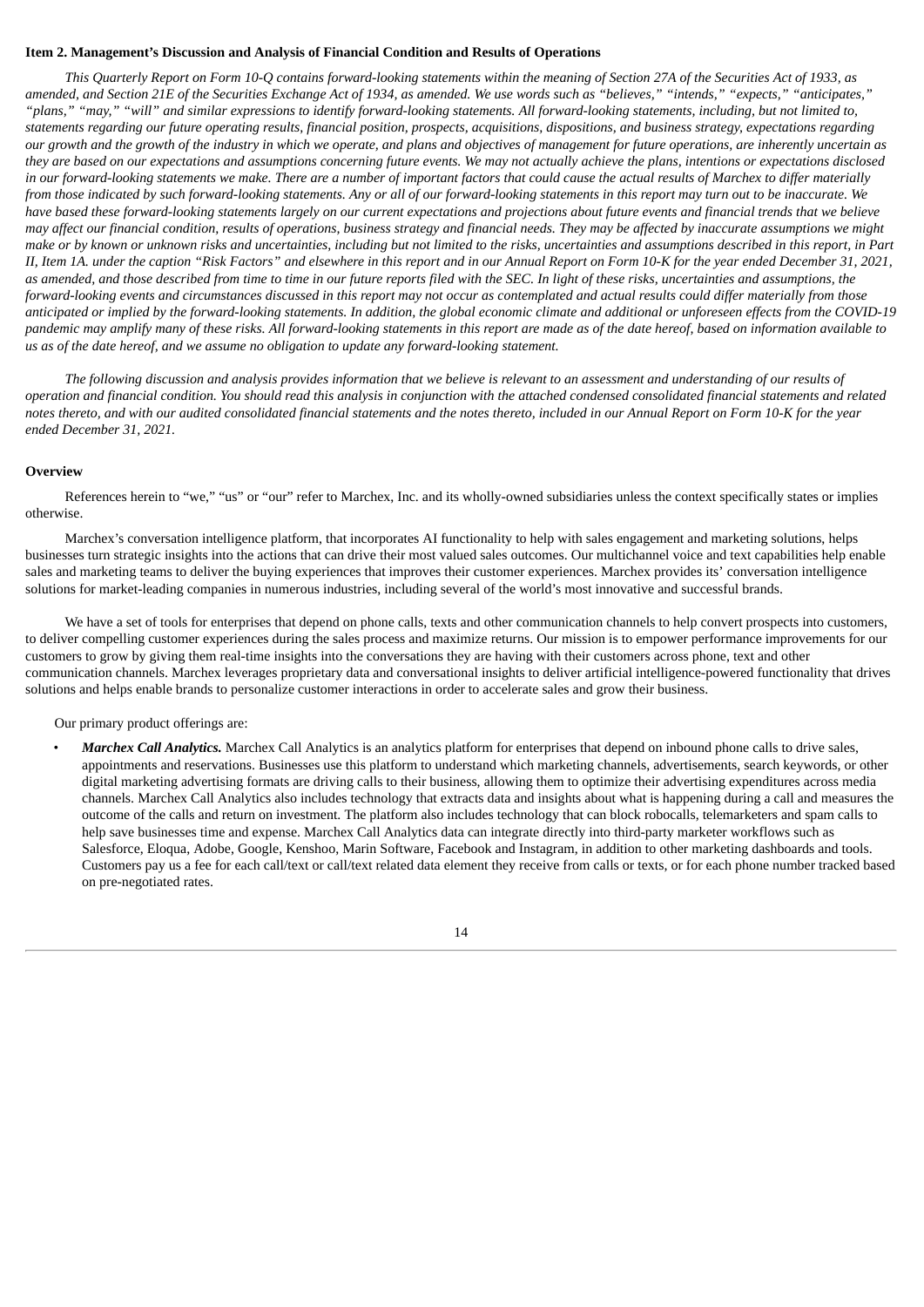- *Marchex Call Analytics, Conversation Edition.* Marchex Call Analytics, Conversation Edition is a product that can enable actionable insights for enterprise, mid-sized and small businesses. It leverages our proprietary and patented speech recognition technology. Marchex Call Analytics, Conversation Edition incorporates machine and deep learning algorithms and AI-powered conversation analysis functionality that can give customers strategic, real-time visibility into company representative performance in customer interactions. The product includes customizable dashboards and visual analytics to make it easier for marketers, salespeople, and call center teams to realize actionable insights across a growing amount of call data. According to a January 2021 Markets and Markets report, the global conversational AI market is expected to grow at a compounded annual growth rate of 22% from \$6.8 billion in 2021 to \$18.4 billion by 2026.
- *Marchex Sales Engagement.* The Marchex Sales Engagement suite of products incorporate artificial intelligence-based functionality into each product, enabling businesses to understand customer conversations in phone calls and via text, in real-time and at scale, and helping them learn how to optimize the sales process in order to take the right actions to win more business. These sales engagement solutions can arm businesses with the data-driven intelligence they need to deliver on-demand and personalized customer experiences. Marchex Sonar Intelligent Messaging also provides a sales engagement solution for SMS text message-based conversations. Marchex Sales Enablement products include:
	- Marchex *Engage*. Marchex Engage combines Marchex artificial intelligence and machine learning with conversational call monitoring and scoring services and can alert businesses when potential buyers hang up without making an appointment or purchase, or when certain calls do not meet the business' sales or customer service standards. Marchex Engage, through Action Lists, can identify in real-time when potential high-value customer prospects engaged in conversations with sales representatives are mishandled in any number of ways and can give businesses the opportunity to re-engage immediately to capture these potentially lost opportunities, as well as avoid undesired customer experiences. In addition, it can give businesses a more complete picture of the inbound opportunities they are missing, while also measuring the effectiveness and impact of capturing those opportunities through outbound engagement.
	- o *Marchex Spotlight.* Marchex Spotlight is a product for corporate and regional managers that can provide conversation performance insights and trends measured against corporate benchmarks across a brand or network of distributed business locations. The conversational data analyses can provide critical sales insights and proactive observations that can help enterprises boost outcomes across national and regional sales organizations.
	- o *Marchex Engage for Automotive.* This 2021-award-winning-sales engagement product for automotive dealers unlocks the content of conversations with car buyers who have shown high purchase consideration and enables sellers to prioritize their best leads, deliver a better buying experience for consumers and take the right actions to sell more vehicles. Integration with leading dealer CRM systems enables sellers to make outbound calls via click-to-call from within the CRM and frees up their time by automatically updating the CRM with enriched leads as they complete each inbound or outbound conversation. Marchex Engage for Automotive was the 2021 recipient of the Product of the Year award by the BIG Awards for Business and the Sales and Marketing Technology Awards.
	- o *Marchex Platform Services*. Marchex Platform Services is an API-based, easy to integrate solution that allows businesses to add Marchex conversation intelligence to their existing workflows, enabling them to decode what happens in their conversations with customers. It uses the company's conversation classification technology to deliver mission-critical conversation data for sales, customer engagement and marketing teams so they can take decisive action in the course of the customer journey when it matters most. Marchex Platform Services enables businesses to obtain Marchex's artificial intelligence-based functionality in Marchex's conversation intelligence platform directly from their existing communications platforms.
- *Marchex Marketing Edge.* Marchex Marketing Edge is a conversational analytics solution for marketers in enterprise, mid-sized and small businesses that depend on inbound phone calls to drive sales, appointments and reservations. It helps enable marketers to make data-driven decisions that improve marketing performance. Marketers can use this solution to understand which marketing channels, advertisements, search keywords, or other digital marketing advertising formats are driving calls to their business, enabling them to optimize their advertising expenditures across media channels. During 2021, Marchex Marketing Edge received the MarTech Best Marketing Attribution Solution award. In addition to call and text tracking, Marchex Marketing Edge also includes conversation intelligence technology that can automatically transcribe, redact and score calls. Marchex Marketing Edge also seamlessly integrates with Marchex Engage so sales teams can be empowered to receive real-time text and/or email notifications when a caller showing high purchase intent ends a conversation without making an appointment or a purchase so they can reengage to save the sale. Marchex Marketing Edge includes technology that can block robocalls, telemarketers and spam calls to help save businesses time and expense. Marchex Marketing Edge data can integrate directly into third-party systems such as Google Ads, Google Analytics, Search Ads 360, Google Campaign Manager, Microsoft Advertising, Adobe, Kenshoo, Acquisio, Salesforce and HubSpot in addition to other marketing and chat offerings.

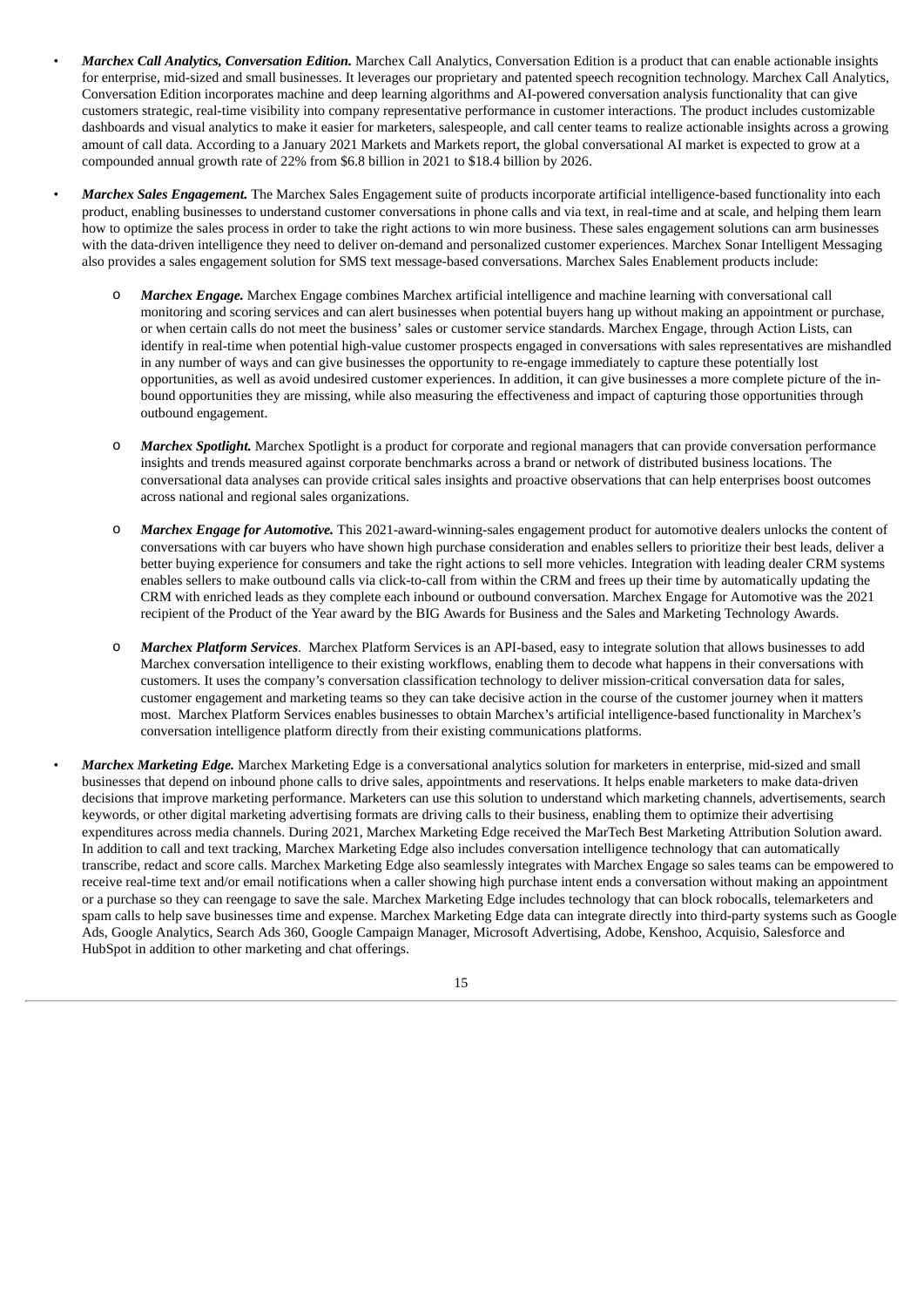- *Text Analytics and Communications.* Marchex Sonar Intelligent Messaging is a solution for intelligent mobile messaging that enables sales, marketing, and operations teams in businesses to engage in two-way communications with field staff, prospects and customers via text/SMS messages. This can enable communication that is personal to occur at scale, leading to significant increases in critical actions, customer engagement and conversions. According to a study done by Messagedesk, 76% of consumers already receive text messages from businesses and 39% of businesses are using text messaging to communicate with consumers.
- *Call Monitoring.* Marchex provides businesses the ability to have an unbiased view into every inbound or outbound call, from providing a call recording, to offering services to create customized call performance scorecards, both of which can help businesses learn more about their customers and enhance service quality and customer satisfaction. Through these services, businesses can customize the insights they want in order to improve business practices and grow faster.

We operate primarily in domestic markets.

# **Our Strategy**

*Innovating on Conversational Intelligence Technology and Solutions.* We plan to continue to expand and invest in our conversational intelligence technology and expand our AI, data science, and machine learning capabilities. We also plan to continue to expand our range of call, text, and other communication channels analytics and sales engagement product capabilities by growing our conversation intelligence solutions, including AI-driven speech technology solutions, call tracking, call monitoring, text communications, keyword-level tracking, display ad impression measurement and other products as part of our owned, end-to-end, call and text-based advertising solutions. Our expanding capabilities are enabling us to develop new solutions, like sales engagement and personalization solutions that enable us to take advantage of our growing conversational data assets.

*Supporting and Growing the Number of Customers Using Our Products and Services.* We plan to continue invest in technology initiatives which we believe will enable us to access an wider base of businesses by offering our products to a new array of channel partners. Through these initiatives Marchex can now integrate with businesses existing communication providers or telephony infrastructure providers to offer its products and services. Increasingly, Marchex customers will no longer have to access separate telephony infrastructure to engage with our conversational intelligence suite of products but will instead be able to choose to access our products from within their existing communications provider of choice. We also plan to continue to provide a consistently high level of service and support to our conversational intelligence solutions customers and we will continue to focus on helping them achieve their return on investment goals. We are focused on increasing our customer base through our direct sales and marketing efforts, including strategic sales, inside sales, and additional partnerships with resellers.

*Pursuing Selective Acquisition Opportunities.* We have historically and in the future may pursue select acquisition opportunities and will apply evaluation criteria to any acquisitions we may pursue in order to enhance our strategic position, strengthen our financial profile, augment our points of defensibility and increase shareholder value. We generally focus on acquisition opportunities that represent one or more of the following characteristics:

- revenue growth and expanding margins and operating profitability or the characteristics to achieve larger scale and profitability;
- opportunities for business model, product or service innovation, evolution or expansion;
- under-leveraged and under-commercialized assets in related or unrelated businesses;
- an opportunity to enhance efficiencies and provide incremental growth opportunities for our operating businesses; and
- business defensibility.

*Evolving Our Business Strategy.* Our industry is undergoing significant change and our business strategy is continuing to evolve to meet these changes. In order to profitably grow our business, we may need to expand our current lines of business as well as explore new lines of business beyond our current focus of providing mobile advertising intelligence products and services, which may involve pursuing strategic transactions, including potential acquisitions of, or investments in, related or unrelated businesses. In addition, we may seek divestitures of existing businesses or assets. For example, in October 2020, we sold certain assets related to our Call Marketplace, Local Leads Platform and other assets not related to core conversational analytics.

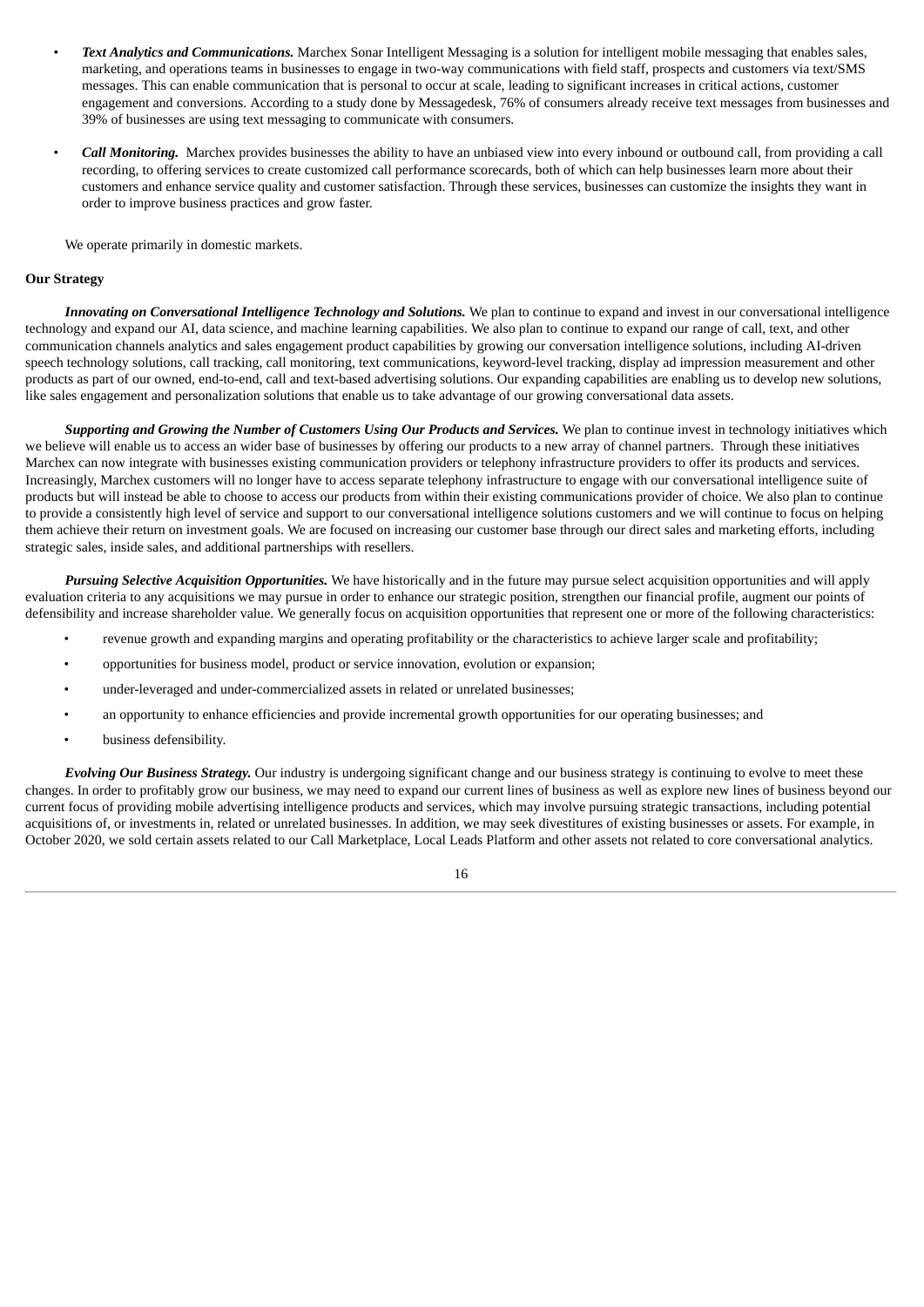*Developing New Markets.* We intend to analyze opportunities and may seek to expand our technology-based products into new business areas where our services can be replicated on a cost-effective basis, or where the creation or development of a product or service may be appropriate. We have technology integration partnerships and referral agreements with Adobe, Google Search, and Salesforce, Facebook, and other third-party marketers. We anticipate utilizing various strategies to enter new markets, including developing strategic relationships; innovating with existing proprietary technologies; acquiring products that address a new category or opportunity; and creating joint venture relationships.

We were incorporated in Delaware on January 17, 2003.

We have offices in Seattle, Washington; Wichita, Kansas; and Mississauga, Canada.

#### **Recent Developments**

#### *New Product Launch*

In March 2022, Marchex announced that it has launched Marchex Conversation DNA. This core technology enables voice and text conversation decoding, scoring, categorization and signal delivery across every Marchex conversation intelligence product. Conversation DNA uses Marchex's proprietary AI infrastructure built to uncover relevant insights – such as what customers want and what they are searching for – from a library of more than one billion minutes of voice conversations and hundreds of millions of text messages the company processes each year. These valuable AI signals can help businesses understand how to anticipate customer needs in order to deliver highly personalized experiences.

#### *Business Update*

Our revenue grew \$191,000, or 1%, on a year-on-year basis as we experienced an increase in conversational volumes. We believe our revenue growth continues to be impacted by the lingering issues related to the resurgence of new COVID-19 variants, supply chain disruptions and labor shortages. However, we are opening more opportunities with our existing and new customers through multiple product offerings and our continued product innovation.

Our operating expenses continue to benefit as we make advancements in our technology infrastructure and cloud initiatives. Moving portions of our technology infrastructure to the cloud enables us to innovate through scale and a common architecture.

For additional information for the effects of the COVID-19 pandemic and resulting global disruptions on our business and operations, refer to "Results of Operations" within this discussion and analysis and Item 1.A of Part II, "Risk Factors".

#### **Components of the Results of our Operations**

#### *Revenue*

We generate the majority of our revenues from core analytics and solutions services. Our call analytics technology platform provides data and insights that can measure the performance of calls and texts for our customers. We generate revenue from our call analytics technology platform when customers pay us a fee for each call/text or call/text related data element they receive from calls or texts or for each phone number tracked based on a prenegotiated rate. Customers typically receive the benefit of our services as they are performed and substantially all of our revenue is recognized over time as services are performed.

In certain cases, we record revenue based on available and reported preliminary information from third parties. Collection on the related receivables may vary from reported information based upon third party refinement of the estimated and reported amounts owed that occurs subsequent to period ends.

#### *Service Costs*

Our service costs represent the cost of providing our services to our customers. These costs primarily consist of telecommunication costs, including the use of phone numbers relating to our services; colocation service charges of our network equipment; bandwidth and software license fees; network operations; and payroll and related expenses of personnel, including stock-based compensation.

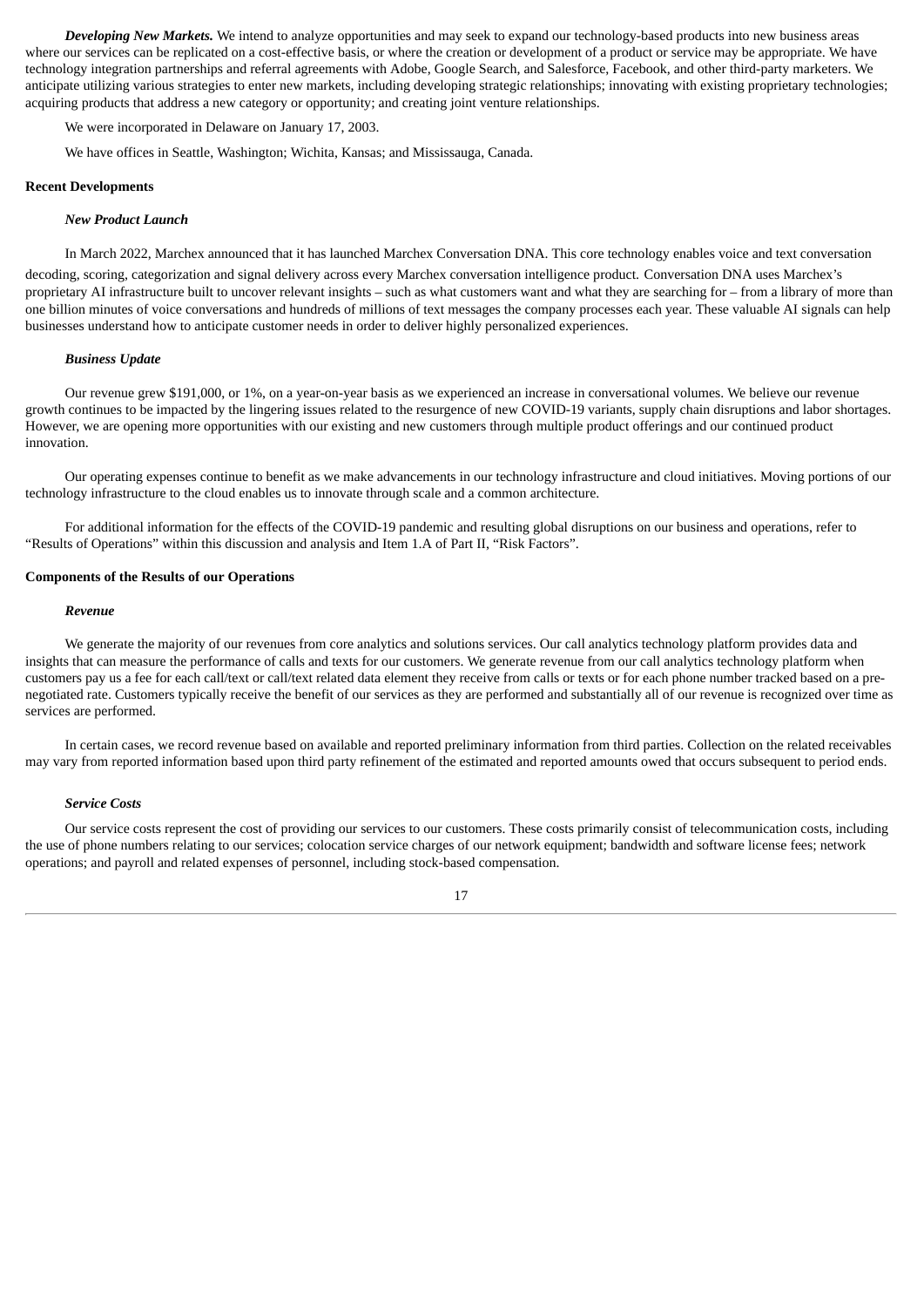# *Sales and Marketing*

Sales and marketing expenses consist primarily of payroll and related expenses for personnel engaged in marketing and sales functions; advertising and promotional expenditures including online and outside marketing activities; cost of systems used to sell to and serve customers; and stock-based compensation of related personnel.

# *Product Development*

Product development costs consist primarily of expenses incurred in the research and development, creation and enhancement of our products and services.

Our research and development expenses include payroll and related expenses for personnel; costs of computer hardware and software; costs incurred in developing features and functionality of the services we offer; and stock-based compensation of related personnel.

For the periods presented, substantially all of our product development expenses are research and development. Product development costs are expensed as incurred or capitalized into property and equipment in accordance U.S. GAAP.

#### *General and Administrative*

General and administrative expenses consist primarily of payroll and related expenses for executive and administrative personnel; professional services, including accounting, legal and insurance; bad debt provisions; facilities costs; other general corporate expenses; and stock-based compensation of related personnel.

#### *Stock-Based Compensation*

We measure stock-based compensation cost at the grant date based on the fair value of the award and recognize it as expense over the vesting or service period, as applicable, of the stock-based award using the straight-line method. We account for forfeitures as they occur. Stock-based compensation expense is included in the same lines as compensation paid to the same employees in the Condensed Consolidated Statements of Operations.

#### *Amortization of Intangibles from Acquisitions*

Amortization of intangible assets excluding goodwill relates to intangible assets identified in connection with our acquisitions. The intangible assets have been identified as customer relationships; acquired technology; non-competition agreements; tradenames. These assets are amortized over useful lives ranging from 12 to 60 months.

#### *Provision for Income Taxes*

We utilize the asset and liability method of accounting for income taxes. Under this method, deferred tax assets and liabilities are recognized for the future tax consequences attributable to differences between the financial statement carrying amounts of existing assets and liabilities and their respective tax bases and operating loss and tax credit carryforwards. Deferred tax assets and liabilities are measured using enacted tax rates expected to apply to taxable income in the years in which those temporary differences are expected to be recovered or settled. The effect on deferred tax assets and liabilities of a change in tax law is recognized in results of operations in the period that includes the enactment date.

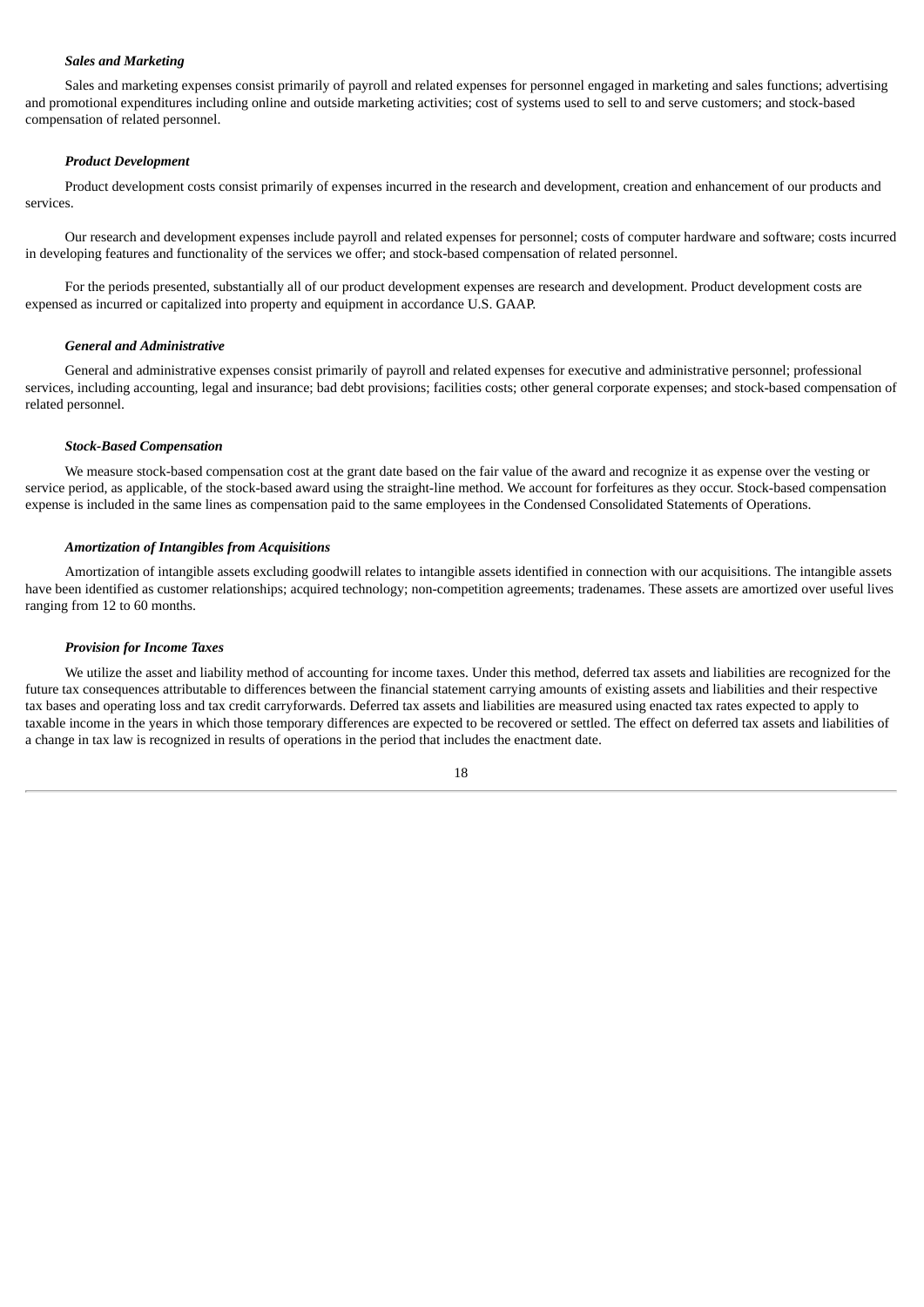# **Results of Operations**

The following table presents revenue and results from operations and as a percentage of revenue (in thousands):

|                                                     | <b>Three Months</b><br><b>Ended March 31,</b><br>2021 | $%$ of<br>revenue | <b>Three Months</b><br>Ended March 31,<br>2022 | $%$ of<br>revenue |
|-----------------------------------------------------|-------------------------------------------------------|-------------------|------------------------------------------------|-------------------|
| Revenue                                             | 12,980                                                | 100% \$           | 13,171                                         | 100%              |
| Expenses:                                           |                                                       |                   |                                                |                   |
| Service costs                                       | 5,422                                                 | 42%               | 4,935                                          | 37%               |
| Sales and marketing                                 | 3,637                                                 | 28%               | 3,165                                          | 24%               |
| Product development                                 | 5,322                                                 | 41%               | 3,460                                          | 26%               |
| General and administrative                          | 2,620                                                 | 20%               | 2.606                                          | 20%               |
| Amortization of intangible assets from acquisitions | 1,181                                                 | 9%                | 531                                            | 4%                |
| Acquisition and disposition-related costs (benefit) | 45                                                    | $0\%$             |                                                | $0\%$             |
| Total operating expenses                            | 18,227                                                | 140%              | 14,702                                         | 112%              |
| Loss from operations                                | (5,247)                                               | $-40%$            | (1,531)                                        | $-12%$            |

Stock-based compensation expense was included in the following operating expense categories as follows (in thousands):

|                                |      | <b>Three Months Ended March 31.</b> |      |  |  |  |
|--------------------------------|------|-------------------------------------|------|--|--|--|
|                                | 2021 |                                     | 2022 |  |  |  |
| Service costs                  |      |                                     | 34   |  |  |  |
| Sales and marketing            | 229  |                                     | 191  |  |  |  |
| Product development            | 97   |                                     | 82   |  |  |  |
| General and administrative     | 410  |                                     | 388  |  |  |  |
| Total stock-based compensation | 744  |                                     | 695  |  |  |  |

See *Note 6. Stockholder's Equity* of the Notes to Condensed Consolidated Financial Statements as well as our Critical Accounting Policies for additional information about stock-based compensation.

#### *Revenue*

Revenue increased 1% from \$13.0 million for the three months ended March 31, 2021 to \$13.2 million for the three months ended March 31, 2022. The three months ended March 31, 2022 benefited from modestly higher call volumes in the first quarter of 2022 as compared to 2021.

In the short term, we expect our revenues to be similar to modestly higher compared to the most recent quarters as we typically experience higher conversational volumes in the late spring and summer months. In addition, we will continue to monitor the potential volume changes as the business disruption caused by the continuing coronavirus pandemic evolves and macroeconomic conditions unfold. We expect our results to be volatile in the nearterm as the pandemic and other macroeconomic impacts continues to be unpredictable.

In the longer term, we believe that our new product releases and growth initiatives may enable the Company to have an opportunity for potential revenue growth. A preliminary indicator of this potential growth is that several customers and prospective customers have indicated that they plan to initiate trials and are considering the adoption of new products, which would result in new revenue opportunities.

For additional discussion of trends and other factors in our business, refer to Industry and Market Factors in Item 2 of this Quarterly Report on Form 10-Q.

#### *Expenses*

*Service Costs.* Service costs decreased \$487,000, or 9%, from \$5.4 million for the three months ended March 31, 2021 to \$4.9 million for the three months ended March 31, 2022. As a percentage of revenues, service costs were 42% and 37% for the three months ended March 31, 2021 and March 31, 2022, respectively. The decrease in dollars was primarily due to lower network costs due to our infrastructure initiatives, which include cloud migration initiatives, certain platform integrations and other initiatives of \$432,000. Additionally, the decrease in dollars benefited from \$276,000 higher support service fees recovery. These were partially offset by \$164,000 of higher personnel costs. We expect in the near and intermediate term that service costs in absolute dollars will be similar to modestly higher in relation to the most recent period. There may be a positive impact on service costs as a percentage of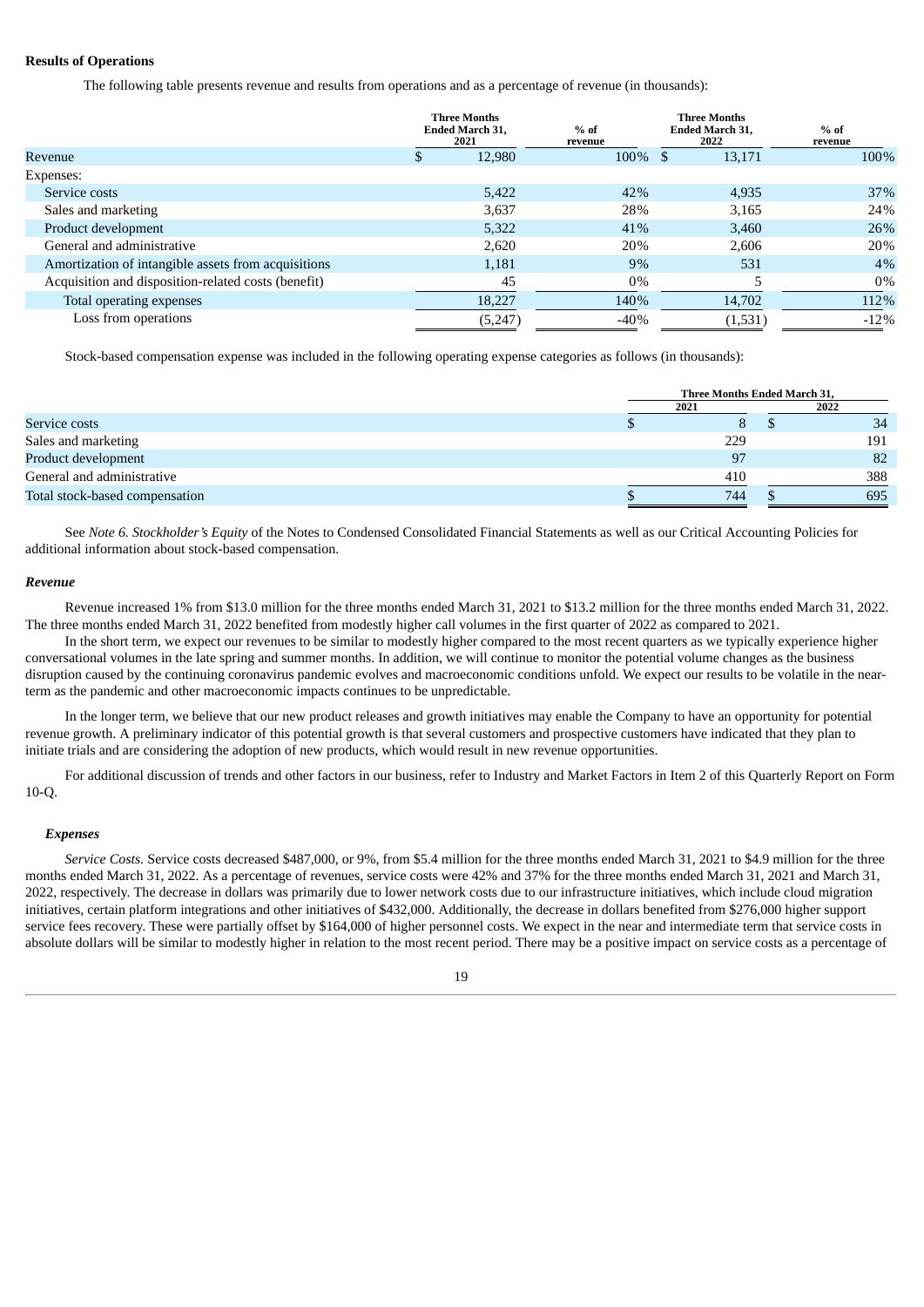revenue and further benefit in the event we generate contribution from new launches of analytics products and sales engagement solutions.

*Sales and Marketing.* Sales and marketing expenses decreased 13% from \$3.6 million for the three months ended March 31, 2021 to \$3.2 million for the three months ended March 31, 2022. As a percentage of revenue, sales and marketing expenses were 28% and 24% for the three months ended March 31, 2021 and 2022, respectively. The net decrease in dollars and as a percentage of revenue was primarily attributable to higher support service fees recovery of \$220,000, lower marketing costs of \$202,000, and lower personnel and outside service provider and stock-based compensation of \$72,000. We expect some volatility in sales and marketing expenses based on the timing of marketing initiatives but expect sales and marketing expenses in the near term to increase slightly as revenue increase. We also expect, to the extent that we increase our marketing activities, this could correspondingly also cause an increase as a percentage of revenue. We also believe going forward our travel related costs will increase slightly as pandemic related restrictions lift.

*Product Development.* Product development expenses decreased 35% from \$5.3 million for the three months ended March 31, 2021 to \$3.5 million for the three months ended March 31, 2022. As a percentage of revenue, product development expenses were 41% and 26% for the three months ended March 31, 2021 and 2022, respectively. The net decrease in dollars and as a percentage of revenue was primarily attributable to a net decrease in personnel and outside service provider and stock-based compensation totaling \$1.3 million and higher support services fee recovery of \$494,000. We expect that product development expenses will be relatively stable in absolute dollars in the near term due to our technology infrastructure and cloud initiatives offset by an increase in the number of personnel and consultants to enhance our service offerings.

*General and Administrative.* General and administrative expenses of \$2.6 million for the three months ended March 31, 2022 was flat as compared to the three months ended March 31, 2021. As a percentage of revenue, general and administrative expenses were 20% for the three months ended March 31, 2021 and 2022, respectively. We recognized higher support services fee recovery of \$87,000 which was partially offset by higher amortization of \$72,000 related to hosting software licensing arrangements. We also expect our general and administrative expenses to increase to the extent that we expand our operations and incur additional costs in connection with being a public company and regulatory updates including expenses related to professional fees and insurance, as well as a result of stock-based compensation expense. We also expect fluctuations in our general and administrative expenses to the extent the recognition timing of stock compensation is impacted by market conditions relating to our stock price. In addition, we anticipate that our general and administrative expenses may be adversely impacted by the continuing COVID-19 pandemic at least for the near term.

*Amortization of Intangible Assets from Acquisitions*. Intangible amortization expense was \$1.2 million and \$531,000 for the three months ended March 31, 2021 and 2022, respectively. The amortization of intangibles related to service costs, sales and marketing and general and administrative expenses.

*Income Tax (Benefit).* The income tax expense (benefit) for the three months ended March 31, 2021 and 2022 was \$73,000 and \$30,000, respectively. The income tax expense for the three months ended March 31, 2022 consisted primarily of U.S. state income tax expense. The effective tax rate differed from the expected tax rate of 21% due to a full valuation allowance, and to a lesser extent due to state income taxes, foreign rate differential, non-deductible stock-based compensation related to incentive stock options recorded under the fair-value method, federal research and development credits, and other non-deductible amounts.

At March 31 2022, based on all the available evidence, both positive and negative, we determined that it is not more likely than not that our deferred tax assets (including Canadian deferred tax assets) will be realized and accordingly, we have recorded a 100% valuation allowance of \$54.0 million against our net deferred tax assets \$55.4 million of deferred tax assets that are partially offset by \$1.1 million in reversing deferred tax liabilities). This compares to a 100% valuation allowance of \$53.0 million at December 31, 2021 (\$53.9 million of deferred tax assets that are partially offset by \$1.0 million in reversing deferred tax liabilities). In assessing the realizability of deferred tax assets, based on all the available evidence, both positive and negative, we considered whether it is more likely than not that some or all of the deferred tax assets will be realized. The ultimate realization of deferred tax assets depends on the generation of future taxable income during the periods in which those temporary differences are deductible. We considered the future reversal of deferred tax liabilities, carryback potential, projected taxable income, and tax planning strategies as well as the Company's history of taxable income or losses in the relevant jurisdictions in making this assessment.

*Net Income (Loss).* Net loss was \$5.3 million for the three months ended March 31, 2021 and a net loss of \$1.6 million for the three months ended March 31, 2022. The decrease in the net loss for the three months ended March 31, 2022 was primarily attributable to lower operating expenses of \$3.5 million in the product development, service cost, and sales and marketing functional areas.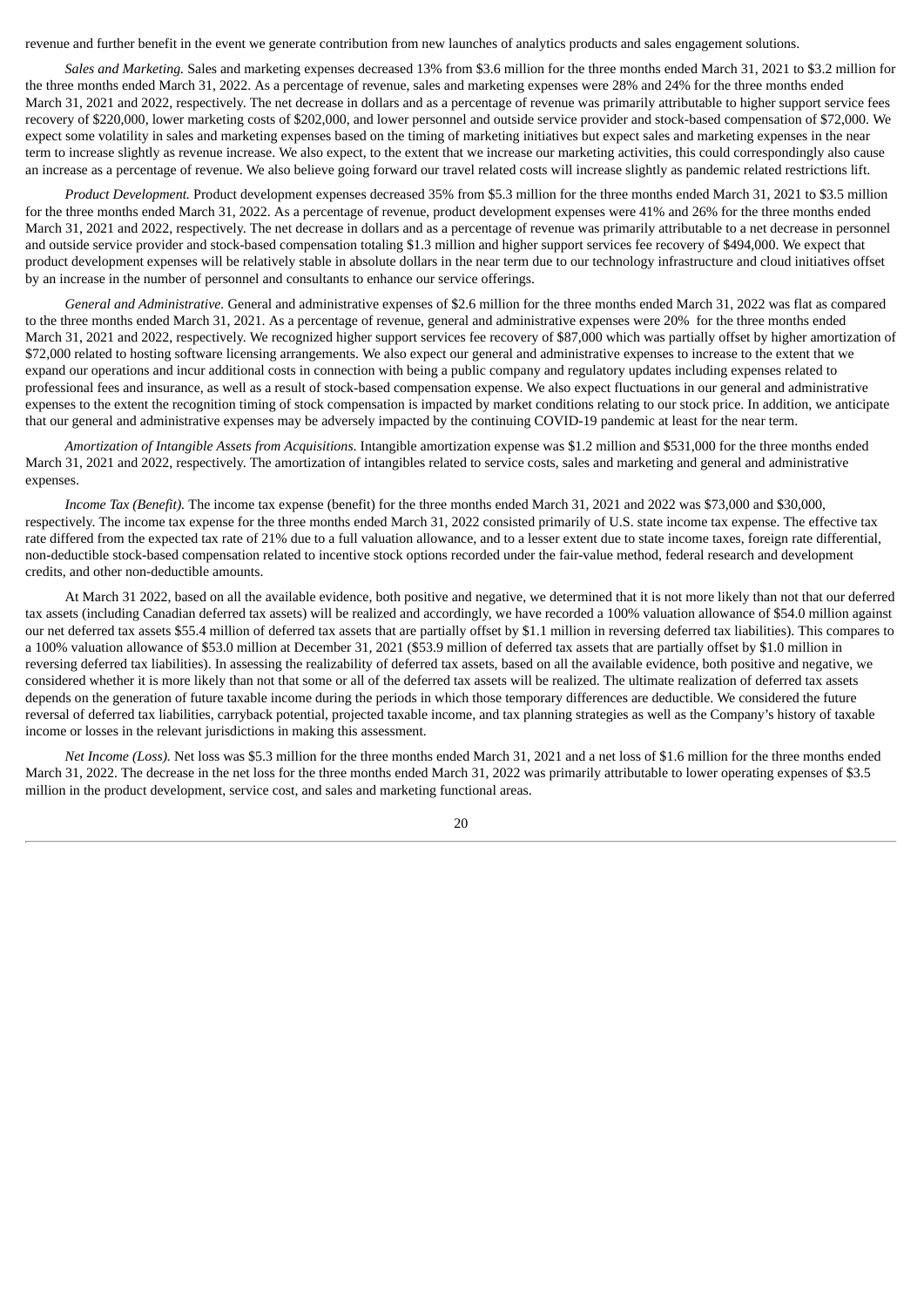#### **Liquidity and Capital Resources**

As of December 31, 2021, and March 31, 2022, we had cash and cash equivalents of \$27.1 million and \$24.6 million, respectively. As of March 31, 2022, we had long-term contractual obligations of \$4.4 million, of which \$3.0 million is for rent under our facility operating leases.

Cash used in operating activities was \$1.4 million for the three months ended March 31, 2022. The cash used in operating activities was primarily a result of a net loss of \$1.6 million adjusted for non-cash items of \$2.1 million, which primarily included depreciation and amortization and stock-based compensation, and changes in working capital of \$1.9 million, which primarily included increases in accounts receivable and prepaid expense and other current assets offset by an increase in accounts payable account balances.

Cash used in operating activities was \$5.6 million for the three months ended March 31, 2021. The cash used in operating activities was primarily a result of a net loss of \$5.3 million, adjusted for non-cash items of \$2.5 million, which primarily included depreciation and amortization and stock-based compensation, and changes in working capital of \$2.8 million, which primarily included increases in accounts receivable and other current asset balances and decreases in accounts payable and accrued payroll account balances.

We expect that, at least for the near term, our revenues may continue to recover if macroeconomic conditions improve and business interruptions caused by the continuing pandemic subside resulting in increased demand for our products and services. However, we continue to monitor the potential disruptions caused by future iterations of COVID-19 and supply chain issues that have ensued, which could cause our revenues to be lower than current levels if customers are unable to procure our services at the same volumes as previously. The adverse impact would reduce our operating cash flows and liquidity going forward.

Cash used in investing activities for the three months ended March 31, 2022 and March 31, 2021 was \$1.1 million and \$100,000, respectively. The cash used was primarily attributable to cash paid for purchases of property and equipment for our technology infrastructure platform as well as capitalized software development costs.

We expect property and equipment purchases in the near and intermediate term to be similar to or modestly lower compared to our most recent periods. We expect any increase to our operations to have a corresponding increase in expenditures for our systems and personnel. We expect our expenditures for product development initiatives will be relatively stable to modestly higher in the near and intermediate term and increase in the longer term in absolute dollars with any acceleration in development activities and as we increase the number of personnel and consultants to enhance our service offerings. In the intermediate to long term, we also expect to increase the number of personnel supporting our sales and marketing and related growth initiatives.

Cash provided by financing activities for the three months ended March 31, 2022 and March 31, 2021 was \$16,000 and \$33,000, respectively. The cash provided was primarily attributable to proceeds from stock options and the employee stock purchase program.

Based on our operating plans we believe that our resources will be sufficient to fund our operations, including any investments in strategic initiatives, for at least twelve months, however the length and severity of the pandemic could influence our operating plans and resources significantly. Additional equity and debt financing may be needed to support our acquisition strategy, our long-term obligations, and our company's needs. There can be no assurance that, if we needed additional funds, financing arrangements would be available in amounts or on terms acceptable to us, if at all. Failure to generate sufficient revenue or raise additional capital could have a material adverse effect on our ability to continue as a going concern and to achieve our intended business objectives.

#### **Critical Accounting Policies**

Our Condensed Consolidated Financial Statements have been prepared using accounting principles generally accepted in the United States (U.S. GAAP). Our critical accounting policies are those that we believe have the most significant impact to reported amounts of assets, liabilities, revenue and expenses and the related disclosures of contingent assets and liabilities and that require the most difficult, subjective, or complex judgements.

The policies below are critical to our business operations and the understanding of our results of operations. In the ordinary course of business, we make a number of estimates and assumptions relating to the reporting of our results. We base our estimates on historical experience and on various assumptions that we believe to be reasonable under the circumstances, the results of which form the basis for making judgments about the carrying values of assets and liabilities that are not readily apparent from other sources. Actual results may differ from these estimates under different assumptions or conditions.

We believe the following topics reflect our critical accounting policies and our more significant judgement and estimates used in the preparation of our financial statements.

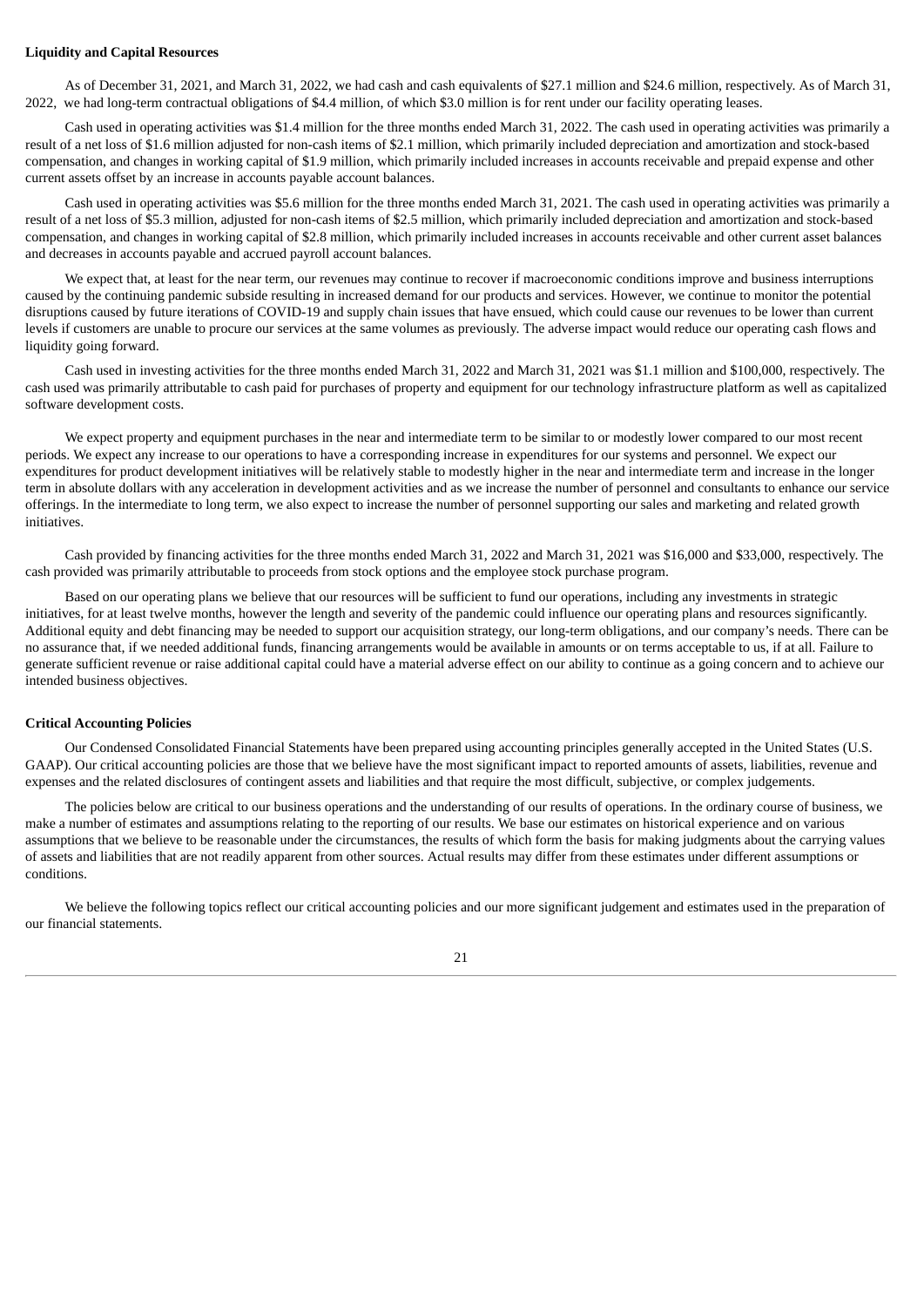## *Principles of Consolidation*

Our Company consolidates all entities that we control by ownership of a majority voting interest. All inter-company transactions and balances have been eliminated in consolidation. Certain reclassifications have been made to the Condensed Consolidated Financial Statements in the prior periods to conform to the current period presentation.

#### *Revenue*

We generate the majority of our revenues from core analytics and solutions services. Our call analytics technology platform provides data and insights that can measure the performance of calls and texts for our customers. We generate revenue from our call analytics technology platform when customers pay us a fee for each call, text, or other communication related data element they receive from calls or texts or for each phone number tracked based on a pre-negotiated rate. As such, the majority of total revenue is derived from contracts that include consideration that is variable in nature. The variable elements of these contracts primarily include the number of transactions (for example, the number qualified phone calls).

Customers typically receive the benefit of our services as they are performed and substantially all of our revenue is recognized over time as services are performed. The majority of the Company's customers are invoiced on a monthly basis following the month of the delivery of services and are required to make payments under standard credit terms.

For arrangements that include multiple performance obligations, the transaction price from the arrangement is allocated to each respective performance obligation based on its relative standalone selling price and recognized when revenue recognition criteria for each performance obligation are met. The standalone selling price for each performance obligation is established based on the sales price at which we would sell a promised good or service separately to a customer or the estimated standalone selling price.

In certain cases, we record revenue based on available and reported preliminary information from third parties. Collection on the related receivables may vary from reported information based upon third-party refinement of the estimated and reported amounts owed that occurs subsequent to period ends.

#### *Stock-Based Compensation*

FASB ASC Topic 718, *Compensation – Stock Compensation* (ASC 718) requires the measurement and recognition of compensation for all stockbased awards made to employees, non-employees and directors including stock options, restricted stock issuances, and restricted stock units be based on estimated fair values. We account for forfeitures as they occur. We measure stock-based compensation cost at the grant date based on the fair value of the award and recognize it as expense over the vesting or service period, as applicable, of the stock-based award using the straight-line method.

We generally use the Black-Scholes option pricing model as our method of valuation for stock-based awards with time-based vesting. Our determination of the fair value of stock-based awards on the date of grant using an option pricing model is affected by our stock price as well as assumptions regarding a number of highly complex and subjective variables. These variables include, but are not limited to, the expected life of the award, our expected stock price, volatility over the term of the award and actual and projected exercise behaviors.

Although the fair value of stock-based awards is determined in accordance with ASC 718, *Compensation – Stock Compensation* the assumptions used in calculating fair value of stock-based awards and the use of the Black-Scholes option pricing model is highly subjective, and other reasonable assumptions could provide differing results. As a result, if factors change and we use different assumptions, our stock-based compensation expense could be materially different in the future. *See Note 6. Stockholder's Equity* in the Notes to Condensed Consolidated Financial Statements for additional information.

#### *Allowance for Doubtful Accounts and Advertiser Credits*

Accounts receivable balances are presented net of allowance for doubtful accounts and advertiser credits. The allowance for doubtful accounts is our best estimate of the amount of probable credit losses in our accounts receivable. We determine our allowance based on analysis of historical bad debts, advertiser concentrations, advertiser creditworthiness and current economic trends. We review the allowance for collectability on a quarterly basis. Account balances are written off against the allowance after all reasonable means of collection have been exhausted and the potential recovery is considered remote. If the financial condition of our advertisers were to deteriorate, resulting in an impairment of their ability to make payments, or if we underestimated the allowances required, additional allowances may be required which would result in increased general and administrative expenses in the period such determination was made.

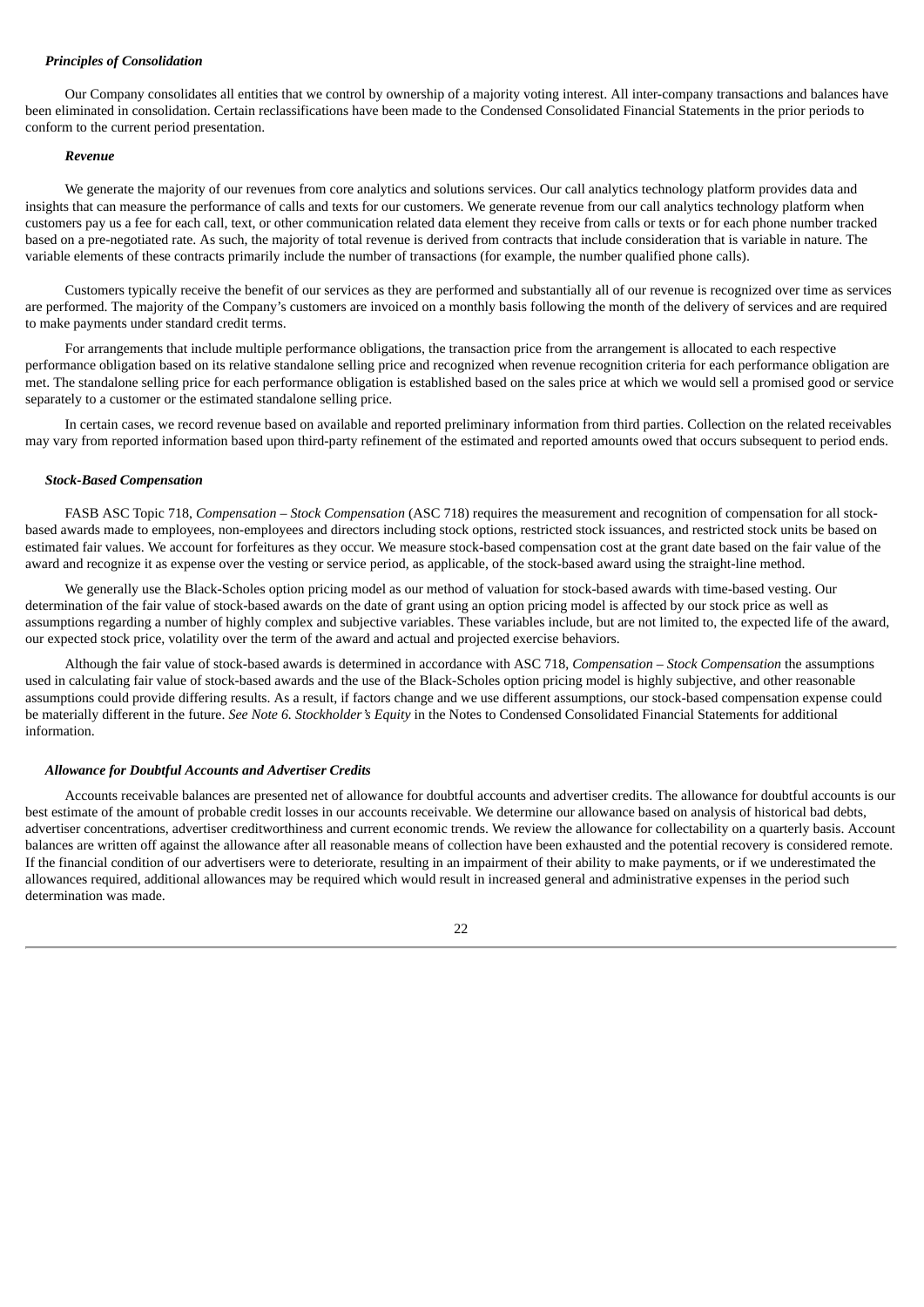We determine our allowance for advertiser credits and adjustments based upon our analysis of historical credits. Material differences may result in the amount and timing of our revenue for any period if our management made different judgments and estimates.

#### *Goodwill and Intangible Assets*

Goodwill represents the excess of the purchase price over the fair value of identifiable assets acquired and liabilities assumed in business combinations accounted for under the purchase method. Intangible assets from acquisitions represent customer relationships, technologies, non-compete agreements, and tradenames related to previous acquisitions. These assets are determined to have definite lives and are amortized on a straight-line basis over the estimated period over which we expect to realize economic value related to the intangible asset. The amortization periods range from one year to 5 years.

We apply the provisions of the FASB ASC Topic 350, "Intangibles - Goodwill and Other" (ASC 350) whereby assets acquired in a purchase business combination and determined to have an indefinite useful life are not amortized, but instead test for impairment at least annually. ASC 350 also requires that intangible assets with definite useful lives be amortized over the respective estimated lives to their estimated residual values and reviewed for impairment in accordance with ASC 360, "Property Plant and Equipment" (ASC 360). Intangible assets are "grouped" and evaluated for impairment at the lowest level of identifiable cash flows.

Goodwill is tested annually on November 30 for impairment. Goodwill and intangible assets are also tested more frequently if events and circumstances indicate that the assets might be impaired. The provisions of the accounting standard for goodwill and other intangible assets allow us to first assess qualitative factors to determine whether it is necessary to perform a quantitative impairment test. Events and circumstances considered in determining whether the carrying value of goodwill and intangible assets may not be recoverable include but are not limited to significant changes in performance relative to expected operating results; significant changes in the use of the assets; and significant changes in competition and market dynamics. These estimates are inherently uncertain and can be affected by numerous factors, including changes in economic, industry or market conditions, changes in business operations, a loss of a significant customer, changes in competition or changes in the share price of common stock and market capitalization. If our stock price were to trade below book value per share for an extended period of time and/or we experience adverse effects of a continued downward trend in the overall economic environment, changes in the business itself, including changes in projected earnings and cash flows, we may have to recognize an impairment of all or some portion of our goodwill and intangible assets. An impairment loss is recognized to the extent that the carrying amount exceeds the asset or asset group's fair value. If the fair value is lower than the carrying value, a material impairment charge may be reported in our financial results. We exercise judgment in the assessment of the related useful lives of intangible assets, the fair values, and the recoverability. In certain instances, the fair value is determined in part based on cash flow forecasts and discount rate estimates. We cannot accurately predict the amount and timing of any impairment of goodwill or intangible assets. Should the value of goodwill or intangible assets become impaired, we would record the appropriate charge, which could have an adverse effect on our financial condition and results of operations.

Any future impairment charges could have a material adverse effect on our financial results.

#### *Provision for Income Taxes*

We are subject to income taxes in the U.S. and certain international jurisdictions. Significant judgment is required in evaluating our uncertain tax positions and determining our provision for income taxes. We utilize the asset and liability method of accounting for income taxes. Under this method, deferred tax assets and liabilities are recognized for the future tax consequences attributable to differences between the financial statement carrying amounts of existing assets and liabilities and their respective tax bases and operating loss and tax credit carryforwards. Deferred tax assets and liabilities are measured using enacted tax rates expected to apply to taxable income in the years in which those temporary differences are expected to be recovered or settled. The effect on deferred tax assets and liabilities of a change in tax law is recognized in results of operations in the period that includes the enactment date.

We determined that it is not more likely than not that our deferred tax assets (excluding certain insignificant Canadian deferred tax assets) will be realized and accordingly recorded 100% valuation allowance against these deferred tax assets as of December 31, 2021 and March 31, 2022. In assessing whether it is more likely than not that our deferred tax assets will be realized, factors considered included: historical taxable income, historical trends related to advertiser usage rates, projected revenues and expenses, macroeconomic conditions, issues facing the industry, existing contracts, our ability to project future results and any appreciation of its other assets. The ultimate realization of deferred tax assets depends on the generation of future taxable income during the periods in which those temporary differences are deductible. We considered the future reversal of deferred tax liabilities, carryback potential, projected taxable income, and tax planning strategies as well as its history of taxable income or losses in the relevant jurisdictions in making this assessment. Based on the level of historical taxable losses and the uncertainty of projections for future taxable income over the periods for which the deferred tax assets are deductible, we concluded that it is not more likely than not that the gross deferred tax assets will be realized.

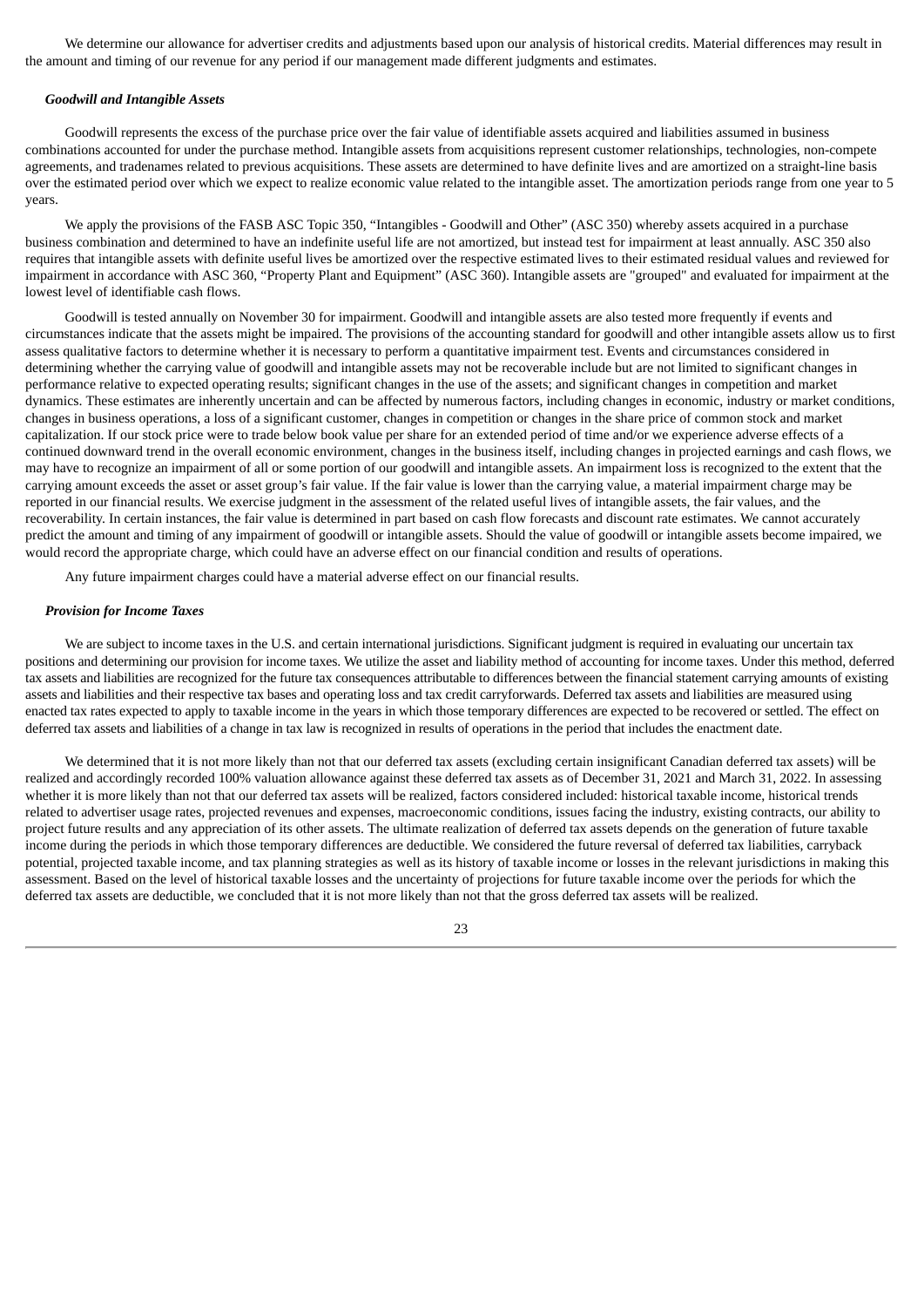From time to time, various state, federal, and other jurisdictional tax authorities undertake reviews of us and our filings. We believe any adjustments that may ultimately be required as a result of any of these reviews will not be material to the financial statements.

#### *Leases*

We determine if an arrangement is a lease at inception. This determination generally depends on whether the arrangement conveys to us the right to control the use of an explicitly or implicitly identified fixed asset for a period of time in exchange for consideration. Control of an underlying asset is conveyed to us if we obtain the rights to direct the use of and to obtain substantially all of the economic benefits from using the underlying asset. We have lease agreements which include lease components. We do not have lease agreements which include non-lease components or variable lease components.

Operating leases are included in right of use assets ("ROU") and lease liabilities on our Condensed Consolidated Balance Sheets. Operating lease ROU assets and liabilities are recognized at commencement date based on the present value of lease payments over the lease term. Operating lease payments are recognized as lease expense on a straight-line basis over the lease term. We primarily leases office facilities which are classified as operating leases. We do not have finance leases. ASC 842 requires a lessee to discount its unpaid lease payments using the interest rate implicit in the lease or, if that rate cannot be readily determined, its incremental borrowing rate. As an implicit interest rate is not readily determinable in our leases, we use our incremental borrowing rate based on the information available at commencement date in determining the present value of lease payments. The lease term for all of our leases includes the non-cancellable period of the lease. Options for lease renewals have been excluded from the lease term (and lease liability) for our leases as the reasonably certain threshold is not met. Lease payments included in the measurement of the lease liability are comprised of fixed payments.

The new standard also provides practical expedients for an entity's ongoing accounting. We elected the short-term lease recognition exemption for all leases that qualify. This means, for those leases that qualify, we did not recognize ROU assets or lease liabilities, and this included not recognizing ROU assets or lease liabilities for existing short-term leases of those assets in transition. We also elected the practical expedient to not separate lease and nonlease components for all of its leases.

#### *Recent Accounting Pronouncement Not Yet Effective*

For discussion regarding recent accounting pronouncements not yet effective, see *Note 1. Description of Business and Basis of Presentation* of the Notes to our Condensed Consolidated Financial Statements.

#### **Web site**

Our web site, *www.marchex.com,* provides access, without charge, to our annual report on Form 10-K, quarterly reports on Form 10-Q, current reports on Form 8-K, and all amendments to those reports as soon as reasonably practicable after such materials are electronically filed with the Securities and Exchange Commission. To view these filings, please go to our web site and click on "Investor Relations" and then click on "SEC Filings." Investors and others should note that we announce material financial information to our investors using our investor relations website, press releases, SEC filings, and public conference calls and webcasts. We also use the following social media channels as a means of disclosing information about us, our services, and other matters, and for complying with our disclosure obligations under Regulation FD:

- Marchex Twitter Account (https://twitter.com/marchex)
- Marchex Company Blog (http://wwwblog.marchex.com/blog)
- Marchex LinkedIn Account (http://linkedin.com/company/marchex)

The information we post through these social media channels may be deemed material. Accordingly, investors should monitor the above account and the blog, in addition to following our investor relations website, press releases, SEC filings, and public conference calls and webcasts. This list may be updated from time to time. The information we post through these channels is not a part of this Quarterly Report on Form 10-Q.

# <span id="page-25-0"></span>**Item 3. Quantitative and Qualitative Disclosures about Market Risk**

As a smaller reporting company under SEC Regulations, we are not required to provide this information.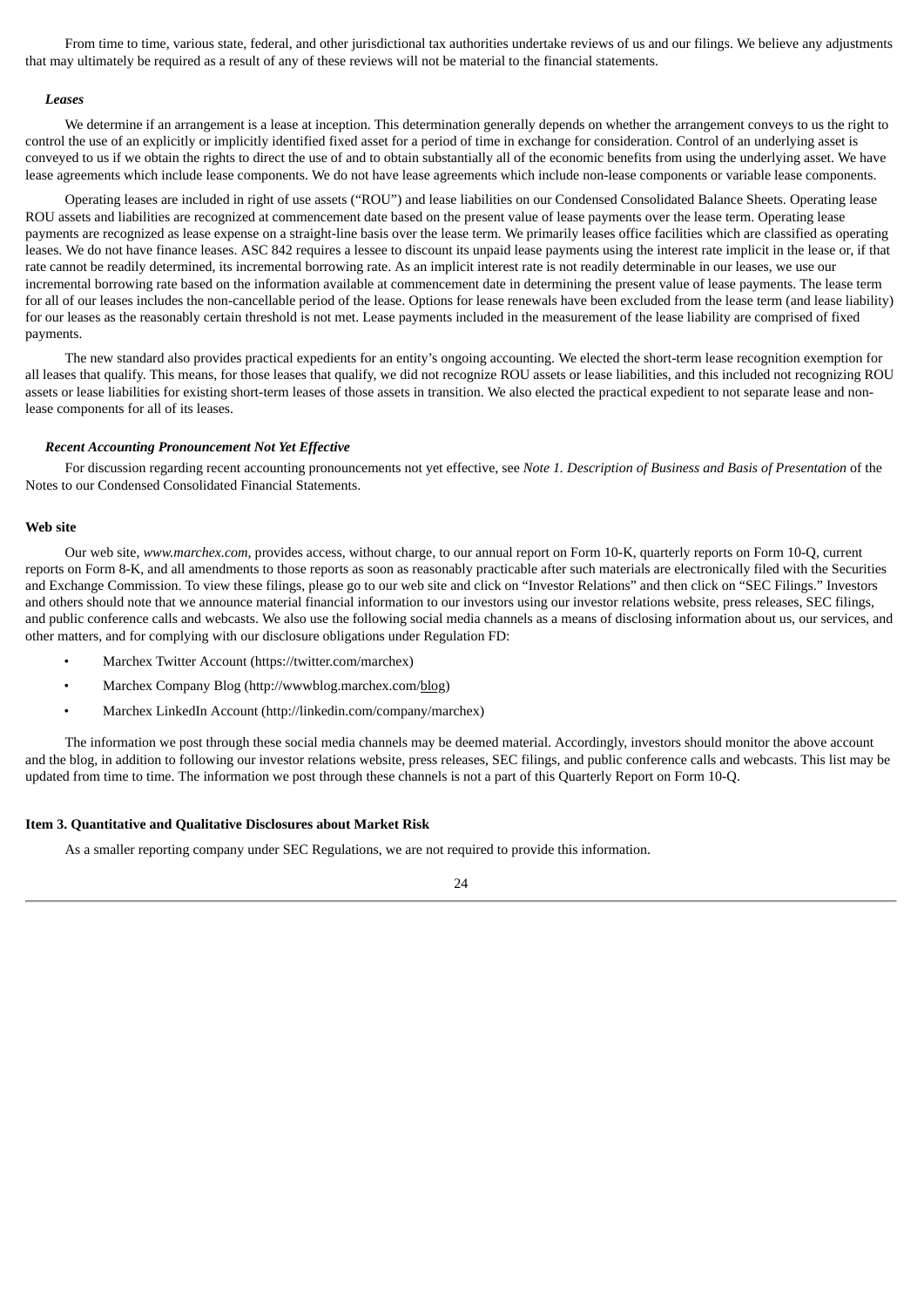# <span id="page-26-0"></span>**Item 4. Controls and Procedures**

#### **Evaluation of Disclosure Controls and Procedures**

As of the end of the period covered by this report, we carried out an evaluation, under the supervision and with the participation of our principal executive officer/principal financial officer, of the effectiveness of our "disclosure controls and procedures" (as defined in Rules 13a-15(e) and 15d-15(e) of the Securities Exchange Act of 1934). Based on this evaluation, our principal executive officer/principal financial officer has concluded that, as of the date of the evaluation, our disclosure controls and procedures were effective.

#### **Changes in Internal Control over Financial Reporting**

During the three months ended March 31, 2022, no change was made to our internal control over financial reporting that has materially affected, or is reasonably likely to materially affect, our internal control over financial reporting. We have not experienced any material impact to our internal controls over financial reporting despite the fact that most of our employees are working remotely due to the COVID-19 outbreak. We are continually monitoring and assessing the COVID-19 situation and our internal controls to minimize any impact on their design and operating effectiveness.

#### **Limitations on the Effectiveness of Controls**

In designing and evaluating the disclosure controls and procedures, management recognizes that any controls and procedures, no matter how well designed and operated, cannot provide absolute assurance of achieving the desired control objectives.

In addition, because of its inherent limitations, internal control over financial reporting may not prevent or detect misstatements. Also, projections of any evaluation of effectiveness to future periods are subject to the risk that controls may become inadequate because of changes in conditions, or that the degree of compliance with the policies or procedures may deteriorate.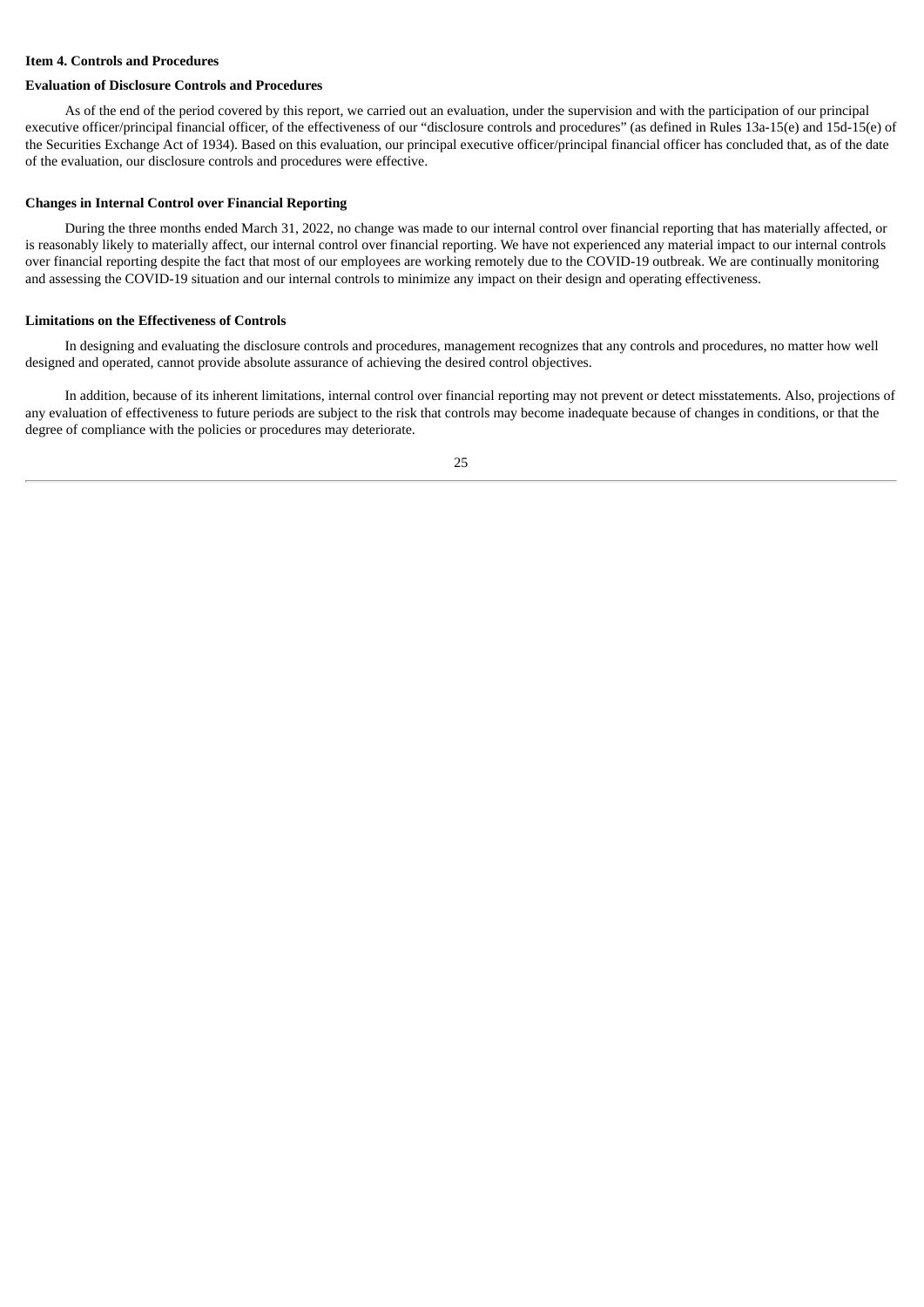#### **PART II—OTHER INFORMATION**

#### <span id="page-27-1"></span><span id="page-27-0"></span>**Item 1. Legal Proceedings**

We are not a party to any material legal proceedings. From time to time, however, we may be subject to legal proceedings and claims in the ordinary course of business, including claims of alleged infringement of intellectual property rights, and a variety of claims arising in connection with our products and services.

#### <span id="page-27-2"></span>**Item 1A. Risk Factors**

#### **RISK FACTORS**

An investment in our Class B common stock involves various risks, including those mentioned below and those that are discussed from time to time in our other periodic filings with the SEC. Investors should carefully consider these risks, along with the other information contained in this report, before making an investment decision regarding our stock. There may be additional risks of which we are currently unaware, or which we currently consider immaterial. All of these risks could have a material adverse effect on our business, financial condition, results of operations, and the value of our stock.

#### **FINANCIAL RISKS**

#### The continuing impacts of COVID-19 are highly unpredictable and could be significant, and may have an adverse effect on our business, **operations, and our future financial performance.**

In late 2019, COVID-19 emerged and by early March 2020 was declared a global pandemic by the World Health Organization. Governments and municipalities around the world instituted measures in an effort to control the spread of COVID-19, including quarantines, shelter-in-place orders, school closings, travel restrictions, and closure of non-essential businesses. By the end of March 2020, the macroeconomic impacts became significant, exhibited by, among other things, a rise in unemployment and market volatility.

The global health and economic implications of this pandemic has had and is expected to continue to have significant impacts on our business, operations and future financial performance at least for the near term. As a result of the scale of the continuing COVID-19 pandemic and the speed at which the global community has been impacted, including as a result of continuing global supply chain disruptions and constraints, our quarterly and annual revenue trends or growth rates and expenses as a percentage of our revenues may differ significantly from our historical trends and rates, and our future operating results may fall below expectations.

The impact of the continuing COVID-19 pandemic on our business, operations and future financial performance could include, but are not limited to: significant decline in revenues due to customers adversely impacted by the COVID-19 pandemic, including many of our larger customers (such as automotive manufacturing, automotive services, dental and health provider networks, home services, real estate, small business resellers, agencies and hospitality companies), which have seen their operations adversely impacted; significant decline in revenues as customer spending slows due to an economic downturn; significant decrease in our operating cash flows as a result of decreased customer spending and deterioration in the credit quality of our customers, which could adversely affect our accounts receivables; sales prospects delaying decision making and reducing propensity to purchase; continued or increased significant burn rate; challenges in servicing customers and extending and entering into new agreements; anticipated reduction in customer budgets and slower sales cycles; customer requests for price concessions and extended payment terms; customer cancellations and inability to pay; customer reconsideration and delay in launching previously slated test programs with us; our working capital needs and declining cash position; recent and potentially future losses and asset impairments; suspension of hiring initiatives; absence of debt or equity financing alternatives; and the rapid and broad-based shift to a remote working environment creates inherent productivity, connectivity, and oversight challenges. In addition, the changed environment under which we are operating could have an impact on our internal controls over financial reporting as well as our ability to meet a number of our compliance requirements in a timely or quality manner.

#### We have largely incurred net losses since our inception, and we may incur net losses in the foreseeable future.

We had an accumulated deficit of \$305 million as of March 31, 2022. Our net expenses may increase based on the initiatives we undertake which for instance, may include increasing our sales and marketing activities, hiring additional personnel, incurring additional costs as a result of being a public company, acquiring additional businesses and making additional equity grants to our employees. This may result in the reduction of our cash balances or the incurrence of debt.

We have in the past and may in the future find it advisable to take measures to streamline operations and reduce expenses, including, without limitation, reducing our workforce or discontinuing certain products or businesses. Such measures may place significant strains on our management and employees, and could impair our development, marketing, sales, and customer support efforts. We may also incur liabilities from these measures. Such effects from streamlining could have a negative impact on our business and financial results.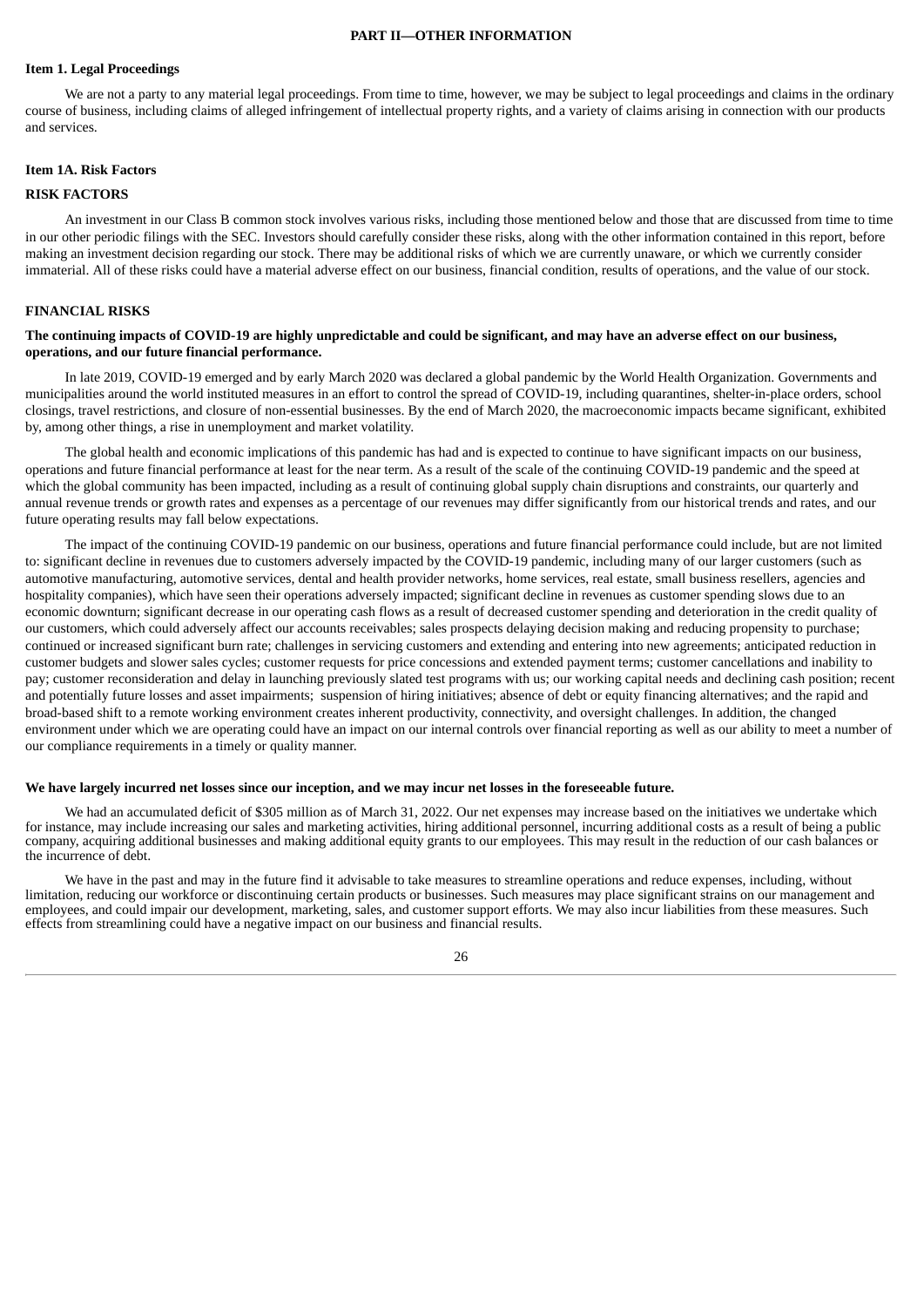We believe that our future revenue growth will depend on, among other factors, our ability to attract new customers, compete effectively, maximize our sales efforts, demonstrate a positive return on investment, successfully improve existing products and services, and develop successful new products and services. If we are unable to generate adequate revenue growth and manage our expenses, we may continue to incur significant losses in the future and may not be able to achieve or maintain profitability.

# We received approximately 30% of our revenue from our five largest customers for the three months ended March 31, 2022, and the loss of one or **more of these customers could adversely impact our results of operations and financial condition.**

Our five largest customers accounted for approximately 30% of our total revenues for the three months ended March 21, 2022. In particular, our customers in the automotive and related services sectors account for a significant portion of our revenue.

Many of our customers are not subject to long term contracts with us or have contracts with near term expiration dates and are able to reduce or in some cases cease spending at any time and for any reason. We have agreements with certain large customers which provide flexibility around financial commitments, termination rights, indemnification, and security obligations. Our large customers may vary spend levels and there can be no assurances that our large customers will continue to spend at levels similar to prior quarters. If any of our largest customers are acquired, such acquisition may impact its spending with us. Furthermore, our large customers from time to time may impose financial condition, data security and privacy or insurance requirements that we may not be able to satisfy. A significant reduction in spending by our largest customers, or the loss of one or more of these customers, if not replaced by new customers or an increase in business from existing customers, would have a material adverse effect on our business, financial condition and results of operations.

# Our large customers have substantial negotiating leverage, which may require that we agree to terms and conditions that may have an adverse **effect on our business.**

Our large customers have substantial purchasing power and leverage in negotiating contractual arrangements with us. These customers may seek for us to develop additional features, may require penalties for failure to deliver such features, may seek discounted product or service pricing, and may seek more favorable contractual terms. As we sell more products and services to this class of customer, we may be required to agree to such terms and conditions. Such large customers also have substantial leverage in negotiating resolution of any disagreements or disputes that may arise. Any of the foregoing factors could result in a material adverse effect on our business, financial condition and results of operations.

# If some of our customers experience financial distress or suffer disruptions in their business, their weakened financial position could negatively **affect our own financial position and results.**

We have a diverse customer base, and, at any given time, one or more customers may experience financial distress, file for bankruptcy protection, go out of business, or suffer disruptions in their business. We believe this risk is magnified at least for the near term by the disruption caused by the recent coronavirus outbreak. In addition, this disruption has disproportionately impacted certain business sectors, including sectors where we have significant customers such as automotive, financial services, home services and travel and hospitality. If a customer with whom we do a substantial amount of business experiences financial difficulty or suffers disruptions in their business, it could delay or jeopardize the collection of accounts receivable, result in significant reductions in services provided by us and may have a material adverse effect on our results of operations and liquidity.

# We may need additional funding to meet our obligations and to pursue our business strategy. Additional funding may not be available to us and **our financial condition could therefore be adversely affected.**

We may require additional funding to meet our ongoing obligations and to pursue our business strategy, which may include the selective acquisition of businesses and technologies. In addition, we have incurred, and we may incur certain obligations in the future. There can be no assurance that, if we were to need additional funds to meet these obligations, additional financing arrangements would be available in amounts or on terms acceptable to us, if at all. Furthermore, if adequate additional funds are not available, we will be required to delay, reduce the scope of, or eliminate material parts of the implementation of our business strategy, including potential additional acquisitions or internally developed businesses.

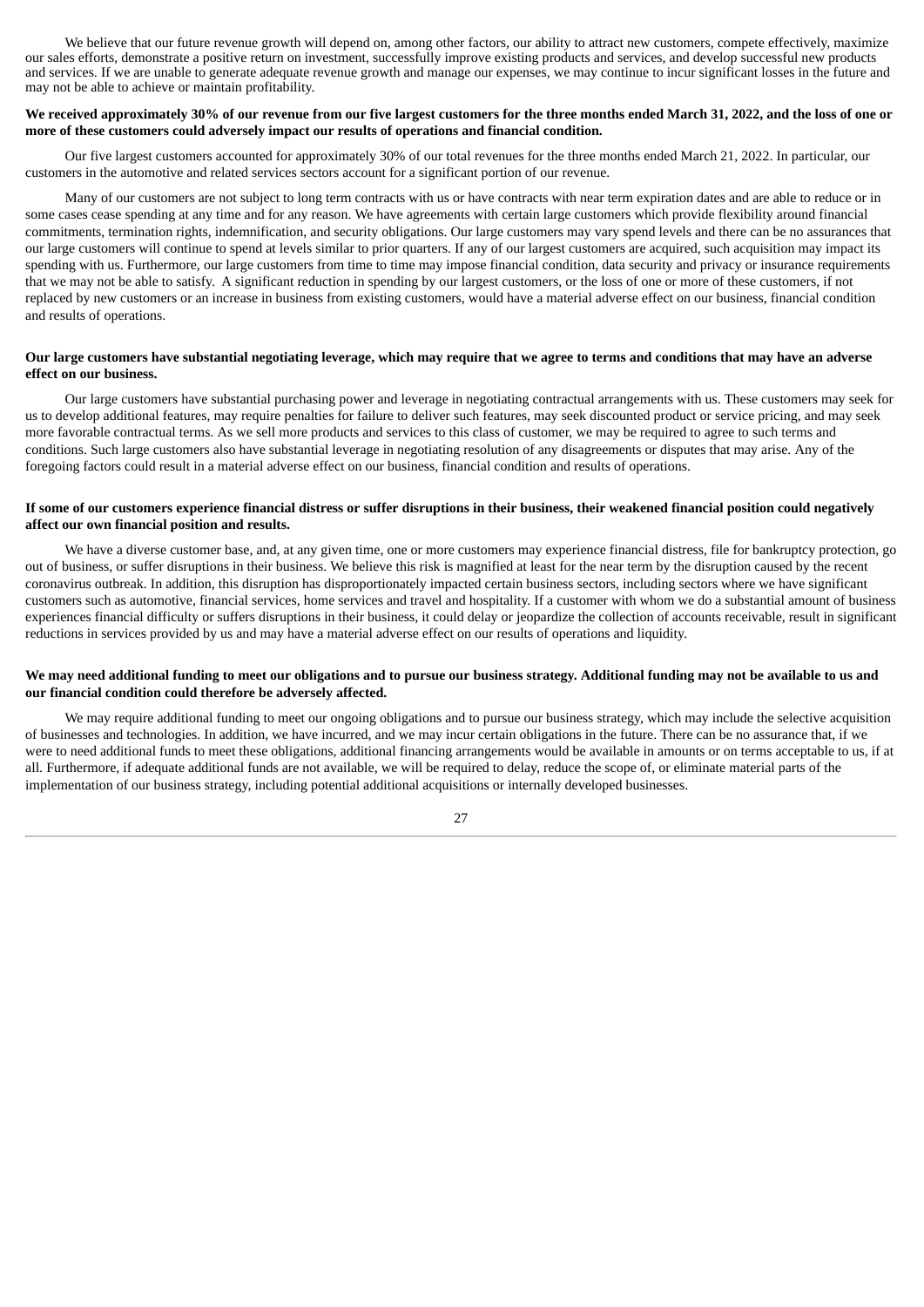# Our quarterly results of operations might fluctuate due to seasonality, which could adversely affect our growth rate and in turn the market price **of our securities.**

Our quarterly results have fluctuated in the past and may fluctuate in the future due to seasonality. Our experience has shown that during the spring and summer months, call volumes in certain verticals such as home services are generally higher than during other times of the year and during the latter part of the fourth quarter of the calendar year we generally experience lower call volumes. The extent to which call volumes may decrease during these off-peak periods is difficult to predict. Prolonged or severe decreases in call volumes during these periods may adversely affect our growth rate and results, and in turn, the market price of our securities. Historically, we have seen this trend generally reversing in the first quarter of the calendar year with increased call volumes and often new budgets at the beginning of the year for many of our customers with fiscal years ending December 31. However, there can be no assurances such seasonal trends will consistently repeat each year.

# If we fail to maintain an effective system of internal controls, we may not be able to accurately report our financial results or prevent fraud, which **could harm our brand and operating results.**

Effective internal controls are necessary for us to provide reliable and accurate financial reports and effectively prevent fraud. We have devoted significant resources and time to comply with the internal control over financial reporting requirements of the Sarbanes-Oxley Act of 2002. In addition, Section 404 under the Sarbanes-Oxley Act of 2002 requires that we assess and in certain instances for our auditors to attest to the effectiveness of our controls over financial reporting. Our current and future compliance with the annual internal control report requirement will depend on the effectiveness of our financial reporting and data systems and controls across our operating subsidiaries. We expect these systems and controls to become increasingly complex to the extent that we integrate acquisitions and our business grows. To effectively manage this growth, we will need to continue to improve our operational, financial and management controls and our reporting systems and procedures. We cannot be certain that these measures will ensure that we design, implement and maintain adequate controls over our financial processes and reporting in the future. Any failure to implement required new or improved controls, or difficulties encountered in their implementation or operation, could harm our operating results or cause us to fail to meet our financial reporting obligations. Inadequate internal controls could also cause investors to lose confidence in our reported financial information, which could have a negative effect on the trading price of our stock and our access to capital.

#### **The Tax Cuts and Jobs Act of 2017 could adversely affect our business and financial condition.**

On December 22, 2017, the U.S. government enacted comprehensive Federal tax legislation commonly referred to as the Tax Cuts and Jobs Act of 2017 (the "Tax Act"). The Tax Act makes a U.S. federal net operating loss generally less valuable as an asset and changes use limitations. Net operating losses arising in taxable years beginning after December 31, 2017 are limited in use to offset eighty percent of taxable income, without the ability to carryback such net operating losses, but with an indefinite carryforward of such losses (instead of the former 2-year carryback and 20-year carryforward for net operating losses arising in taxable years beginning before December 31, 2017). Our ability to utilize our net operating losses is conditioned upon our achieving profitability in the future and generating U.S. federal taxable income and our operating loss carryforwards generated prior to December 31, 2017 could expire unused.

#### **We may be required to pay additional income, sales, or other taxes.**

Tax authorities at the international, federal, state and local levels are continually reviewing the appropriate treatment of companies engaged in ecommerce and digital information services. Furthermore, from time to time, various state, federal and other jurisdictional tax authorities undertake reviews of us and our filings. In evaluating the exposure associated with various tax filing positions, we may on occasion accrue charges for probable exposures. We cannot predict the outcome of any of these reviews nor whether any will have a material adverse impact on our business.

## Our operations are less diversified, and we have reduced sources of revenue following the divestiture transaction, which may negatively impact the **value and liquidity of our Class B common stock.**

We consummated the divestiture of our media assets in October 2020, in part to focus on the conversational analytics and sales engagement solutions opportunity. Following the divestiture, the scope of our operations has been reduced in that our sources of revenue are limited to our conversational analytics business, through which we provide various analytics solutions and products, but without our former call marketplace product, local leads product or other related assets and operations. We may not be able to secure additional sources of revenue or to grow our remaining conversational analytics business, which could negatively impact the value and liquidity of our Class B common stock.

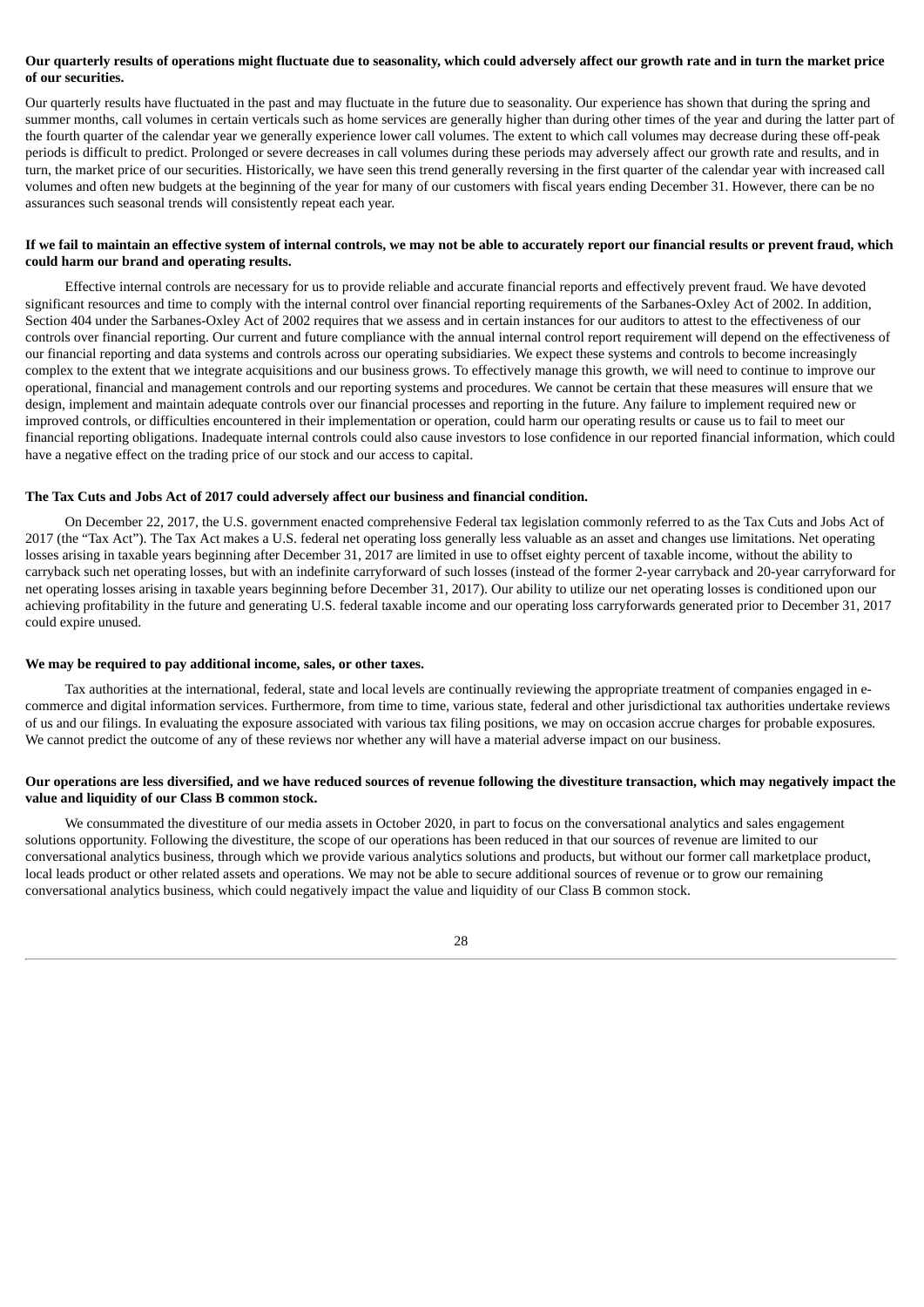# **STRATEGIC RISKS**

#### The markets in which we operate are highly competitive and rapidly changing and we may be unable to compete successfully.

There are a number of companies that develop or may develop products that compete in our targeted markets. We compete with call analytics technology providers such as Twilio, Invoca, and Convirza as well as messaging platform providers such as EZ Texting. As we continue to advance our data analytics technologies, we anticipate facing increased competition from companies providing broader products and solutions, such as companies like Oracle and Google (which offers Google Ads call tracking). The markets for our products and services are characterized by intense competition, evolving industry and regulatory standards, emerging business and distribution models, disruptive software and hardware technology developments, short product and service life cycles, price sensitivity on the part of customers, and frequent new product introductions. Current and potential competitors have established, or may establish, cooperative relationships among themselves or with third parties to increase the ability of their technologies to address the needs of our prospective customers. Furthermore, there has been a trend toward industry consolidation in our markets for several years. We expect this trend to continue as companies attempt to strengthen or hold their market positions.

The competition in our targeted markets could adversely affect our operating results by reducing the volume of the products and services we license or sell or the prices we can charge. Some of our current or potential competitors have significantly greater financial, technical and marketing resources than we do. These competitors may be able to respond more rapidly than we can to new or emerging technologies or changes in customer requirements. They may also devote greater resources to the development, promotion and sale of their products than we do. To the extent they do so, market acceptance and penetration of our products and services, and therefore our revenues, may be adversely affected. Our success depends substantially upon our ability to enhance our products and services and to develop and introduce, on a timely and cost-effective basis, new products and services that meet changing customer requirements and incorporate technological enhancements. If we are unable to develop or acquire new products, services, functionalities or technologies to adapt to these changes our business will suffer.

#### The conversational analytics and solutions market may develop more slowly than expected, which could harm our business.

If the market for conversational analytics solutions develops more slowly than we expect, our business could suffer. Our future success is highly dependent on the commitment of advertisers and marketers to mobile communications as an advertising and marketing medium, the increased adoption by businesses of conversational analytics and solutions, and our ability to sell our conversational analytics and solutions services to large to small customers in different verticals as well as to reseller partners and agencies. The mobile advertising and marketing market is rapidly evolving, and most businesses have historically not utilized nor allocated a portion of their marketing and/or sales budgets to conversational analytics and solutions. As a result, the future demand and market acceptance for conversational analytics and related services is uncertain.

# We depend on the growth of mobile technologies, call technologies, the Internet and the Internet infrastructure for our future growth and any decrease in growth or anticipated growth in mobile, telecommunications, and Internet usage could adversely affect our business prospects.

Our future revenue and profits, if any, depend upon the continued widespread use of mobile technologies and the Internet as an effective commercial and business medium. Factors which could reduce the widespread use of mobile technologies (including mobile devices, in particular) and the Internet include possible disruptions or other damage to the mobile, Internet or telecommunications infrastructure and networks; failure of the individual networking infrastructures of our customers or cloud-based providers to alleviate potential overloading and delayed response times; increased governmental regulation and taxation; and actual or perceived lack of data security or privacy protection.

In particular, concerns over the security of online transactions and the privacy of users, including the risk of identity theft, may inhibit the growth of Internet and mobile usage, including commercial transactions. In order for the mobile and online commerce market to develop successfully, we and other market participants must be able to transmit confidential information, including credit card information, securely over public networks. Any decrease in anticipated mobile and Internet growth and usage could have a material adverse effect on our business prospects.

# Our business strategy is evolving and may involve pursuing new lines of business or strategic transactions and investments, some of which may not **be successful.**

Our industry is undergoing significant change and our business strategy is continuing to evolve to meet these changes. In order to profitably grow our business, we may need to expand into new lines of business beyond our current focus of providing call and text analytics and communications services, which may involve pursuing strategic transactions, including potential acquisitions of, or investments in, related or unrelated businesses. In addition, we may seek divestitures of existing businesses or assets and may pursue other strategic alternatives and opportunities. There can be no assurance that we will be successful with our efforts to evolve our business strategy and we could suffer significant losses as a result, which could have a material adverse effect on our business, financial condition and results of operations.

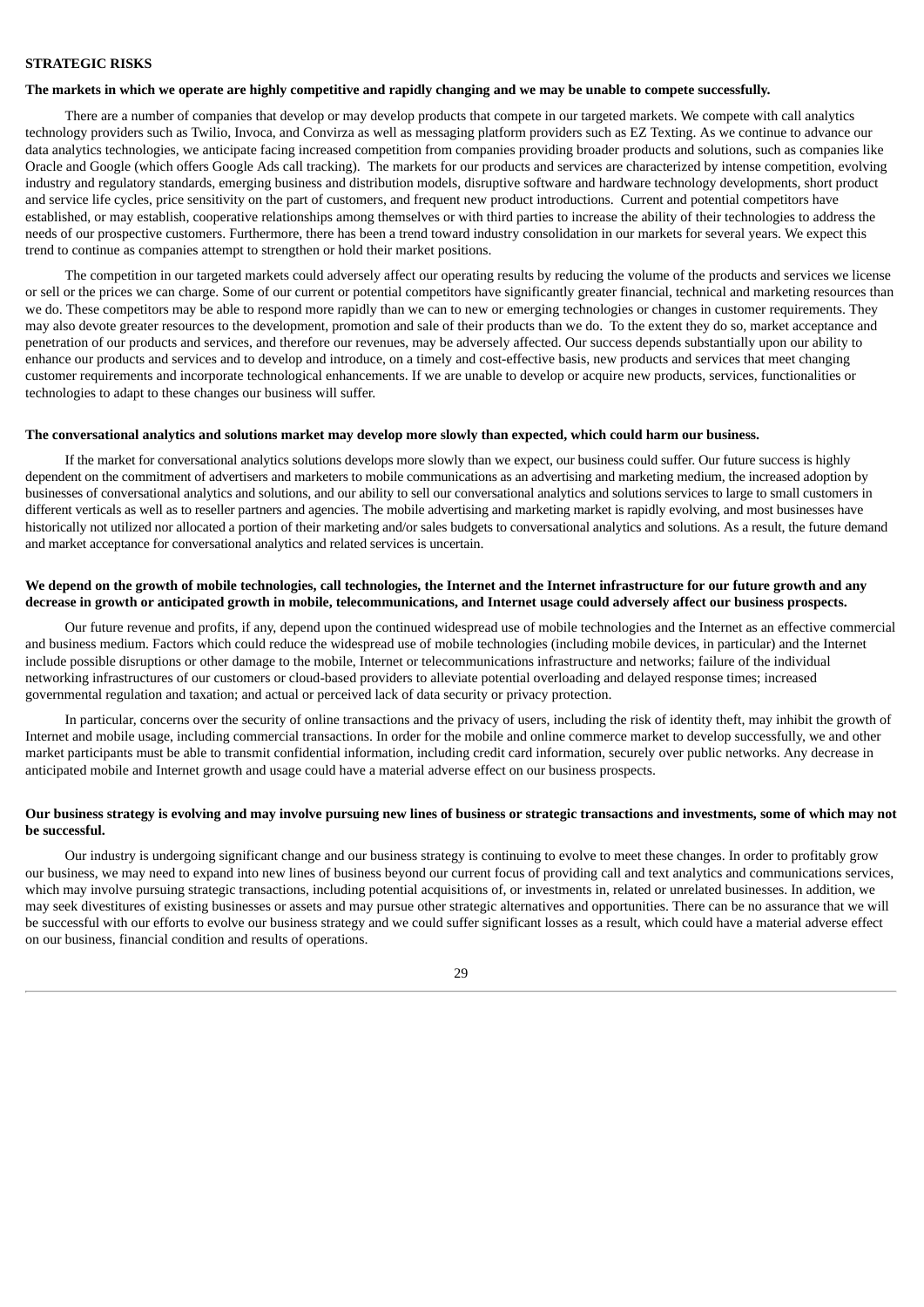# Our acquisitions could divert management's attention, cause ownership dilution to our stockholders, cause our earnings to decrease and be **difficult to integrate.**

Our business strategy includes identifying, structuring, completing and integrating acquisitions. Acquisitions involve a high degree of risk. We may also be unable to find a sufficient number of attractive opportunities to meet our objectives which include revenue growth, profitability and competitive market share. Our acquired companies may have histories of net losses and may expect net losses for the foreseeable future.

Acquisitions are accompanied by a number of risks that could harm our business, operating results and financial condition: we could experience a substantial strain on our resources, including time and money, and we may not be successful; our management's attention could be diverted from our ongoing business concerns; we may seek to enter new markets where we have no or limited experience or where competitors may have stronger market positions; integrating new companies may take longer than expected; while integrating new companies, we may lose key executives or other employees of these companies; we may issue shares of our Class B common stock as consideration for acquisitions which may result in ownership dilution to our stockholders; acquisitions of certain companies may result in us pursuing a diversified operating or holding company structure to allow us to focus on running diverse businesses independently, but in such event we may not realize the anticipated strategic benefits; we could fail to successfully integrate our financial and management controls, technology, reporting systems and procedures, or adequately expand, train and manage our workforce; we could experience customer dissatisfaction or performance problems with an acquired company or technology; we could become subject to unknown or underestimated liabilities of an acquired entity or incur unexpected expenses or losses from such acquisitions, including litigation; we could incur possible impairment charges related to goodwill or other intangible assets resulting from acquisitions or other unanticipated events or circumstances, any of which could harm our business; and we may be exposed to investigations and/or audits by federal, state or other taxing authorities.

Consequently, we might not be successful in integrating any acquired businesses, products or technologies, and might not achieve anticipated revenue and cost benefits.

#### We may decide to dispose of assets or a business that may no longer help us meet our objectives.

If we decide to sell assets or a business, we may encounter difficulty in finding buyers or alternative exit strategies on acceptable terms in a timely manner, which could delay the achievement of our strategic objectives. We may also dispose of a business at a price or on terms that are less desirable than we had anticipated. In addition, we may experience greater disruption to our remaining business than expected, and the impact of the divestiture on our revenue may be larger than projected, including with respect to our recent divestiture of our media assets to focus on the conversational analytics and sales engagement solutions opportunity.

## **OPERATIONAL RISKS**

## We depend on being able to secure enough phone numbers and associated telecommunication services to support our customers and other users of our services and any obstacles that we face which prevent us from meeting this demand could adversely affect our business.

We utilize phone numbers as part of a number of information and analytic services to our customers, such as our call and text analytics and communications. We secure a majority of our phone numbers through telecommunication carriers that we have contracted with and a smaller number through the 800 Service Management System, and such telecommunication carriers provide the underlying telephone service. Our telecommunications carriers and telephone number acquisition process are subject to the rules and guidelines established by the Federal Communications Commission. Furthermore, we may be directly subject to certain telecommunications-related regulations. The Federal Communications Commission and our telecommunication carriers may change the rules and guidelines for securing phone numbers or change the requirements for retaining the phone numbers we have already secured. As a result, we may not be able to secure or retain sufficient phone numbers needed for our services. We may also be limited in the number of available telecommunications carriers or vendors to provide such phone numbers and associated services to us in the event of any industry consolidations. In addition, mobile carriers in the United States and Canada have added, or are currently contemplating adding significant one-time and recurring registration requirements, including "10DLC" brand registration, and/or use limitations (e.g. messaging volume caps) for each phone number, and have imposed or are considering imposing significant additional fees as well as penalties for failure to register or certain use violations for registered numbers. Moreover, mobile carriers and our telecommunication service providers use various automated screening technologies on messaging content crossing their networks, which operate based on disparate and sometimes unpredictable sets of standards and restrictions. The application of such screening technologies to content transmitted by our customers through their use of our services may negatively impact our ability to provide services to certain customers deemed potentially problematic by carriers, subject us to financial penalties, and/or result in telecommunication service providers refusing to provide service to us. Any of the foregoing factors could result in a material adverse effect on our business, financial condition and results of operations.

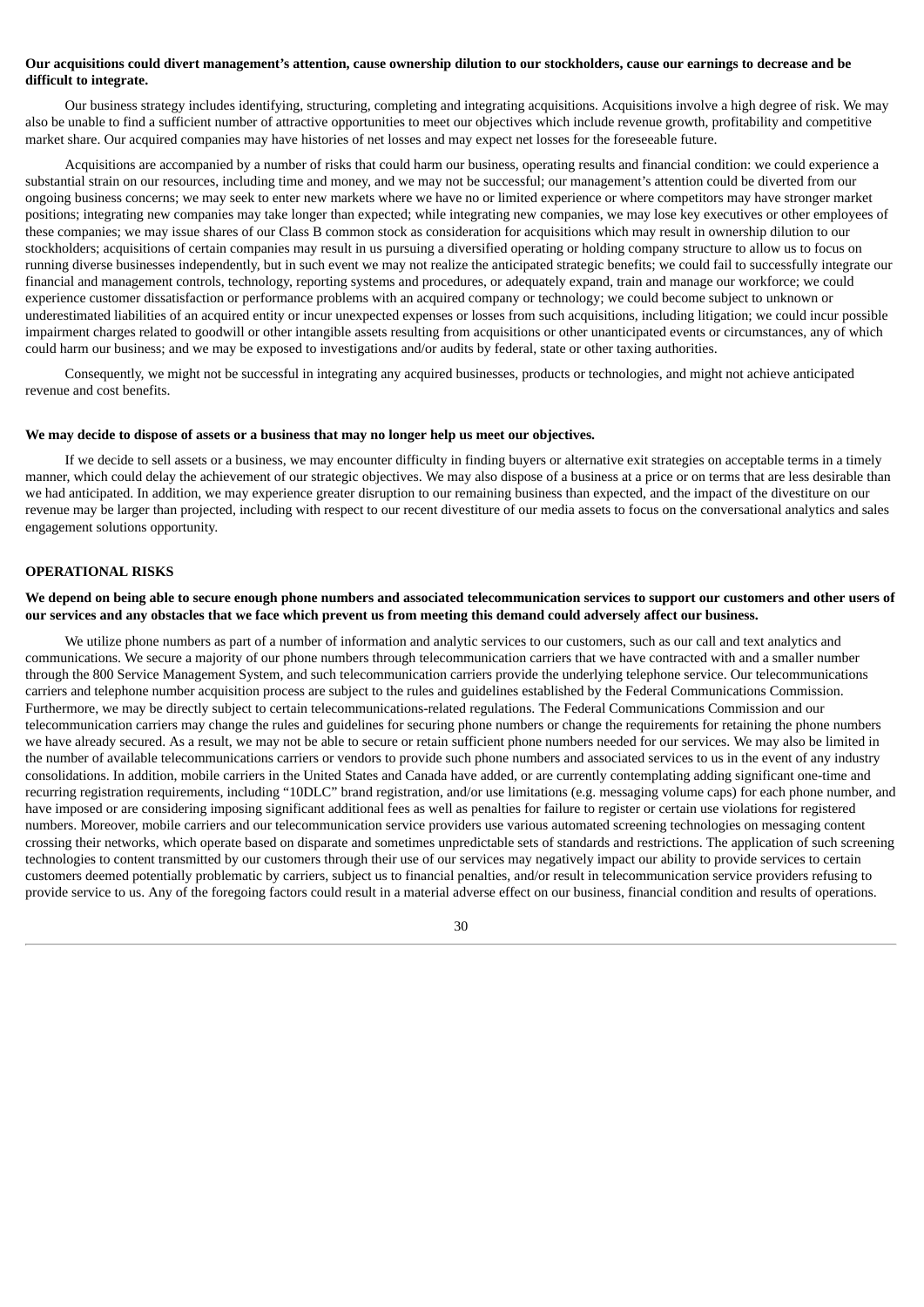# Our international operations and any expansion subjects us to additional risks and uncertainties and we may not be successful with our **international operations.**

We have operations in Canada and through our other international subsidiaries, in other countries. We have international subsidiaries in Canada and Ireland. Any international expansion presents unique challenges and risks. Compliance with complex foreign and U.S. laws and regulations that apply to our international operations increases our cost of doing business in international jurisdictions and could interfere with our ability to offer our products and services to one or more countries or expose us or our employees to fines and penalties. We may also have to offer our products and services in a modified format which may not be as compelling to certain customers, and we are subject to increased foreign currency exchange rate risks and our international operations and any expansion will require additional management attention and resources. We cannot assure you that we will be successful in our international operations.

There are risks inherent in conducting business in international markets, including: the need to localize our products and services to foreign customers' preferences and customs, including the possibility of storing data locally if customers require; difficulties in managing operations due to language barriers, distance, staffing and cultural differences; application of foreign laws and regulations to us, in particular data and privacy regulations in Europe, the United Kingdom, and other international jurisdictions, including the EU General Data Protection Regulation and its UK equivalent; compliance with anti-bribery laws, such as the Foreign Corrupt Practices Act and the UK Anti-Bribery Act; tariffs and other trade barriers; fluctuations in currency exchange rates; establishing local offices, sales channels, management systems and infrastructures; reduced protection for intellectual property rights in some countries; changes in foreign political and economic conditions; compliance with the laws of numerous taxing jurisdictions, both foreign and domestic; foreign exchange controls that might prevent us from repatriating cash earned outside the United States; the complexity and potentially adverse tax consequences of U.S. tax laws as they relate to our international operations; increased costs to establish and maintain effective controls at foreign locations; and overall higher costs of doing business internationally.

## Our technical systems are vulnerable to interruption and damage that may be costly and time-consuming to resolve and may harm our business **and reputation.**

A disaster could interrupt our services for an indeterminate length of time and severely damage our business, prospects, financial condition and results of operations. Our systems and operations are vulnerable to damage or interruption from: fire; floods; network failure; hardware failure; software failure; power loss; telecommunications failures; break-ins; terrorism, war or sabotage; computer viruses; denial of service attacks; penetration of our network by unauthorized computer users and "hackers" and other similar events; natural disasters, including, but not limited to, hurricanes, tornadoes, and earthquakes; and other unanticipated problems.

We may not have developed or implemented adequate protections or safeguards to overcome any of these events. We also may not have anticipated or addressed many of the potential events that could threaten or undermine our technology network. Any of these occurrences could cause material interruptions or delays in our business, result in the loss of data or render us unable to provide services to our customers. In addition, if a person is able to circumvent our security measures, they could destroy or misappropriate valuable information, including sensitive customer information, or disrupt our operations. We have deployed firewall technology intended to thwart hacker attacks. Although we maintain property insurance and business interruption insurance, our insurance may not be adequate to compensate us for all losses that may occur as a result of a catastrophic system failure or other loss, and our insurers may not be able or may decline to do so for a variety of reasons. If we fail to address these issues in a timely manner, we may lose the confidence of our customers and reseller partners, our revenue may decline, and our business could suffer. In addition, as we expand our service offerings and enter into new business areas, we may be required to significantly modify and expand our software and technology platform. If we fail to accomplish these tasks in a timely manner, our business and reputation will likely suffer. Furthermore, some of these events could disrupt the economy and/or our customers' business activities and in turn materially affect our operating results.

#### **Cybersecurity risks could adversely affect our business and disrupt our operations.**

The threats to network and data security are increasingly diverse and sophisticated. Despite our efforts and processes to prevent breaches, our devices, as well as our servers, computer systems, and those of third parties that we use in our operations are vulnerable to cybersecurity risks, including cyber-attacks such as viruses and worms, phishing attacks, denial-of-service attacks, ransomware attacks, physical or electronic break-ins, employee theft or misuse, and similar disruptions from unauthorized tampering with our servers and computer systems or those of third parties that we use in our operations, which could lead to interruptions, delays, loss of critical data, unauthorized access to user data, and loss of customer confidence. In addition, we may be the target of email scams that attempt to acquire personal information or Company assets. Despite our efforts to create security barriers to such threats, we may not be able to entirely mitigate these risks. Any cyber-attack that attempts to obtain our or our users' data and assets, disrupt our service, or otherwise access our systems, or those of third parties we use, if successful, could adversely affect our business, operating results, and financial condition, be expensive to remedy, and damage our reputation. In addition, any such breaches may result in negative publicity, adversely affect our brand, decrease demand for our products and services, and adversely affect our operating results and financial condition.

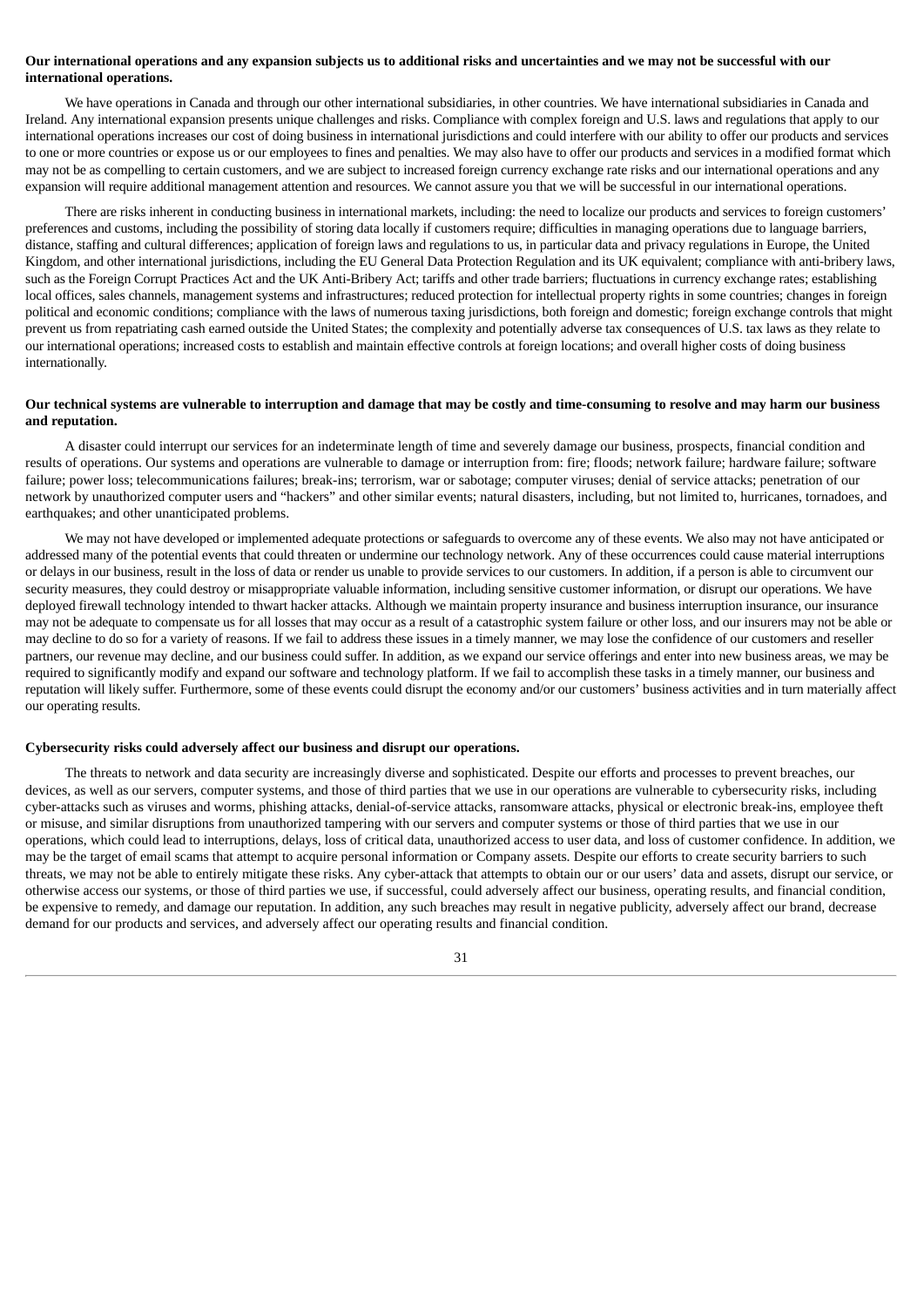# A failure of service by one or more third-party provider(s) of technology, telecommunication or other communication services, software or **hardware that we rely on could adversely affect our business and reputation.**

We rely upon third-party colocation providers to host a substantial set of our servers. If these providers are unable to handle current or higher volumes of use, experience any interruption in operations or cease operations for any reason or if we are unable to agree on satisfactory terms for continued hosting relationships, we would be forced to enter into a relationship with other service providers or assume hosting responsibilities ourselves. If we are forced to switch hosting facilities, we may not be successful in finding an alternative service provider on acceptable terms or in hosting the servers ourselves. We may also be limited in our remedies against these providers in the event of a failure of service. In the past, we have experienced short-term outages in the service maintained by one of our colocation providers.

We rely upon third-party cloud providers to host certain of our products and services and this reliance is anticipated to increase over time. We may experience interruptions, delays and outages in service and availability from time to time as a result of problems with our third-party cloud providers' infrastructure. Lack of availability of this infrastructure could be due to a number of potential causes including technical failures, natural disasters, fraud or security breaches that we cannot predict or prevent. In addition, if our security, or that of any of these third-party cloud providers, is compromised, or our products and services are rendered unavailable to our customers and cannot be restored within a reasonable amount of time or at all, then our business, results of operations and financial condition could be adversely affected.

We also rely on select group of third-party providers for various components of our technology platform and support for our services, such as hardware and software providers, telecommunications carriers and Voice over Internet Protocol (VoIP) providers, software-as-a-service providers, and credit card processors. As a result, key operational resources of our business are concentrated with a limited number of third-party providers. A failure or limitation of service or available capacity by any of these third-party providers could adversely affect our business and reputation. In addition, our software-as-a service providers are themselves reliant on third-party cloud providers described in the preceding paragraph such that a disruption of the availability of the underlying infrastructure may also impair their ability to maintain the availability of their services that we rely on. Furthermore, if any of these providers described in this paragraph are unable to provide the levels of service and dedicated resources over time that we require in our business, we may not be able to replace certain of these providers in a manner that is efficient, cost-effective or satisfactory to our customers, and as a result our business could be materially and adversely affected. Short term or repeat problems with any of these service providers could provide an interruption of service or service quality impairment to significant customers, which could also impact materially our revenue in any period due to credits or potential loss of significant customers.

#### If our security measures, including those of our vendors or partners, are breached or are perceived as not being secure, we may lose customers **and incur significant legal and financial exposure and suffer an adverse effect on our business.**

We store and transmit data and information about our customers and their respective users. We also work with vendors and partners who may come into contact with certain data, such as carriers, colocation facilities, and data processing and storage providers. We deploy security measures to protect this data and information, as do the third parties we utilize to assist in data and information processing and storage. Our security measures and those of the third parties we partner with to assist in data and information storage, as well as to assist in the delivery of services to our customers, may suffer breaches. Security breaches of our data storage systems or our third-party colocation and technology providers we utilize to process and store data and information relating to our customers and their respective users could expose us to significant potential liability. Similarly, security breaches of our vendors and partners, or ineffective data security by our vendors or partners, may result in similar significant liability. In addition, security breaches, actual or perceived, could result in legal liability, government fines, and the loss of customers that could potentially have an adverse effect on our business. Our liability insurance coverage may not be adequate to compensate us for all costs and liabilities that we may incur as a result of a security breach, and our insurers may not be able or may decline to do so for a variety of reasons.

#### **LEGAL AND COMPLIANCE RISKS**

# We may not be able to protect our intellectual property rights, which could adversely affect our competitive position.

We rely on a combination of patent, copyright, trademark and trade secret laws in the United States and other jurisdictions, as well as license agreements and other contractual protections, to protect our proprietary technology. We also rely on a number of registered and unregistered trademarks to protect our brand.

As of December 31, 2021, in the United States, we have been issued 26 patents, which are estimated to expire between 2027 and 2038, and have 7 patent applications pending for examination. As of such date, in Canada we also have 1 issued patent which expires in 2026 and 1 patent application pending for examination. In addition, as of December 31, 2021, we have 11 trademarks registered in the United States, 7 trademarks pending registration in the United States, and 32 trademarks registered in foreign jurisdictions.

The status of any patent involves complex legal and factual questions. The scope of allowable claims is often uncertain. As a result, we cannot be sure that: (1) any patent application filed by us will result in a patent being issued; (2) that any patents issued in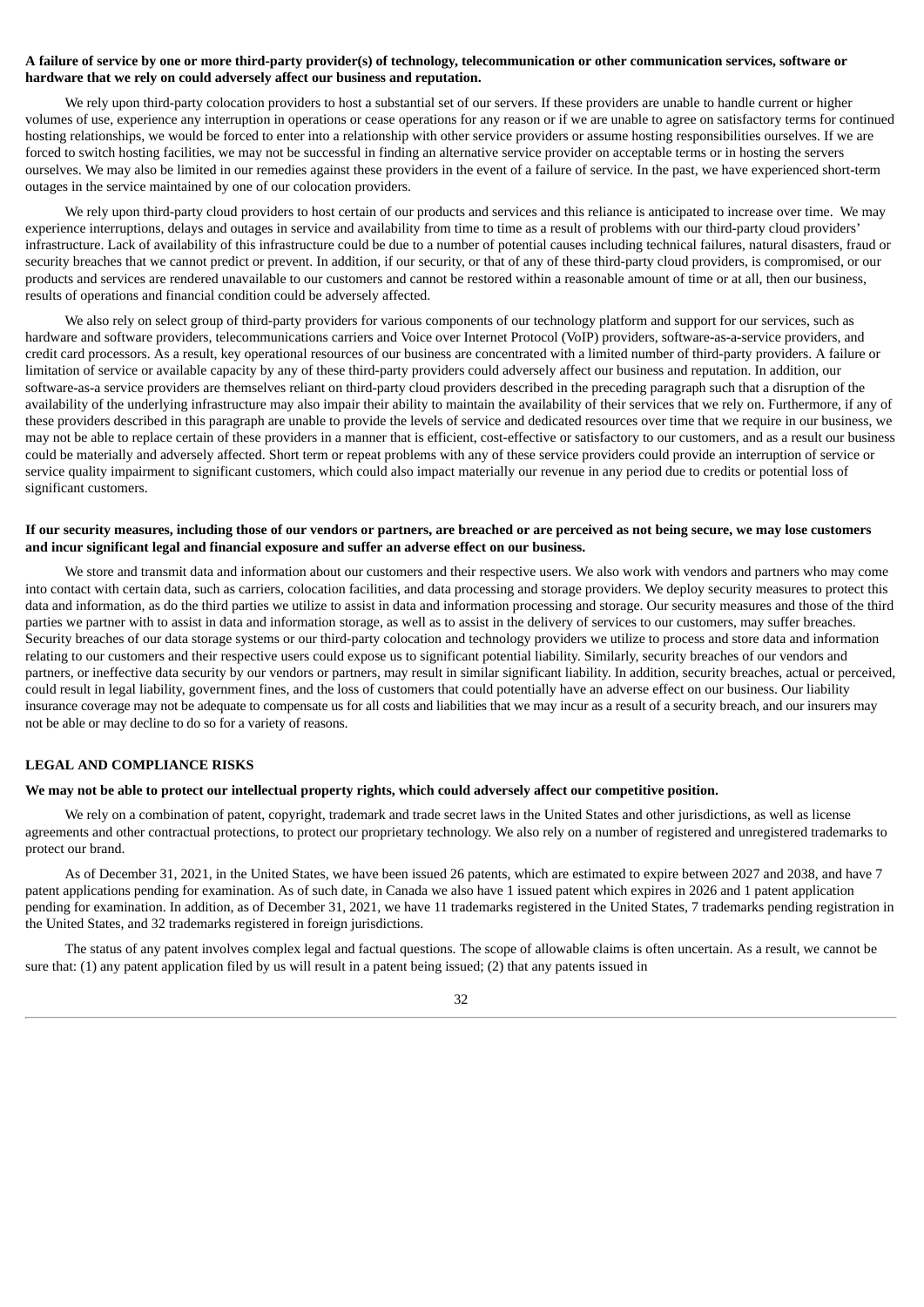the future will afford adequate protection against competitors with similar technology; and (3) that the patents issued to us, if any, will not be infringed upon or designed around by others.

We further seek to protect our intellectual property rights by implementing a policy that requires our employees and independent contractors involved in development of intellectual property on our behalf to enter into agreements acknowledging that all works or other intellectual property generated or conceived by them on our behalf are our property, and assigning to us any rights, including intellectual property rights, that they may claim or otherwise have in those works or property, to the extent allowable under applicable law.

Despite our efforts to protect our technology and proprietary rights through intellectual property rights, licenses and other contractual protections, unauthorized parties may still copy or otherwise obtain and use our software and other technology.

In addition, we may in the future expand our international operations, and effective intellectual property, copyright, trademark and trade secret protection may not be available or may be limited in foreign countries. Any significant impairment of our intellectual property rights could harm our business or our ability to compete. Further, companies in the internet, communications and technology industries may own large numbers of patents, copyrights and trademarks and may frequently threaten litigation, or file suit against us based on allegations of infringement or other violations of intellectual property rights, which may adversely affect our business or financial prospects.

# We may be involved in lawsuits to protect or enforce our patents, which could be expensive and time consuming.

We may initiate patent litigation against third parties to protect or enforce our patent rights, and we may be sued by others seeking to invalidate our patents or prevent the issuance of future patents. We may also become subject to interference proceedings conducted in the patent and trademark offices of various countries to determine the priority of inventions. The defense and prosecution, if necessary, of intellectual property suits, interference proceedings and related legal and administrative proceedings is costly and may divert our technical and management personnel from their normal responsibilities. We may not prevail in any of these suits. An adverse determination of any litigation or defense proceedings could put our patents at risk of being invalidated or interpreted narrowly and could put our patent applications at risk of not being issued. Furthermore, because of the substantial amount of discovery required in connection with intellectual property litigation, there is a risk that some of our confidential information could be compromised by disclosure during this type of litigation. In addition, during the course of this kind of litigation, there could be public announcements of the results of hearings, motions or other interim proceedings or developments in the litigation. If securities analysts or investors perceive these results to be negative, it could have an adverse effect on the trading price of our Class B common stock.

#### We may incur liabilities for the activities of our customers and other users of our services, which could adversely affect our business.

The actual or perceived improper sending of text messages or voice calls may subject us to potential risks, including liabilities or claims relating to consumer protection laws and regulatory enforcement, including fines. For example, the Telephone Consumer Protection Act of 1991 restricts telemarketing and the sending of automatic SMS text messages without explicit customer consent. The scope and interpretation of the federal and state laws and regulations that are or may be applicable to the delivery of text messages or voice calls are continuously evolving and developing. If we do not comply with these laws or regulations or if we become liable under these laws or regulations due to the failure of our customers to comply with these laws by obtaining proper consent, we could face direct liability. We rely on contractual representations made to us by our customers that they will comply with our acceptable use restrictions and applicable law and regulations in using our services. We cannot predict whether our role in facilitating our customers' or other users' activities would expose us to liability under applicable law.

Even if claims asserted against us do not result in liability, we may incur substantial costs in investigating and defending such claims. If we are found liable for our customers' or other users' activities, we could be required to pay fines or penalties, redesign business methods or otherwise expend resources to remedy any damages caused by such actions and to avoid future liability, which could have a material adverse effect on our business, financial condition and results of operations.

Our insurance policies may not provide coverage for liability arising out of activities of our customers or other users of our services. In addition, we may not be able to obtain or maintain adequate insurance coverage to reduce or limit the liabilities associated with our businesses. Any costs incurred as a result of such liability or asserted liability could have a material adverse effect on our business, operating results and financial condition.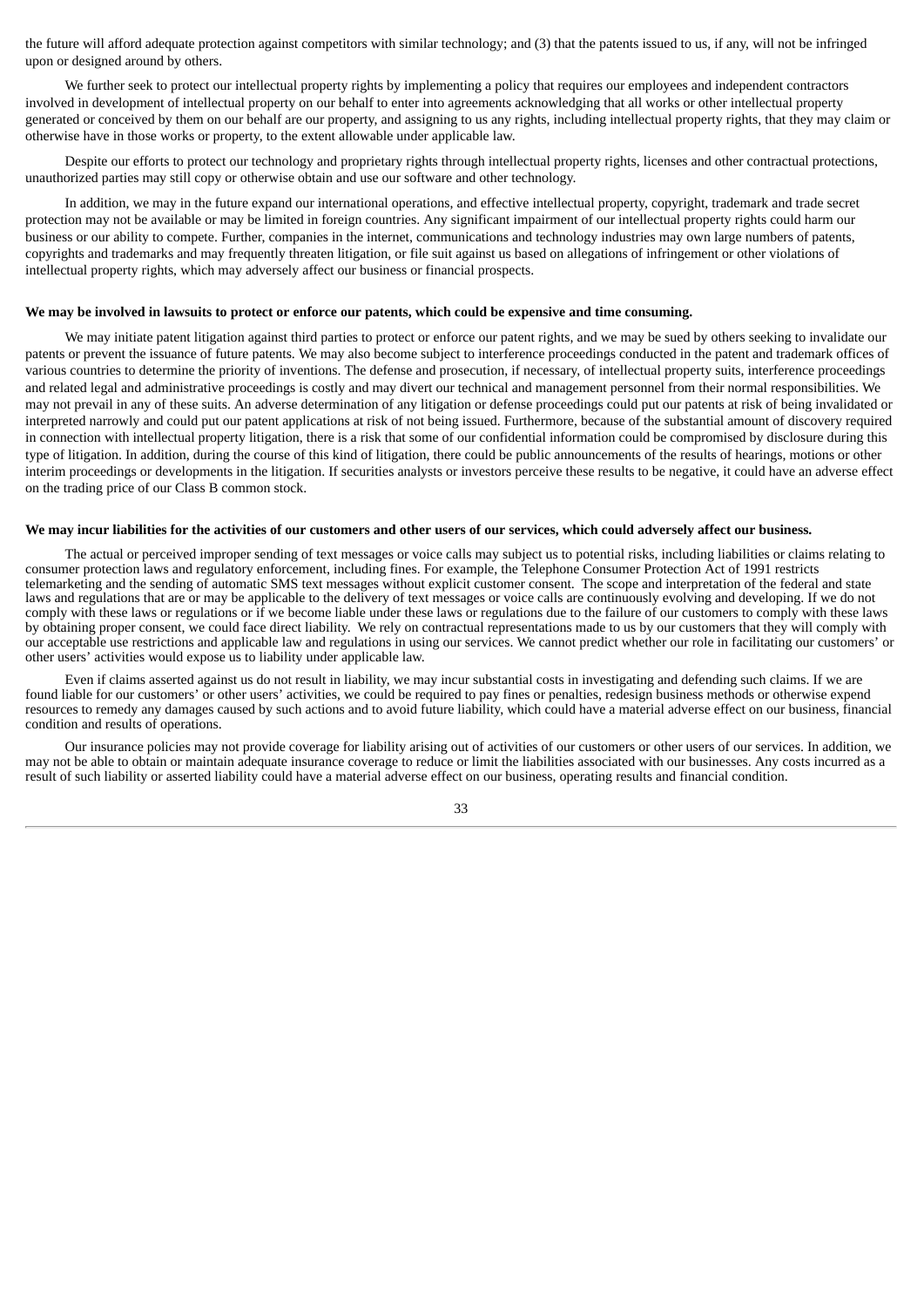# We may be subject to intellectual property claims, which could adversely affect our financial condition and ability to use certain critical technologies, divert our resources and management attention from our business operations and create uncertainty about ownership of technology **essential to our business.**

Our success depends, in part, on our ability to operate without infringing on the intellectual property rights of others. There can be no guarantee that any of our intellectual property will not be challenged by third parties. We may be subject to patent infringement claims that would be costly to defend and could limit our ability to use certain critical technologies.

We believe that a consolidation of patent portfolios by major technology companies and independent asset holding companies will increase the chances of aggressive assertions of patent and other intellectual property claims. Within the technology telecommunications and online sectors, among other related sectors, we have witnessed various claim holders and alleged rights holders pursue business strategies devoted to extracting settlements or license fees for a wide range of basic and commonly accepted methods and practices.

We may be subject to those intellectual property claims in the ordinary course of our business. Also, our partners and customers may also find that they are subject to similar claims, in which case we may be included in any related process or dispute settlement. Any patent or other intellectual property litigation could negatively impact our business by diverting resources and management attention from other aspects of the business and adding uncertainty as to the ownership of technology, services and property that we view as proprietary and essential to our business. In addition, a successful claim of patent infringement against us and our failure or inability to license the infringed or similar technology on reasonable terms, or at all, could prevent us from using critical technologies which could have a material adverse effect on our business.

#### Federal, state, and foreign regulation of telecommunications and data privacy may adversely affect our business and operating results.

We provide information and analytics services to our customers and reseller partners. In connection therewith, we obtain certain telecommunications products and services from carriers in order to deliver these packages of information and analytic services.

Telecommunications laws and regulations (and interpretations thereof) are evolving in response to rapid changes in the telecommunications industry. If our carrier providers were to be subject to any changes in applicable law or regulation (or interpretations thereof), or additional taxes or surcharges, then we in turn may be subject to increased costs for their products and services or receive products and services that may be of less value to our customers, which in turn could adversely affect our business and operating results. Furthermore, our call recording and/or monitoring services may directly subject us to certain telecommunications-related regulations. Finally, in the event that any federal or state regulators were to expand the scope of applicable laws and regulations or their application to include certain end users and information service providers, then our business and operating results could also be adversely affected. The following existing and possible future federal and state laws could impact the growth and profitability of our business:

- The Communications Act of 1934, as amended by the Telecommunications Act of 1996 (the "Act"), and the regulations promulgated by the Federal Communications Commission under Title II of the Act, may impose federal licensing, reporting and other regulatory obligations on the Company. To the extent we contract with and use the networks of voice over IP service providers, new legislation or FCC regulation in this area could restrict our business, prevent us from offering service or increase our cost of doing business. There are an increasing number of regulations and rulings that specifically address access to commerce and communications services on the Internet, including IP telephony. We are unable to predict the impact, if any, that future legislation, legal decisions or regulations concerning voice services offered via the Internet may have on our business, financial condition, and results of operations.
- The U.S. Congress, the FCC, state legislatures or state agencies may target, among other things, access or settlement charges, imposing taxes related to Internet communications, imposing tariffs or other regulations based on encryption concerns, or the characteristics and quality of products and services that we may offer. Any new laws or regulations concerning these, or other areas of our business could restrict our growth or increase our cost of doing business.
- The FCC has initiated a proceeding regarding the regulation of broadband services. The increasing growth of the broadband IP telephony market and popularity of broadband IP telephony products and services heighten the risk that the FCC or other legislative bodies will seek to regulate broadband IP telephony and the Internet. In addition, large, established telecommunication companies may devote substantial lobbying efforts to influence the regulation of the broadband IP telephony market, which may be contrary to our interests.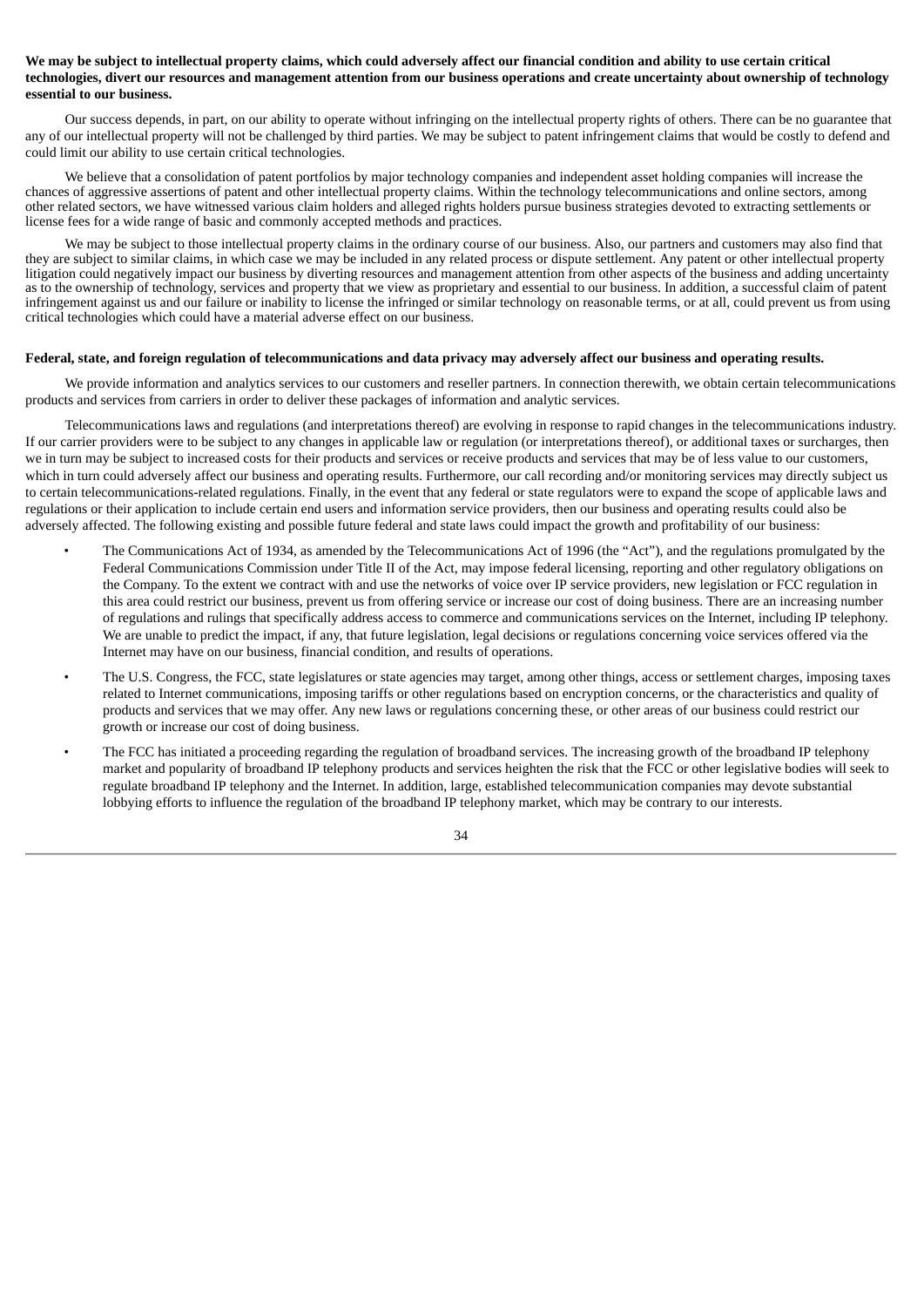- There is risk that a regulatory agency will require us to conform to rules that are unsuitable for IP communications technologies or rules that cannot be complied with due to the nature and efficiencies of IP routing, or are unnecessary or unreasonable in light of the manner in which we offer voice-related services such as call recording services to our customers.
- Federal and state telemarketing laws including the Telephone Consumer Protection Act ("TCPA") which limits the use of autodialing systems, artificial or prerecorded voice messages, SMS text messages and fax machines, the Telemarketing Sales Rule, the Telemarketing Consumer Fraud and Abuse Prevention Act and the rules and regulations promulgated thereunder. In recent years, the TCPA has become a fertile source for both individual and class action lawsuits and regulatory actions. Specifically, the TCPA restricts telemarketing and the transmission of automatic SMS text messages without proper consent. The scope and interpretation of the laws that are or may be applicable to the delivery of text messages are continuously evolving and developing. If we do not comply with these laws or regulations or if we become liable under these laws or regulations due to the failure of our customers to comply with these laws by obtaining proper consent, we could face liability.
- The Telephone Robocall Abuse Criminal Enforcement and Deterrence Act and the rules and regulations promulgated thereunder. The FCC has adopted an initial set of rules requiring originating and terminating voice service providers to implement the STIR/SHAKEN caller ID authentication framework to combat spoofed robocalls and is expected to adopt additional measures for that purpose. A number of our information services depend on integrations with voice service providers subject to these regulations. Some of these providers have taken the position that we must register in FCC's Robocall Mitigation Database in order to continue doing business with them even though we are not a voice service provider. If we do not comply with our providers' evolving requirements pertaining to these regulations or if future regulatory measures relative to the STIR/SHAKEN caller ID authentication framework result in unforeseen interoperability issues for our information services that we are unable to address in a timely and efficient manner, our business, financial condition, and results of operations could be negatively impacted and/or we could face liability.
- Laws affecting telephone call recording and data protection, such as consent and personal data statutes. Under the federal Wiretap Act, at least one party taking part in a call must be notified if the call is being recorded. Under this law, and most state laws, there is nothing illegal about one of the parties to a telephone call recording the conversation. However, several states (i.e., California, Connecticut, Florida, Illinois, Maryland, Massachusetts, Michigan, Montana, Nevada, New Hampshire, Pennsylvania and Washington) require that all parties consent when one party wants to record a telephone conversation. The telephone recording laws in other states, like federal law, require only one party to be aware of the recording.
- The Communications Assistance for Law Enforcement Act may require that we undertake material modifications to our platforms and processes to permit wiretapping and other access for law enforcement personnel.
- Under various Orders of the Federal Communications Commission, we may be required to make material retroactive and prospective contributions to funds intended to support Universal Service, Telecommunications Relay Service, Local Number Portability, the North American Numbering Plan and the budget of the Federal Communications Commission.
- Laws in most states of the United States of America may require registration or licensing of one or more of our subsidiaries, and may impose additional taxes, fees or telecommunications surcharges on the provision of our services which we may not be able to pass through to customers.
- Our international operations may expose us to telecommunications regulations and data and privacy regulations in the countries where we are operating, and these regulations could negatively affect the viability of our business in those regions.

We may also be subject to costs and liabilities with respect to privacy issues. Several companies have incurred penalties for failing to abide by the representations made in their public-facing privacy policies. In addition, several states have passed laws that require businesses to implement and maintain reasonable security procedures and practices to protect sensitive personal information and to provide notice to consumers in the event of a security breach. For example, California enacted the California Consumer Privacy Act ("CCPA"), which took effect on January 1, 2020. The CCPA gives California residents expanded rights to access and delete their personal information, opt out of certain personal information sharing, and receive detailed information about how their personal information is used. The CCPA provides for civil penalties for violations, as well as a private right of action for data breaches that is expected to increase data breach litigation. In November 2020, California voters have approved legislation that will substantially expand the scope of the CCPA and will take effect on January 1, 2023. Additional states such as Virginia and Colorado have enacted privacy-related legislation slated to take effect in 2023 that will provide for consumer access rights and private rights of action similar to the CCPA and its successor. Further, it is anticipated that additional federal and state privacy-related legislation may be enacted. Such legislation could negatively affect our business.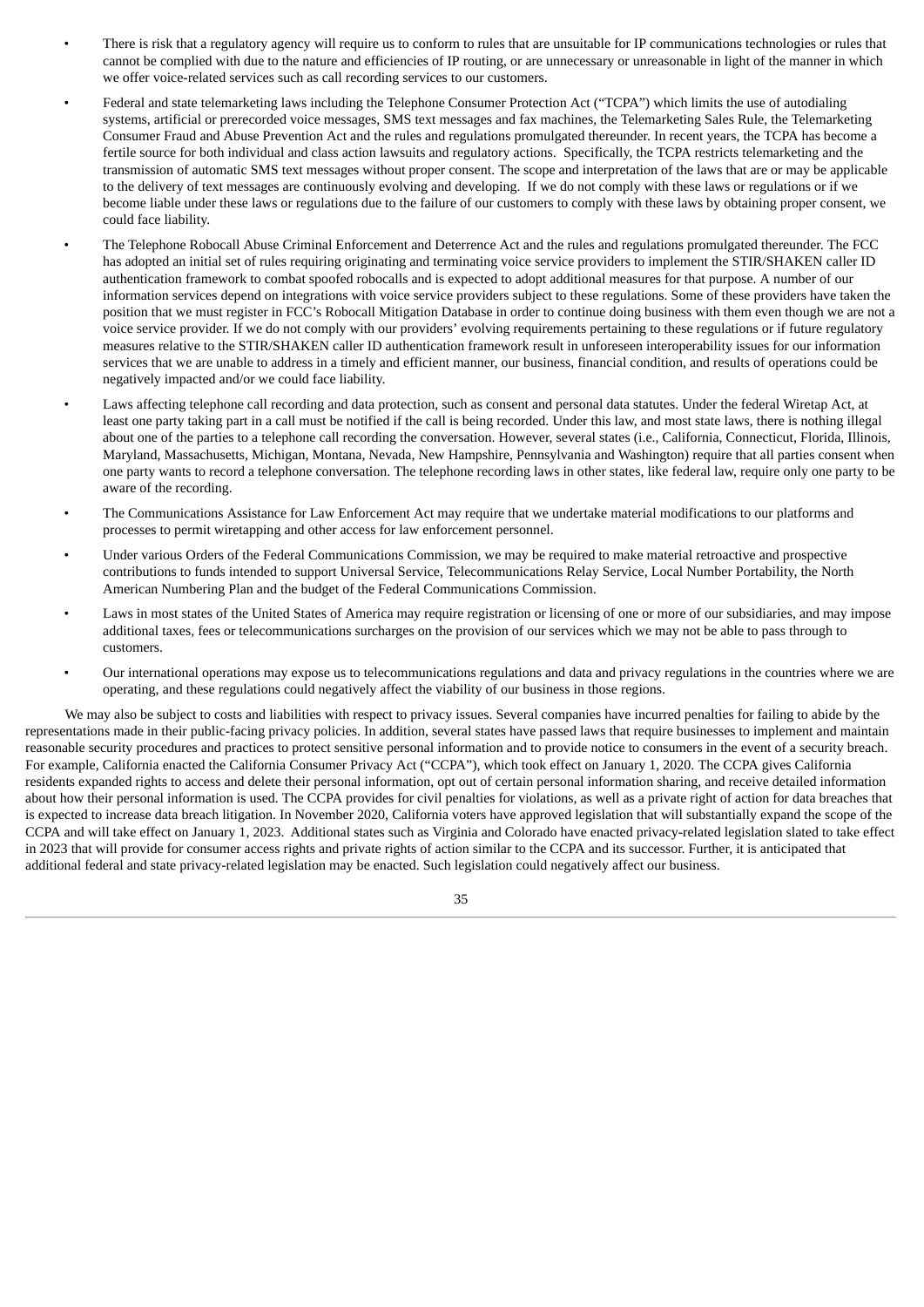Foreign countries may enact laws that could negatively impact our business and/or may prosecute us for violating existing laws. Such laws might include EU member country conforming legislation under applicable EU Privacy, eCommerce, Data Protection Directives (and similar legislation in other countries where we may have operations), the EU General Data Protection Regulation ("GDPR"), which is directly applicable to all member states and which has substantial compliance obligations and significant potential administrative fines for non-compliance, as well as the GDPR equivalent law retained by the United Kingdom and any successor legislation thereto. Any costs incurred in addressing foreign laws could negatively affect the viability of our business. Our exposure to this risk will increase to the extent we expand our operations internationally.

In addition, the potential regulation of new and emerging technologies, such as artificial intelligence ("AI") which we are increasingly building into many of our new offerings, may result in increased compliance costs and risks. Any additional costs and penalties associated with increased compliance and risk reduction could make certain offerings less profitable or increase the difficulty of bringing certain offerings to market.

#### We may face risks related to litigation that could result in significant legal expenses and settlement or damage awards.

From time to time, we are subject to claims and litigation, which could seriously harm our business and require us to incur significant costs.

We are generally obliged, to the extent permitted by law, to indemnify our current and former directors and officers who are named as defendants in these types of lawsuits. Defending against litigation may require significant attention and resources of management. Regardless of the outcome, such litigation could result in significant legal expenses.

If we are a party to material litigation and if the defenses we claim are ultimately unsuccessful, or if we are unable to achieve a favorable settlement, we could be liable for large damage awards that could have a material adverse effect on our business and Consolidated Financial Statements.

#### We may be subject to securities litigation in connection with the divestiture transaction, which is expensive and could divert our attention.

We may be subject to securities litigation in connection with the divestiture transaction, including possible regulatory action or class action lawsuits. Litigation is frequently initiated in connection with merger and acquisition transactions, particularly those involving insiders. Regulatory inquiries and litigation are complex and could result in substantial costs, divert our management's attention and resources, and harm our business, financial condition and results of operations.

#### **GENERAL RISKS**

#### We are susceptible to general economic conditions, climate change, natural catastrophic events and public health crises, and a downturn in **spending by customers could adversely affect our operating results.**

Our operating results will be subject to fluctuations based on general economic conditions. Deterioration in economic conditions could cause decreases in or delays in customer spending and reduce and/or negatively impact our short-term ability to grow our revenues. Further, any decreased collectability of accounts receivable or early termination of agreements due to deterioration in economic conditions could negatively impact our results of operations.

Our business is also subject to the impact of global climate change which can increase the frequency of natural catastrophic events such as drought, wildfires, storms, sea-level rise, earthquakes, floods or power outages. The long-term effects of climate change on the global economy and our industry in particular are unclear, but could be severe.

Furthermore, political crises such as terrorism or war, and public health crises, such as disease outbreaks, epidemics, or pandemics (including COVID-19) and their resulting impacts on the U.S. and global economies, our markets and business locations, could negatively impact our operating results.

#### The loss of our senior management, including other key personnel, could harm our current and future operations and prospects.

We are heavily dependent upon the continued services of members of our senior management team and other key personnel. Each member of our senior management team and other key personnel are at-will employees and may voluntarily terminate their employment with us at any time with minimal notice. Following any termination of employment, each of these members would only be subject to a twelve-month non-competition and non-solicitation obligation with respect to our customers and employees under our standard confidentiality agreement. The loss of the services of any member of our senior management, including other key personnel, for any reason, or any conflict among our senior management or other key personnel, could harm our current and future operations and prospects. We have experienced turnover in certain senior executives in recent years. Additional turnover at the senior management level may

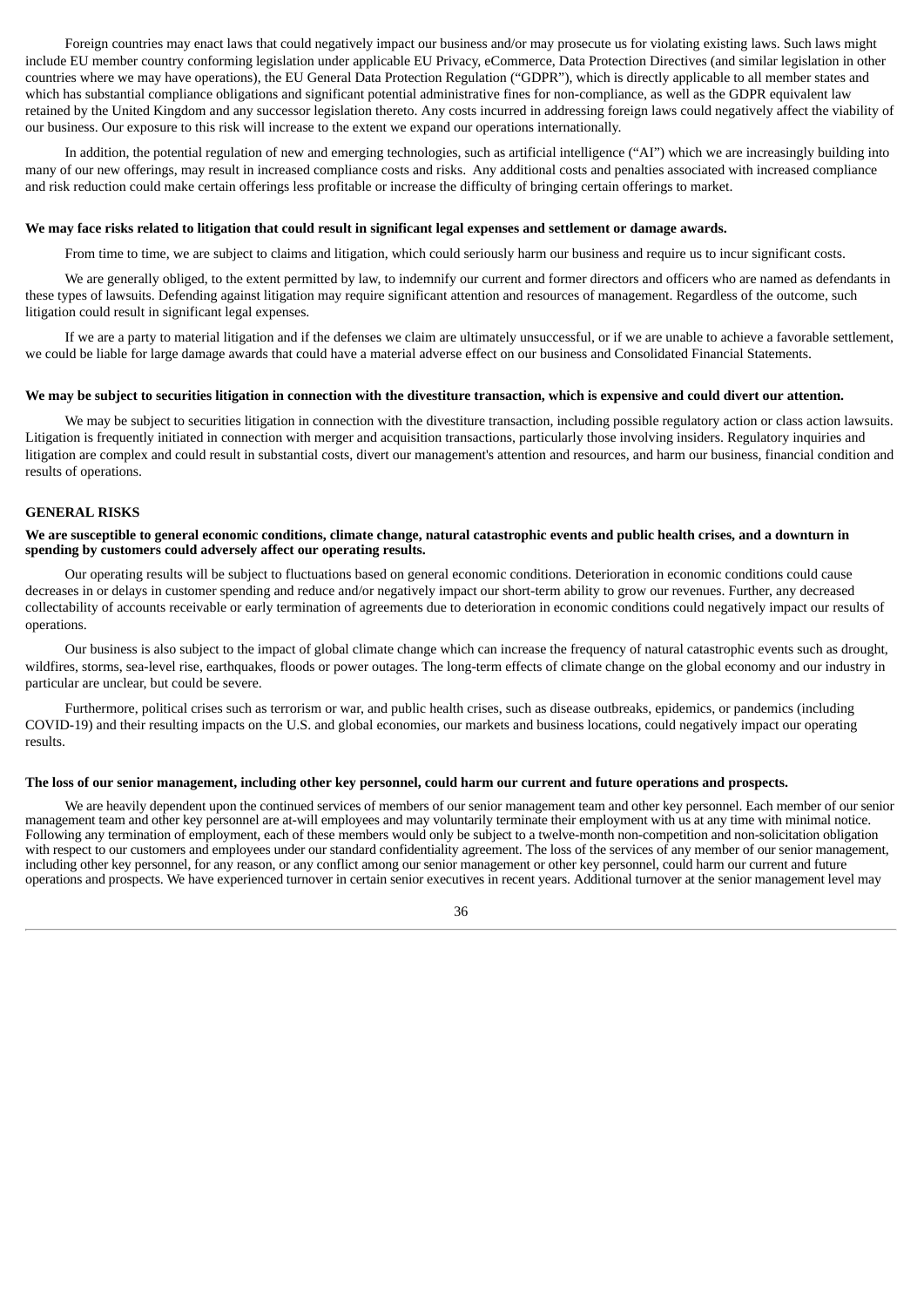create instability within the Company and our employees may decide to terminate their employment, which could further impede the maintenance of our day to day operations. Such instability could impede our ability to implement fully our business plan and growth strategy, which would harm our business and prospects.

#### We may have difficulty retaining current personnel as well as attracting and retaining additional qualified, experienced, highly skilled personnel, **which could adversely affect the implementation of our business plan.**

Our performance is largely dependent upon the talents and efforts of highly skilled individuals. In order to fully implement our business plan, we will need to retain our current qualified personnel, as well as attract and retain additional qualified personnel. Thus, our success will, in significant part, depend upon our retention of current personnel as well as the efforts of personnel not yet identified and upon our ability to attract and retain highly skilled managerial, engineering, sales and marketing personnel. We are also dependent on managerial and technical personnel to the extent they may have knowledge or information about our businesses and technical systems that may not be known by our other personnel. There can be no assurance that we will be able to attract and retain necessary personnel, particularly during the current period of unprecedented employee turnover and labor shortages impacting virtually all businesses. The failure to hire and retain such personnel could adversely affect the implementation of our business plan.

# If we are unable to obtain and maintain adequate insurance, our financial condition could be adversely affected in the event of uninsured or inadequately insured loss or damage. Our ability to effectively recruit and retain qualified officers and directors may also be adversely affected if **we experience difficulty in maintaining adequate directors' and officers' liability insurance.**

We may not be able to obtain and maintain insurance policies on terms affordable to us that would adequately insure our business and property against damage, loss or claims by third parties. To the extent our business, property or systems suffer any damages, losses or claims by third parties that are not covered or adequately covered by insurance, our financial condition may be materially adversely affected. We currently have directors' and officers' liability insurance. If we are unable to maintain sufficient insurance as a public company to cover liability claims made against our officers and directors, we may not be able to retain or recruit qualified officers and directors to manage our company, which could have a material adverse effect on our operations.

# It may be difficult for us to retain or attract qualified officers and directors, which could adversely affect our business and our ability to maintain **the listing of our Class B common stock on the NASDAQ Global Select Market.**

We may be unable to attract and retain qualified officers, directors and members of board committees required to provide for our effective management as a result of changes in the rules and regulations which govern publicly-held companies, including, but not limited to, certifications from executive officers and requirements for financial experts on boards of directors. The perceived increased personal risk associated with these changes may deter qualified individuals from accepting these roles. Further, applicable rules and regulations of the Securities and Exchange Commission and the NASDAQ Stock Market heighten the requirements for board or committee membership, particularly with respect to an individual's independence from the corporation and level of experience in finance and accounting matters along with evolving diversity requirements for board composition. We may have difficulty attracting and retaining directors with the requisite qualifications. If we are unable to attract and retain qualified officers and directors, our business and our ability to maintain the listing of our shares of Class B common stock on the NASDAQ Global Select Market could be adversely affected.

#### **Our Class B common stock prices have been and are likely to continue to be highly volatile.**

The trading prices of our Class B common stock have been and are likely to continue to be highly volatile and subject to wide fluctuations and has at times declined significantly.

Our stock prices may fluctuate in response to a number of events and factors, which may be the result of our business strategy or events beyond our control, including: actual or anticipated fluctuations in our operating results; developments concerning proprietary rights, including patents, by us or a competitor; announcements by us or our competitors of significant contracts, acquisitions, financings, commercial relationships, joint ventures or capital commitments; loss of senior management or other key personnel; registration of additional shares of Class B common stock in connection with acquisitions; lawsuits initiated against us or lawsuits initiated by us; announcements of acquisitions or technical innovations; potential loss or reduced contributions from customers, reseller partners and agencies; significant volatility in the market price and trading volume of technology companies in general and of companies in our industry in particular; changes in growth or earnings estimates or recommendations by analysts; changes in the market valuations of similar companies; changes in our industry and the overall economic environment, including but not limited to uncertainty attributable to public health crises, such as disease outbreaks, epidemics or pandemics (including COVID-19); volume of shares of Class B common stock available for public sale, including upon conversion of Class A common stock or upon exercise of stock options; Class B common stock repurchases under our share repurchase program; sales and purchases of stock by us or by our stockholders, including sales by certain of our executive officers and directors pursuant to written pre-determined selling and purchase plans under Rule 10b5-1 of the Securities Exchange Act of 1934, as amended (the "Exchange Act"); short sales, hedging and other

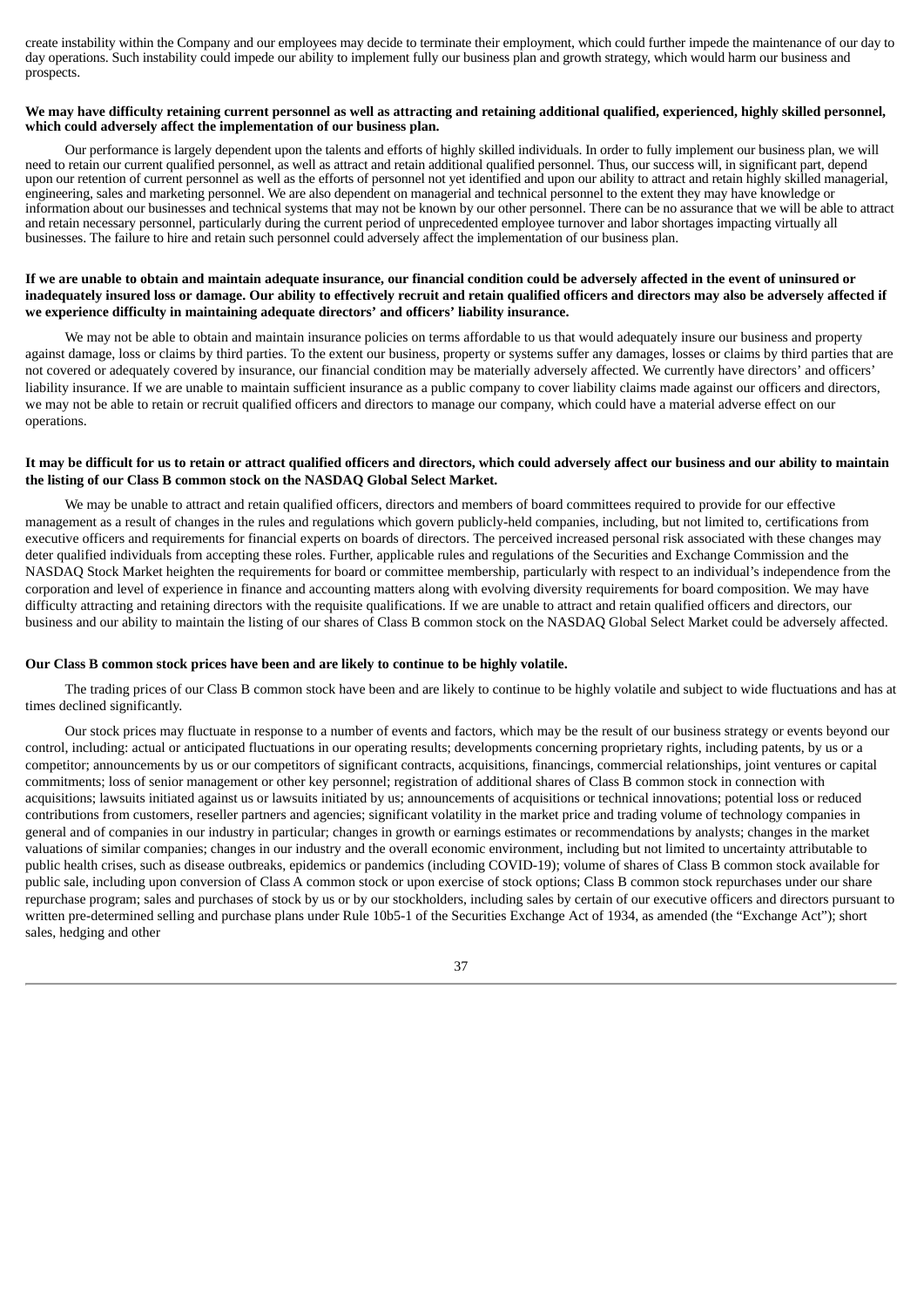derivative transactions on shares of our Class B common stock; and an adverse impact on us from any of the other risks cited in this Risk Factors section.

In addition, the stock market in general, and the NASDAQ Global Select Market and the market for mobile and online commerce companies in particular, have experienced extreme price and volume fluctuations that have often been unrelated or disproportionate to the operating performance of the listed companies. These broad market and industry factors may seriously harm the market price of our Class B common stock, regardless of our operating performance. In the past, following periods of volatility in the market, securities class action litigation has often been instituted against these companies.

Litigation against us, whether or not judgment is entered against us, could result in substantial costs and potentially economic loss, and a diversion of our management's attention and resources, any of which could seriously harm our financial condition. Additionally, there can be no assurance that an active trading market of our Class B common stock will be sustained.

# If securities analysts do not continue to publish research or publish negative research about our business, our stock price and trading volume **could decline.**

The trading market for our Class B common stock depends in part on the research and reports that securities analysts publish about us or our business. If one or more of the analysts who covers us downgrades our stock or publishes negative research about our business, our stock price would likely decline. If one or more of these analysts ceases coverage of our company or fails to publish reports on us regularly, we could lose visibility in the market for our stock and demand for our stock could decrease, which could cause our stock price or trading volume to decline.

# Our founder controls the outcome of stockholder voting, and there may be an adverse effect on the price of our Class B common stock due to the **disparate voting rights of our Class A common stock and our Class B common stock.**

As of March 31, 2022 , Russell C. Horowitz, our founder, beneficially owned 100% of the outstanding shares of our Class A common stock, which shares represented 75% of the voting power of all outstanding shares of our capital stock. The holders of our Class A common stock and Class B common stock have identical rights except that the holders of our Class B common stock are entitled to one vote per share, while holders of our Class A common stock are entitled to twenty-five votes per share on all matters to be voted on by stockholders. This concentration of control could be disadvantageous to our other stockholders with interests different from those of our founder. This difference in the voting rights of our Class A common stock and Class B common stock could adversely affect the price of our Class B common stock to the extent that investors or any potential future purchaser of our shares of Class B common stock give greater value to the superior voting rights of our Class A common stock.

Further, as long as our founder has a controlling interest, he will continue to be able to elect all or a majority of our board of directors and generally be able to determine the outcome of all corporate actions requiring stockholder approval. As a result, our founder will be in a position to continue to control all fundamental matters affecting our company, including any merger involving, sale of substantially all of the assets of, or change in control of, our company. The ability of our founder to control our company may result in our Class B common stock trading at a price lower than the price at which such stock would trade if our founder did not have a controlling interest in us. This control may deter or prevent a third-party from acquiring us which could adversely affect the market price of our Class B common stock.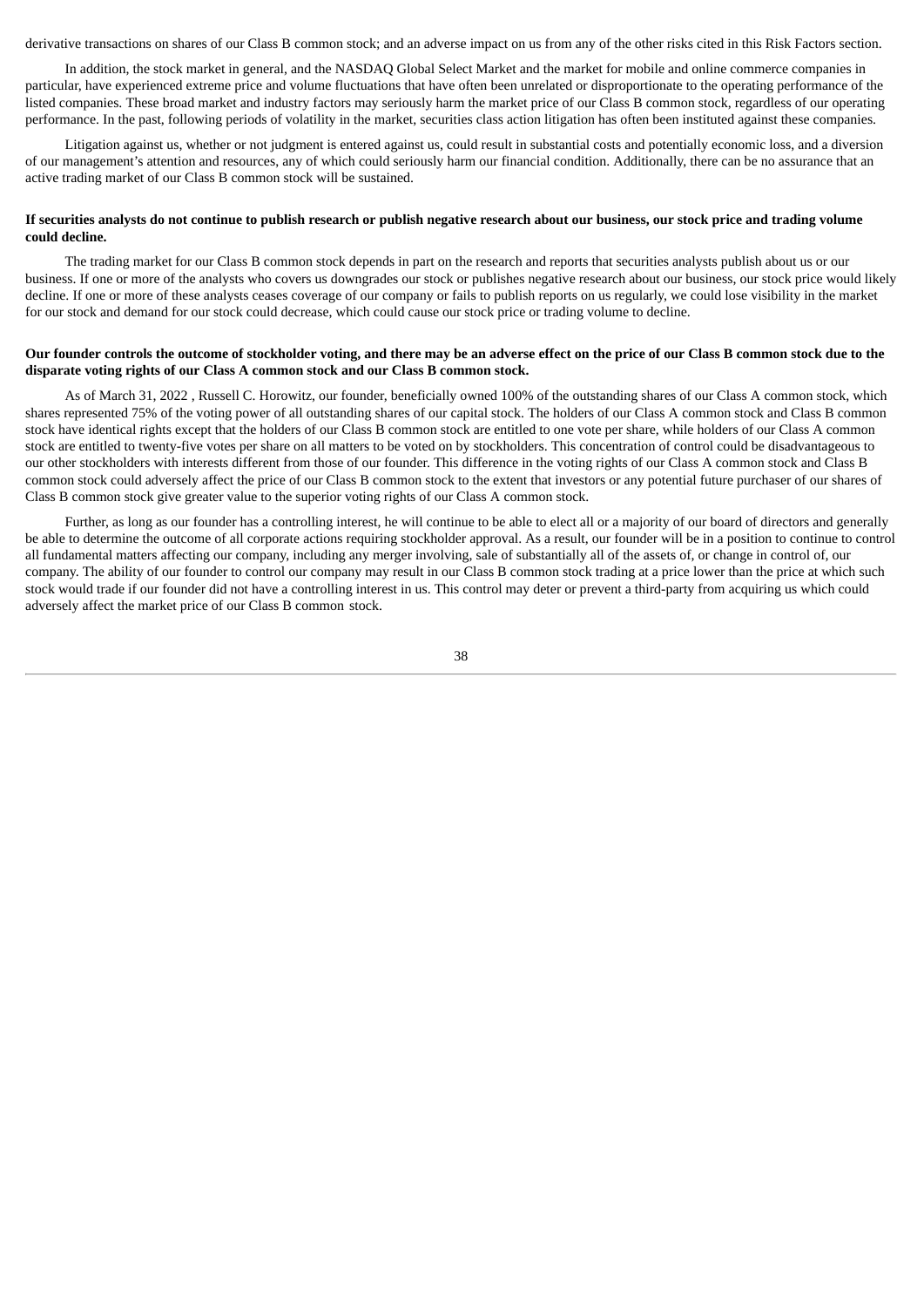## Anti-takeover provisions may limit the ability of another party to acquire us, which could cause our stock price to decline.

Our certificate of incorporation, as amended, our by-laws, as amended, and Delaware law contain provisions that could discourage, delay or prevent a third party from acquiring us, even if doing so may be beneficial to our stockholders. In addition, these provisions could limit the price investors would be willing to pay in the future for shares of our Class B common stock. The following are examples of such provisions in our certificate of incorporation, as amended, or our by-laws, as amended: the authorized number of our directors can be changed only by a resolution of our board of directors; advance notice is required for proposals that can be acted upon at stockholder meetings; there are limitations on who may call stockholder meetings; and our board of directors is authorized, without prior stockholder approval, to create and issue "blank check" preferred stock.

We are also subject to Section 203 of the Delaware General Corporation Law, which provides, subject to enumerated exceptions, that if a person acquires 15% or more of our voting stock, the person is an "interested stockholder" and may not engage in "business combinations" with us for a period of three years from the time the person acquired 15% or more of our voting stock. The application of Section 203 of the Delaware General Corporation Law could have the effect of delaying or preventing a change of control of our company.

#### **We may not pay dividends on our Class B common stock in the future.**

Under Delaware law, dividends to stockholders may be made only from the surplus of a company, or, in certain situations, from the net profits for the current or prior fiscal year. We declared and paid a special dividend in the last quarter of 2017 and the first quarter of 2018, respectively. Special dividends generally result in a reduction in stock price with the dividend distributed. In addition, we paid a quarterly dividend on our Class B common stock from November 2006 through May 2015. Our ability to pay dividends is dependent upon a variety of factors, including our financial results, liquidity and financial condition and capital requirements. There is no assurance that we will pay dividends in the future.

#### <span id="page-40-0"></span>**Item 2. Unregistered Sales of Equity Securities and Use of Proceeds**

In November 2014, we established a 2014 share repurchase program (the "2014 Repurchase Program"), which supersedes and replaces any prior repurchase programs, and authorized the Company to repurchase up to 3 million shares in the aggregate of the Company's Class B common stock. The timing and actual number of shares repurchased will depend on a variety of factors including price, corporate and regulatory requirements, capital availability, and other market conditions. During the three months ended March 31, 2022 , we did not have any share repurchases and 1,319,128 of Class B common shares may yet be purchased under the 2014 Share Repurchase Program.

#### <span id="page-40-1"></span>**Item 4. Mine Safety Disclosures**

Not applicable.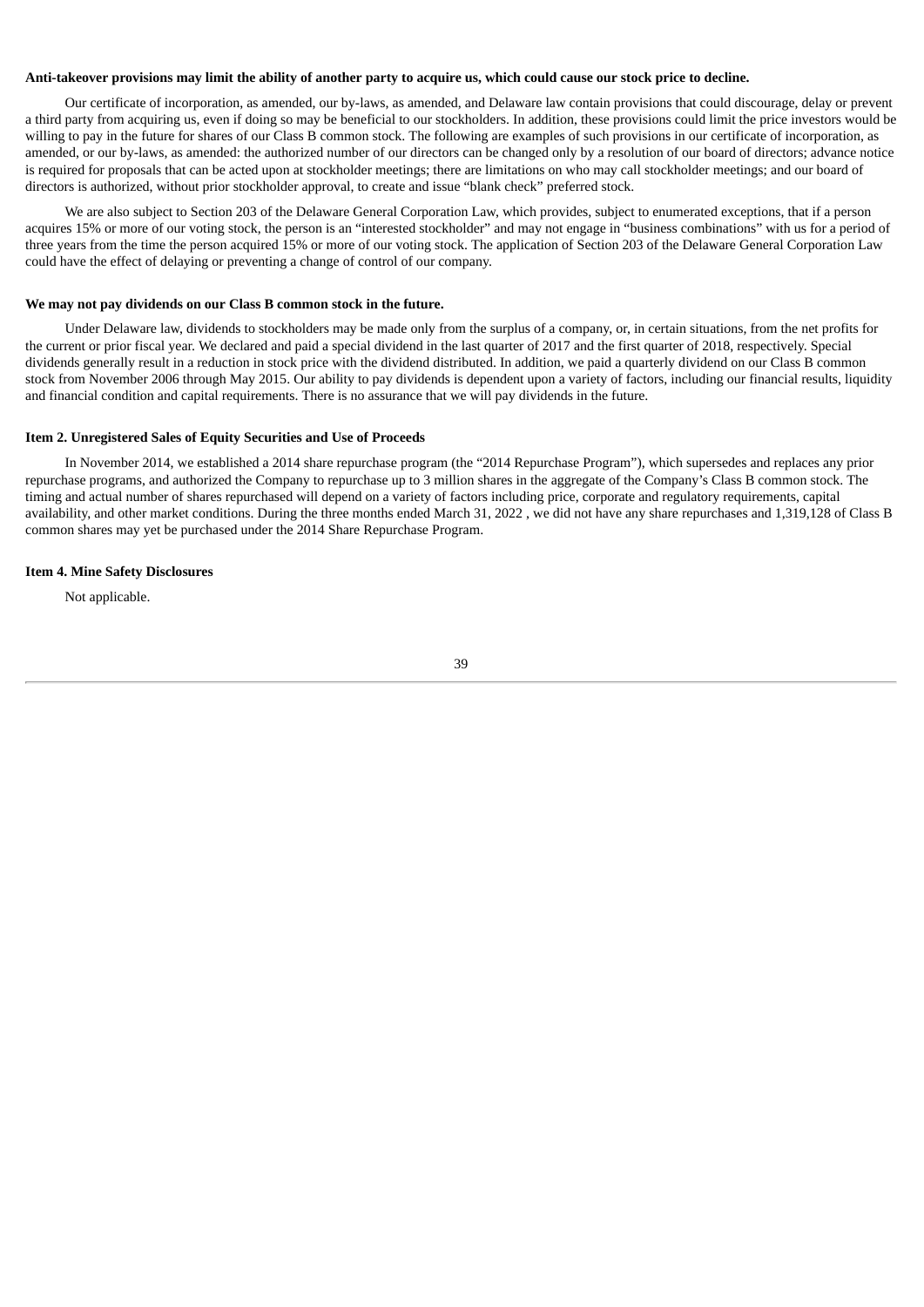# <span id="page-41-0"></span>**Item 6. Exhibits**

| <b>Exhibit</b><br>Number | <b>Description</b>                                                                                                                      |
|--------------------------|-----------------------------------------------------------------------------------------------------------------------------------------|
| $+31$                    | Certification of Principal Executive Officer and Principal Financial Officer pursuant to Rule 13a-14(a)/15d-14(a) as Adopted Pursuant   |
|                          | to Section 302 of the Sarbanes-Oxley Act of 2002.                                                                                       |
| $+132$                   | Certification of Principal Executive Officer and Principal Financial Officer Pursuant to 18 U.S.C. Section 1350, as Adopted Pursuant to |
|                          | Section 906 of the Sarbanes-Oxley Act of 2002.                                                                                          |
| $\dagger$ 101.INS        | Inline XBRL Instance Document – the instance document does not appear in the Interactive Data File because XBRL tags are                |
|                          | embedded within the Inline XBRL document.                                                                                               |
| †101.SCH                 | Inline XBRL Taxonomy Extension Schema Document.                                                                                         |
| $+101$ .CAL              | Inline XBRL Taxonomy Extension Calculation Linkbase Document.                                                                           |
| $\dagger$ 101.DEF        | Inline XBRL Taxonomy Extension Definition Linkbase Document.                                                                            |
| $\dagger$ 101.LAB        | Inline XBRL Taxonomy Extension Labels Linkbase Document.                                                                                |
| <b>+101.PRE</b>          | Inline XBRL Taxonomy Extension Presentation Linkbase Document.                                                                          |
| $+104$                   | Cover Page Interactive Data File (embedded within the Inline XBRL document)                                                             |

† Filed herewith.

†† Furnished herewith.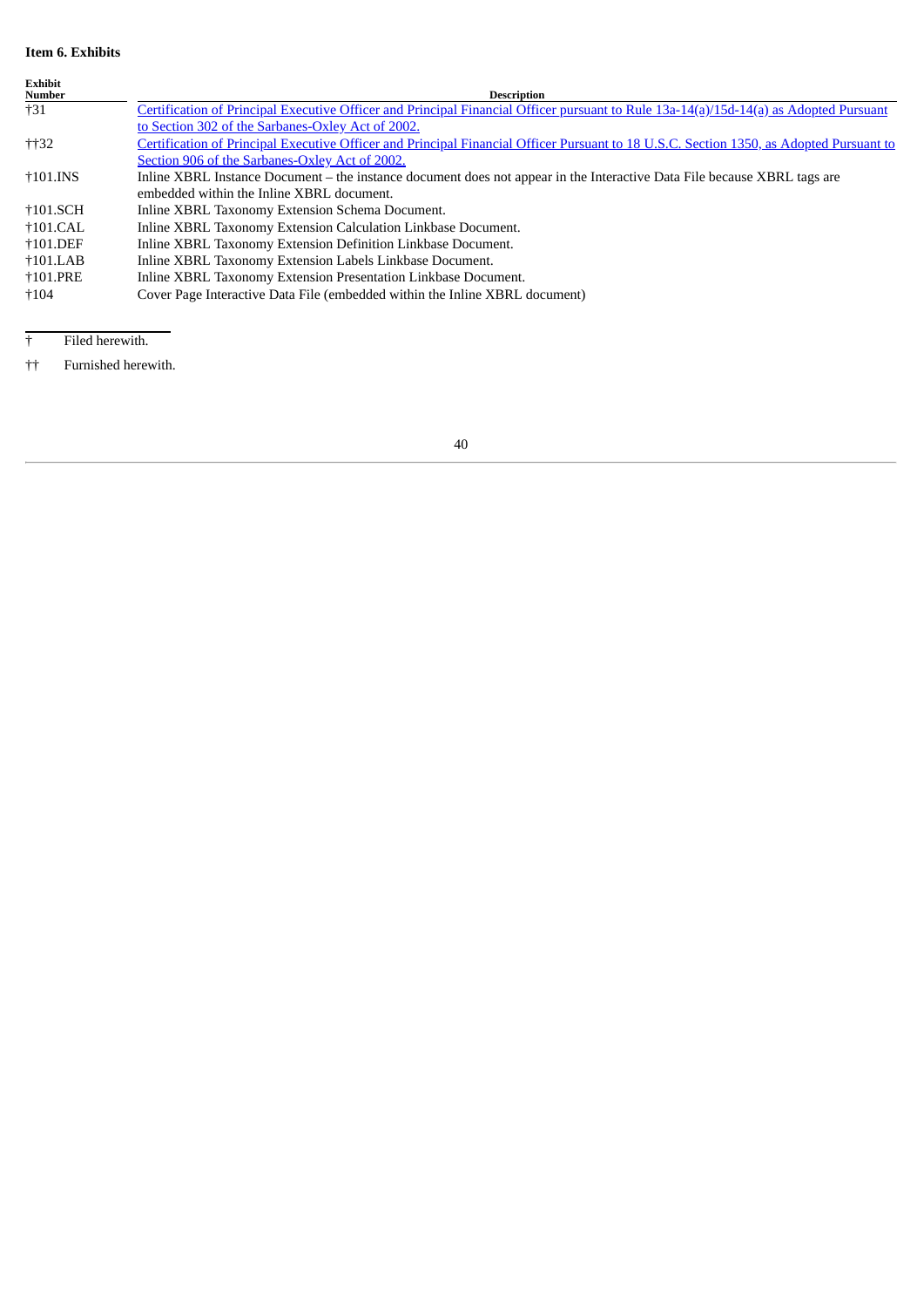# **SIGNATURE**

<span id="page-42-0"></span>Pursuant to the requirements of the Securities Exchange Act of 1934, the Registrant has duly caused this report to be signed on its behalf by the undersigned thereunto duly authorized.

# **MARCHEX, INC.**

Date: May 13, 2022 By: /s/ MICHAEL A. ARENDS<br>Name: /s/ MICHAEL A. ARENDS<br>Michael A. Arends Name: **Michael A. Arends**<br>Title: **Co-CEO** Co-CEO **(Principal Executive Officer for SEC reporting purposes)**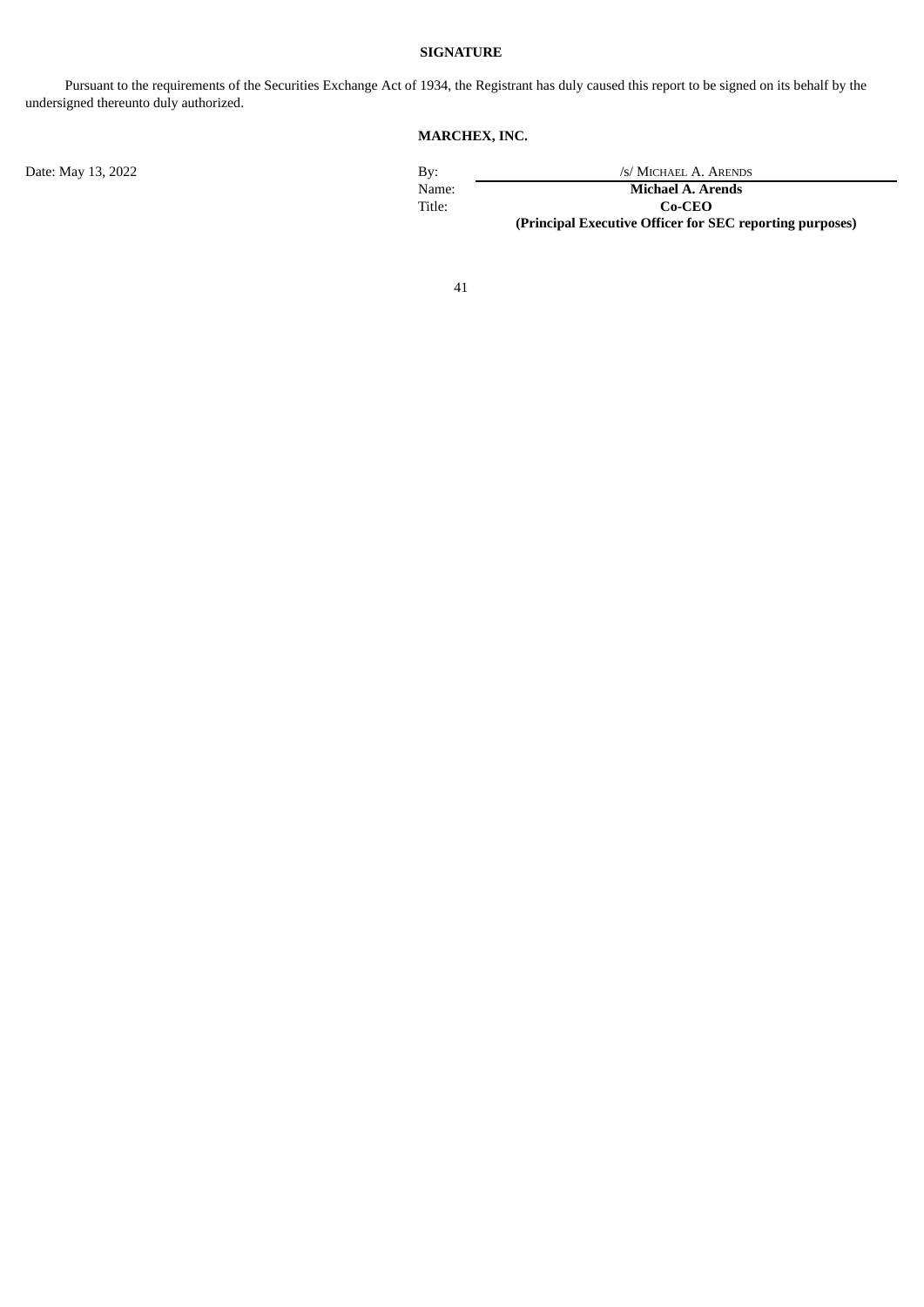# **CERTIFICATION PURSUANT TO RULES 13a-14(a) AND 15d-14(a), AS ADOPTED PURSUANT TO SECTION 302 OF THE SARBANES-OXLEY ACT OF 2002**

<span id="page-43-0"></span>I, Michael A. Arends, certify that:

- 1. I have reviewed this Quarterly Report on Form 10-Q of Marchex, Inc.;
- 2. Based on my knowledge, this report does not contain any untrue statement of a material fact or omit to state a material fact necessary to make the statements made, in light of the circumstances under which such statements were made, not misleading with respect to the period covered by this report;
- 3. Based on my knowledge, the financial statements, and other financial information included in this report, fairly present in all material respects the financial condition, results of operations and cash flows of the registrant as of, and for, the periods presented in this report;
- 4. The registrant's other certifying officer and I are responsible for establishing and maintaining disclosure controls and procedures (as defined in Exchange Act Rules 13a-15(e) and 15d-15(e)) and internal control over financial reporting (as defined in Exchange Act Rules 13a-15(f) and 15d-15(f)) for the registrant and have:
	- (a) Designed such disclosure controls and procedures, or caused such disclosure controls and procedures to be designed under our supervision, to ensure that material information relating to the registrant, including its consolidated subsidiaries, is made known to us by others within those entities, particularly during the period in which this report is being prepared;
	- (b) Designed such internal control over financial reporting, or caused such internal control over financial reporting to be designed under our supervision, to provide reasonable assurance regarding the reliability of financial reporting and the preparation of financial statements for external purposes in accordance with generally accepted accounting principles;
	- (c) Evaluated the effectiveness of the registrant's disclosure controls and procedures and presented in this report our conclusions about the effectiveness of the disclosure controls and procedures, as of the end of the period covered by this report based on such evaluation; and
	- (d) Disclosed in this report any change in the registrant's internal control over financial reporting that occurred during the registrant's most recent fiscal quarter (the registrant's fourth fiscal quarter in the case of an annual report) that has materially affected, or is reasonably likely to materially affect, the registrant's internal control over financial reporting; and
- 5. The registrant's other certifying officer and I have disclosed, based on our most recent evaluation of internal control over financial reporting, to the registrant's auditors and the audit committee of the registrant's board of directors (or persons performing the equivalent functions):
	- (a) All significant deficiencies and material weaknesses in the design or operation of internal control over financial reporting which are reasonably likely to adversely affect the registrant's ability to record, process, summarize and report financial information; and
	- (b) Any fraud, whether or not material, that involves management or other employees who have a significant role in the registrant's internal control over financial reporting.

Date: May 13, 2022 By: *By: /s/ Michael A. Arends* 

**Michael A. Arends Co-CEO (Principal Executive Officer for SEC reporting purposes and Principal Financial Officer)**